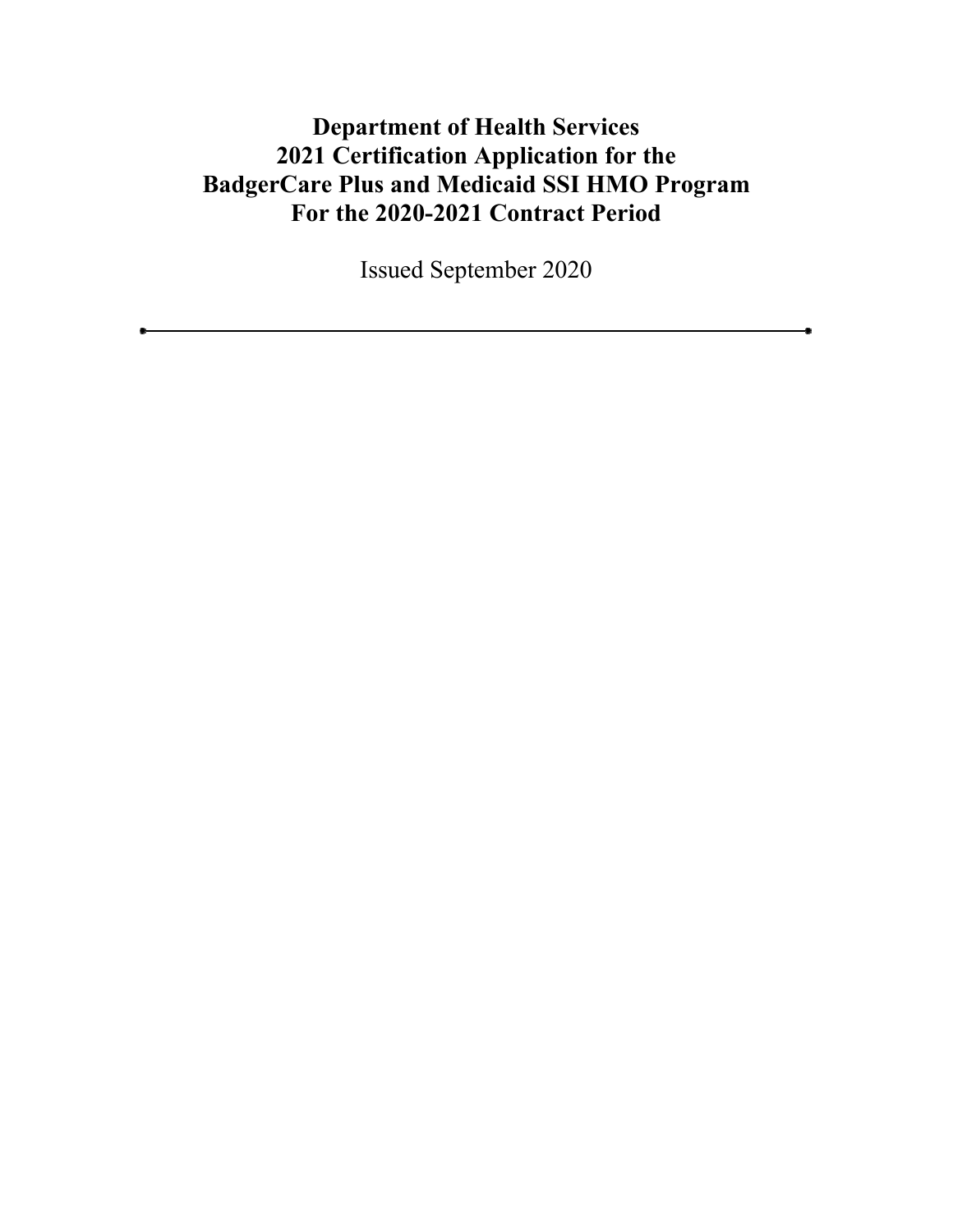# **TABLE OF CONTENTS**

| $\mathbf{1}$   |      |                                                                     |
|----------------|------|---------------------------------------------------------------------|
|                | 1.1  |                                                                     |
|                | 1.2  |                                                                     |
|                | 1.3  |                                                                     |
| $\overline{2}$ |      |                                                                     |
|                | 2.1  |                                                                     |
|                | 2.2  |                                                                     |
|                | 2.3  |                                                                     |
|                | 2.4  |                                                                     |
| $\mathbf{3}$   |      |                                                                     |
|                | 3.1  |                                                                     |
|                | 3.2  |                                                                     |
|                | 3.3  |                                                                     |
|                | 3.4  | Use of BadgerCare Plus and/or Medicaid SSI Enrolled Providers 8     |
|                | 3.5  |                                                                     |
|                | 3.6  |                                                                     |
|                | 3.7  |                                                                     |
|                | 3.8  |                                                                     |
|                | 3.9  |                                                                     |
|                | 3.10 |                                                                     |
|                | 3.11 |                                                                     |
|                | 3.12 |                                                                     |
|                | 3.13 |                                                                     |
|                | 3.14 |                                                                     |
|                | 3.15 |                                                                     |
|                | 3.16 | $IIMO$ $C$ artification Anglication<br>$D_{\text{max}} 2 \times 26$ |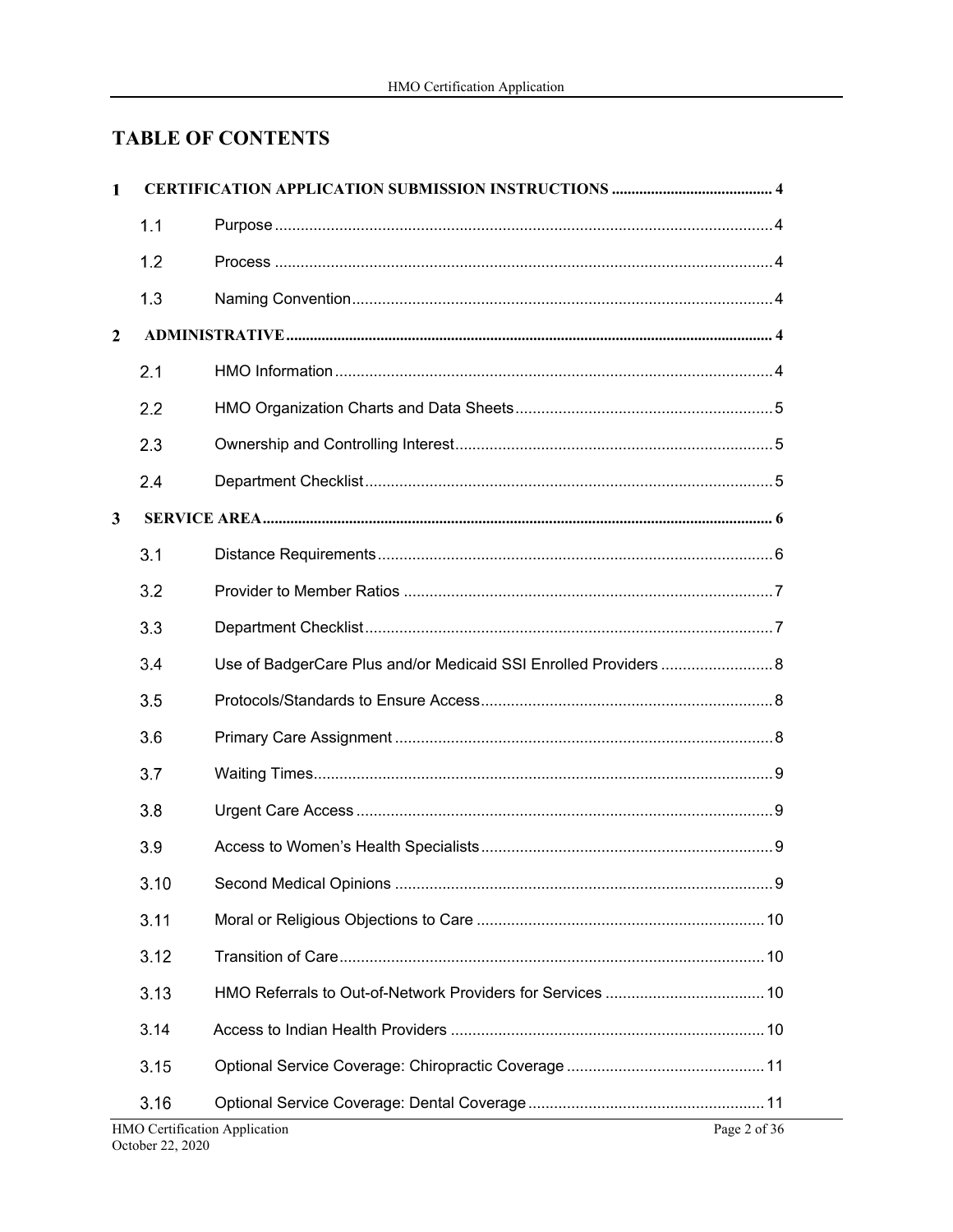|   | 3.17         |                                                             |    |
|---|--------------|-------------------------------------------------------------|----|
|   | 3.18         |                                                             |    |
|   | 3.19         |                                                             |    |
| 4 |              |                                                             |    |
|   | 4.1          |                                                             |    |
|   | 4.2          |                                                             |    |
|   | 4.3          |                                                             |    |
|   | 4.4          |                                                             |    |
|   | 4.5          |                                                             |    |
|   | 4.6          |                                                             |    |
|   | 4.7          |                                                             |    |
| 5 |              |                                                             |    |
|   | 5.1          |                                                             |    |
| 6 |              |                                                             |    |
|   | 6.1          |                                                             |    |
|   | 6.2          | Care Management Requirements for BadgerCare Plus Members 23 |    |
|   | 6.3          |                                                             |    |
|   | 6.4          |                                                             |    |
| 7 |              |                                                             |    |
|   | 7.1          |                                                             |    |
| 8 |              |                                                             |    |
| 9 |              |                                                             |    |
|   | 10 SIGNATURE |                                                             | 36 |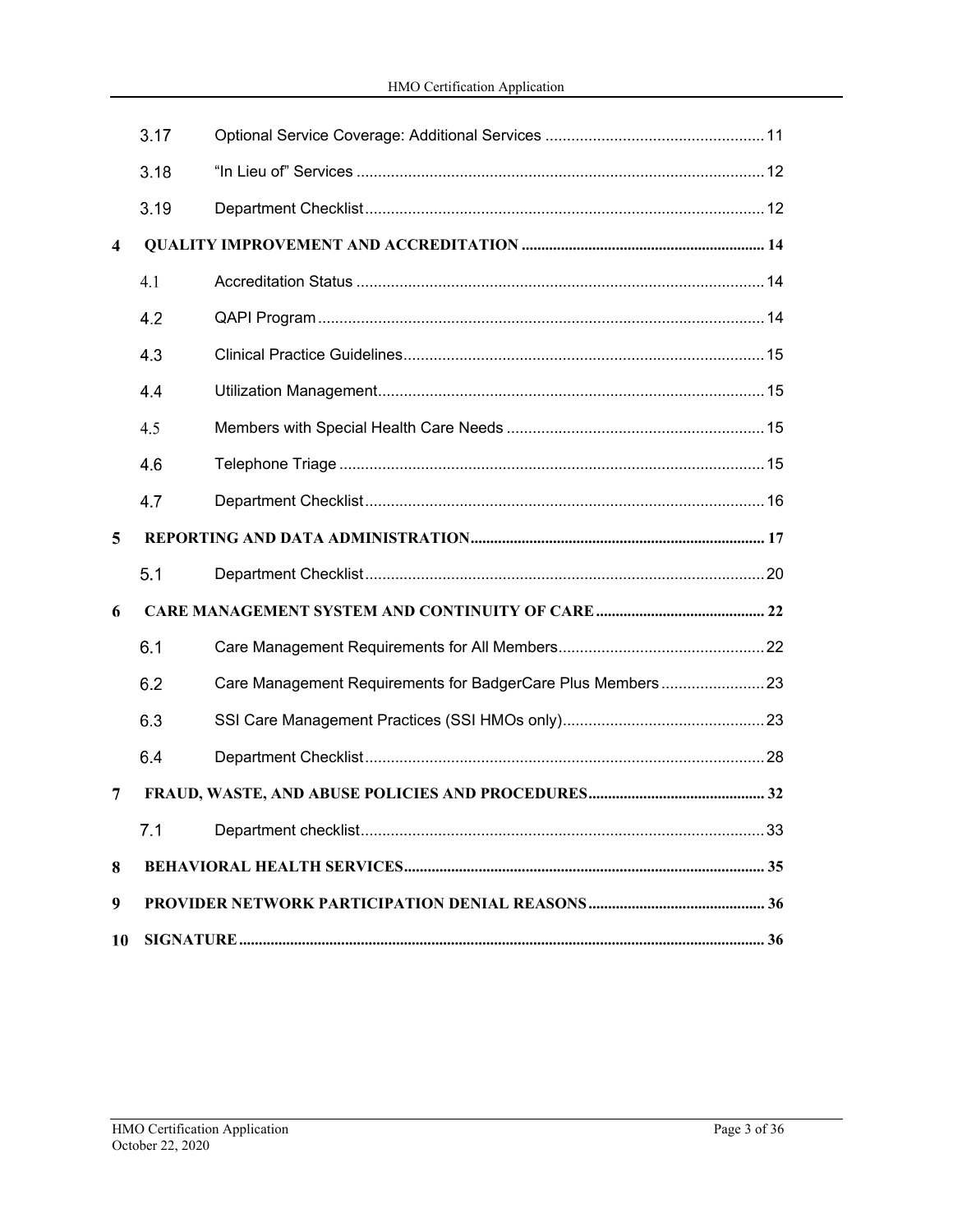# **Certification Application Submission Instructions**

#### **1.1 Purpose**

This document is to provide instruction on the HMO Certification Application (Certification); detailing process and submission requirements the Department needs to review the HMO Contract for BadgerCare Plus and Medicaid SSI (Contract). Materials, formats, and additional instruction necessary for certification to serve BadgerCare Plus and/or SSI member under the HMO program are enclosed.

## **1.2 Process**

Submission deadline:

 For HMOs that have signed the 2020-2021 Contract, please submit this application by **October 30, 2020**. If an extension is needed, please contact your DHS HMO analyst.

HMOs must complete all applicable sections of the certification application. Recertifying HMOs using "see response from previous certification application" is not sufficient. Uncompleted forms, outdated or incomplete information may result in delayed certification. Applications must be submitted electronically to the HMO's SFTP file, with an email notification to the DHS contract monitor. Please do not use the HMO's ID (6900xxxx) in the file name.

Please indicate clearly where the information can be found to meet certification requirements. DHS will consider a requirement unmet if it is not clearly indicated.

### **1.3 Naming Convention**

In order for more efficient review and to organize information for Certification, please use DHS standardized naming convention.

HMOs should embed each document submission in the corresponding section of the Word document. HMOs that use the same policy and procedure document to answer multiple questions may supply the document once. The HMO must clearly indicate where each question can be found within the document. If DHS is unable to open the embedded documents, the HMO must provide the attachment in another format.

HMOs must use the following naming convention:

- Section 8.1 Subcontracts Provider Contracts/Policies and Procedures [*Formal Name of Document*]
- Section 8.2 Subcontracts Group Contracts [*Formal Name of Document*]

# **Administrative**

## **2.1 HMO Information**

HMOs are required to update any information in this section that changes during the two year contract period as soon as practicably possible. HMOs applying for recertification:

Has the following information changed in the past 6 months? If yes, please provide updated documentation.

- Official HMO Name
- Contract Administrator
- Physical Address
- Payee Information
- Tax Identification Number (TIN)
- Wisconsin Certification Certificate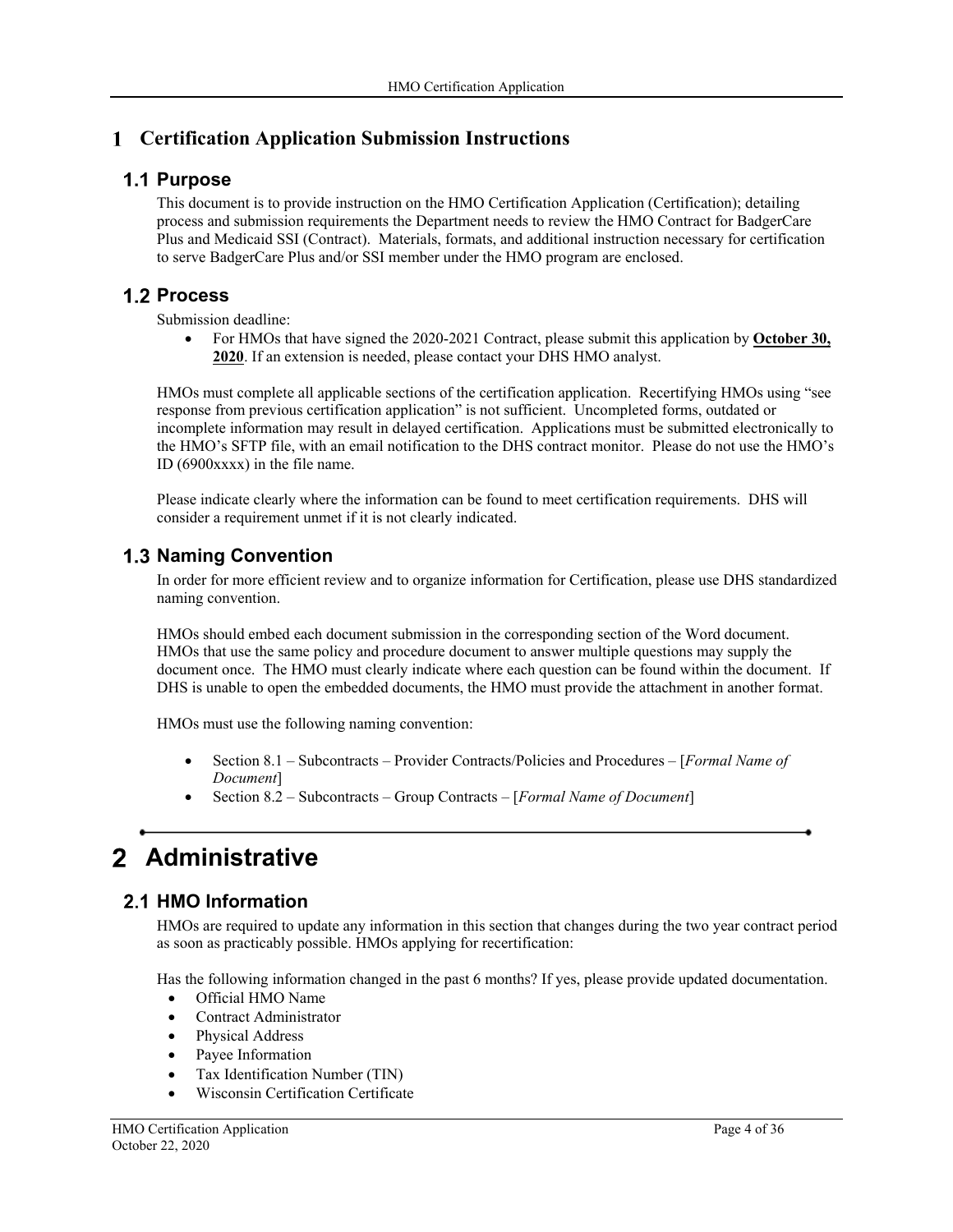$\Box$  Yes  $\Box$  No

#### **HMO Organization Charts and Data Sheets**

Has information on organizational charts and data sheets changed in the past 6 months? If yes, please provide updated copies.



## **2.3 Ownership and Controlling Interest**

Pursuant to 42 CFR 438.602(c), federal law requires DHS to obtain HMO Ownership and Controlling Interest information.

CMS defines "Controlling Interest" as owners, creditors, controlling officers, administrators, mortgage interest holders, employees or stockholders with holdings of 5 percent or greater or outstanding stock, or holders with such position or relationship who may have a bearing on the operation or administration of a medical service-related business.

*Specifically: "Controlling interest or ownership" means that a person:* 

- 1. Possesses a direct or indirect interest in 5 percent or more of the issued shares of stock in a corporate identity;
- 2. Is the owner of an interest of 5 percent or more in any mortgage, deed of trust, note, or other secured obligation;
- 3. Is an officer or director of the corporation; or
- 4. Is a partner of the partnership

Has the HMO ownership or controlling interest changed in the last six months? If yes, your analyst will collect the updated information via email. Please note that ownership and controlling interest disclosures are due within in 35 days of any changes in ownership, as required by HMO Contract and federal law.



Has the HMO (including any employee, vendors, or providers with whom the HMO has a controlling interest) or any person having a controlling interest in the HMO ever been convicted of a crime related to, or been terminated from, a federally-assisted or state-assisted medical program?

|     | <b>DHS USE ONLY</b> |           | Administrative                                                                 |  |
|-----|---------------------|-----------|--------------------------------------------------------------------------------|--|
| Met | <b>Not</b>          | <b>NA</b> | <b>Certification Application Review Criteria</b>                               |  |
|     | Met                 |           |                                                                                |  |
|     |                     |           | 2.1 Has HMO information changed in last six months?                            |  |
|     |                     |           | 2.1.1 If yes, has the HMO provided documentation?                              |  |
|     |                     |           | 2.2 Has HMO organizational chart information changed?                          |  |
|     |                     |           | 2.2.2 If yes, has the HMO provided documentation?                              |  |
|     |                     |           | 2.3 Has HMO Ownership and Controlling Interest changed in the last six months? |  |
|     |                     |           | 2.3.2 If yes, has the HMO provided documentation?                              |  |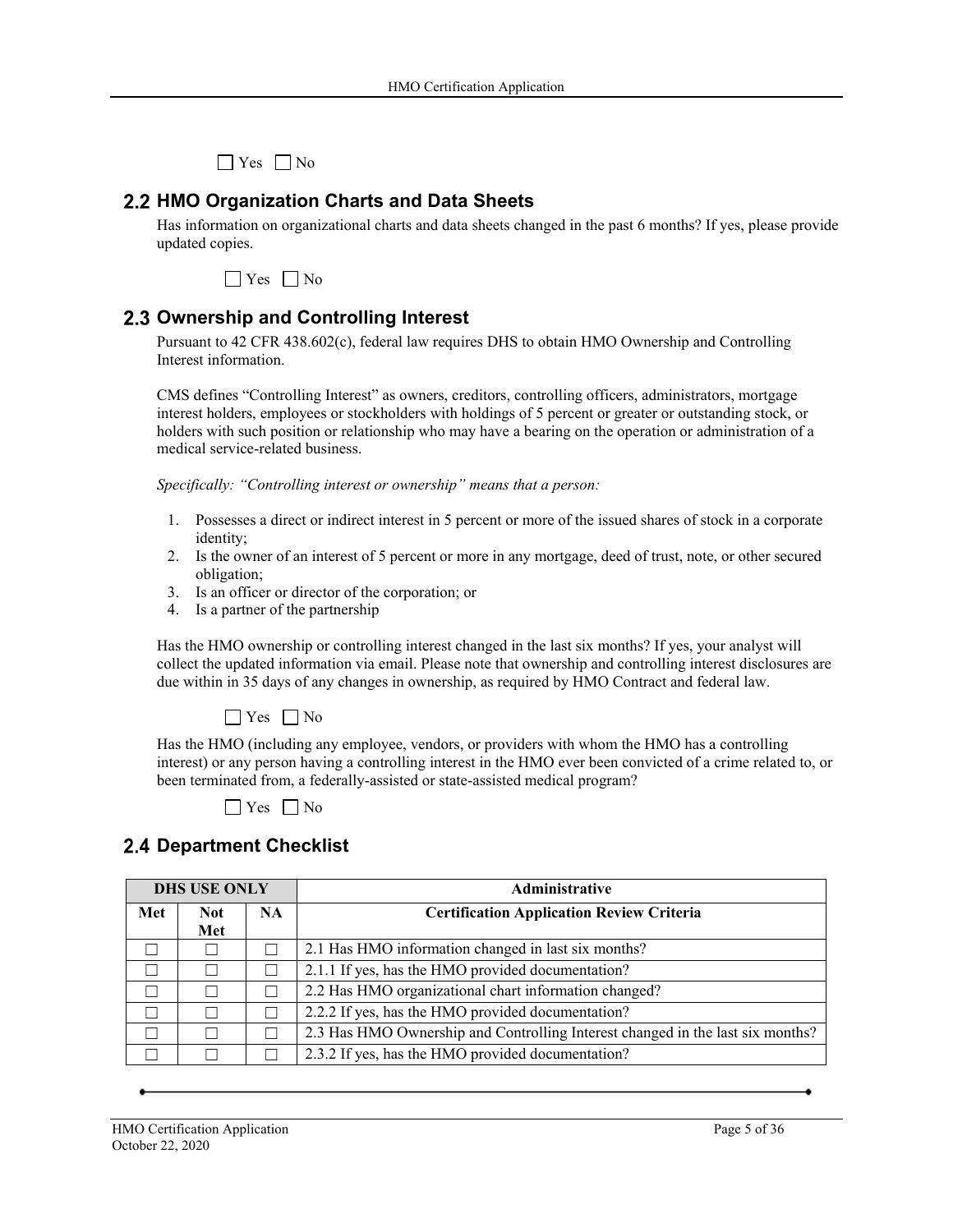# **Service Area**

HMOs are required to submit provider network files weekly, and the data will be reviewed for annual network analysis as well as any requested changes in service areas. Please make sure all provider information is up to date. The specifications for the file are defined in 3.3 below. Please contact your DHS contract monitor if you have any questions regarding your network review.

#### **Distance Requirements**

HMOs are required to meet the following distance requirements for selected services:

#### a. **Primary Care Access**

HMOs in Brown, Dane, Kenosha, Milwaukee, Racine, Ozaukee, Washington, and Waukesha counties must have a certified primary care provider within 20 miles and a 30 minute drive from any member. All other counties must have a provider within 30 miles and 60 minute drive from any member.

#### b. **Mental Health and Substance Abuse Access to Care**

HMOs in Brown, Dane, Kenosha, Milwaukee, Racine, Ozaukee, Washington, and Waukesha counties must have a mental health or substance abuse provider within 35 miles and a 60 minute drive from any member. All other counties must have a least one mental health provider within the boundary of the county.

#### c. **Dental Care Access**

HMOs in Brown, Dane, Kenosha, Milwaukee, Racine, Ozaukee, Washington, and Waukesha counties that covers dental services must have a dental provider within a 35 mile distance from any member residing in regions 1-4 and a 25 mile distance from any member residing in regions 5 and 6.

#### d. **Hospitals**

HMOs in Brown, Dane, Kenosha, Milwaukee, Racine, Ozaukee, Washington, and Waukesha counties must include a non-specialized hospital within a 20 miles and 30 minute drive from any member. All other counties must have a least one hospital within the boundary of the county.

#### e. **Urgent Care Centers or Walk-In Clinics**

HMOs in Brown, Dane, Kenosha, Milwaukee, Racine, Ozaukee, Washington, and Waukesha counties must have Urgent Care Centers or Walk-In centers or clinics within 20 miles and a 30 minute drive from any member residing in the HMO service area. All other counties must be within 35 miles and a 60 minute drive from any member. At least one urgent care center with extended hours must be in each HMO certified county, unless there is no urgent care center with extended hours in the county.

#### f. **OB/GYN Providers**

HMOs in Brown, Dane, Kenosha, Milwaukee, Racine, Ozaukee, Washington, and Waukesha counties must have an OB/GYN provider within 20 miles of any member residing in these counties. All other counties must have an OB/GYN provider within 30 miles of any member. Additionally, there must be at least one OB/GYN provider in each HMO certified county.

The HMO must submit policies and procedures describing the process to ensure the provider network meets distance and drive time requirements for primary care, mental health and substance abuse, dental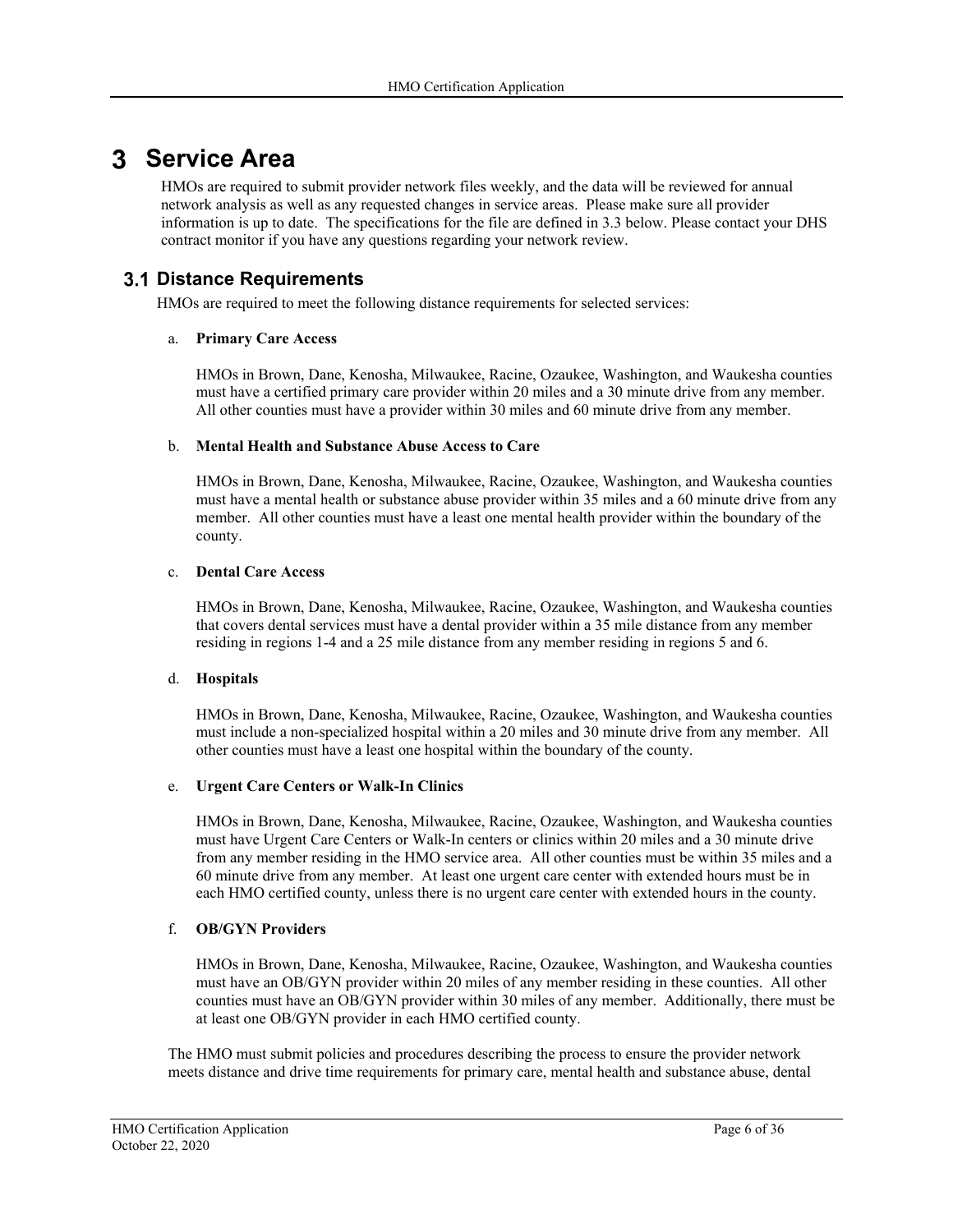care, hospitals, OB/GYN and urgent care centers/walk-in clinics. The policy and procedures must include the HMO's plan to monitor compliance with these standards and how the HMO corrects for deficiencies.

#### **3.2 Provider to Member Ratios**

 HMOs in Regions 5 and 6 are required to meet the following provider to member ratios for selected provider types:

| <b>Provider Type</b>  | <b>Provider to Member Ratio</b> |
|-----------------------|---------------------------------|
| Primary Care Provider | 1:100                           |
| Dentist               | 1:1,600                         |
| Psychiatrist          | 1:900                           |

Please submit their policies and procedures to ensure the provider network for these counties meet the standards for primary care, dental care, and access to psychiatrists. The policy and procedure must include the HMO's plan to monitor compliance with these standards and how the HMO corrects for deficiencies if these ratios fall out of compliance.

| <b>DHS USE ONLY</b> |                   |           | <b>Service Area</b>                                                                                                                                                                                                                                                                                                    |  |
|---------------------|-------------------|-----------|------------------------------------------------------------------------------------------------------------------------------------------------------------------------------------------------------------------------------------------------------------------------------------------------------------------------|--|
| Met                 | <b>Not</b><br>Met | <b>NA</b> | <b>Certification Application Review Criteria</b>                                                                                                                                                                                                                                                                       |  |
|                     |                   |           | 3.1 Policies and procedures describing the process to ensure the<br>provider network meets distance and drive time requirements for<br>primary care, mental health and substance abuse, dental care,<br>hospitals, OB/GYN and urgent care centers/walk-in clinics, how<br>the HMO monitors and addresses deficiencies. |  |
|                     |                   |           | 3.2 Policies and procedures describing the process to ensure the<br>provider network meets the standards for primary care, dental<br>care, and access to psychiatry, including the plan to monitor<br>compliance with these standards and how the HMO corrects for<br>deficiencies if these ratios are not met.        |  |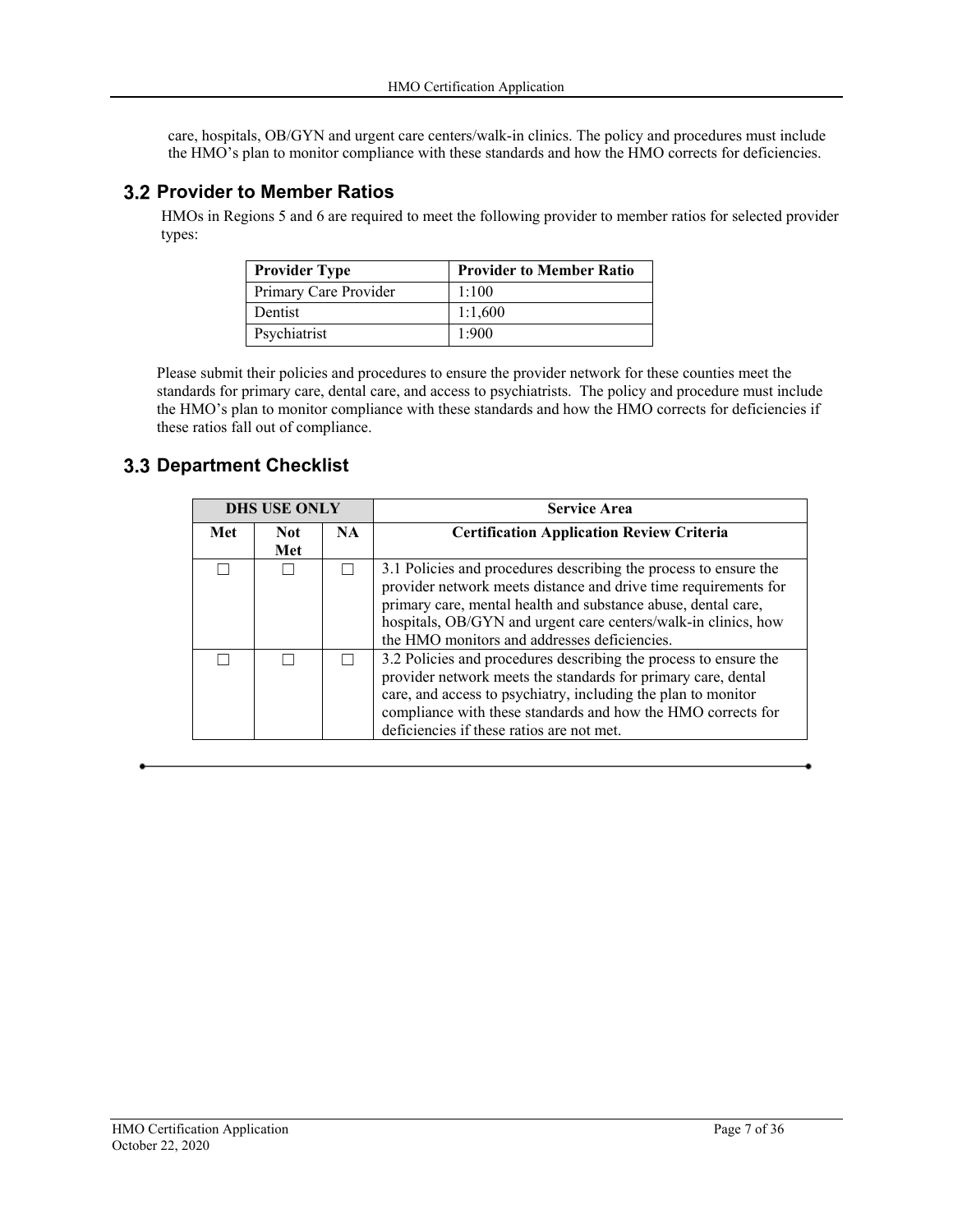#### HMO Provider Networks

#### **Availability of Services, Assurances of Adequate Capacity of Services, Network Adequacy Standards, Coordination and Continuity of Care**

#### CFR 438.206, CFR 438.207, CFR 438.208, CFR 438.68

Per the Contract, HMOs are must provide medical services to its members, in the same terms of timeliness, amount, duration, and scope, as services to commercial members within the area served by the HMO.

#### **Use of BadgerCare Plus and/or Medicaid SSI Enrolled Providers**

The HMO must provide policies and procedures to ensure the use of only WI Medicaid-enrolled providers for the provision of covered services (except in emergency situations).

#### **Protocols/Standards to Ensure Access**

- The HMO must have written protocols to ensure members have access to screening, diagnosis and referral and appropriate treatment for those conditions and services covered under the Contract. The HMO's protocols must include training and information for network providers, to promote and develop provider skills in responding to the needs of persons with:
	- o limited English proficiency,
	- o mental disabilities,
	- o physical disabilities, and
	- o developmental disabilities.

Training should include clinical and communication issues and the role of care coordinators.

• For members with special health care needs, the HMO must provide policies and procedures to allow members to directly access a specialist, as appropriate.

## **3.6 Primary Care Assignment**

HMOs must have policies and procedures in place to assign members to a primary care provider, a primary care clinic, or a specialist when appropriate based on the health care needs of the member.

Please describe what percent of your enrollment has a chosen or assigned PCP on file?

- BadgerCare Plus membership: Enter %
- Medicaid SSI membership: Enter %

HMOs must provide their primary care assignment policies and procedures to the Department for review which includes a description of the following:

- a. The processes and procedures to allow members to have choice of providers before assignment.
- b. The communication plan to inform members about their primary care provider options, the primary care assignment process, and their rights to change primary care providers after assignment.
- c. Describe the process to assist members in getting a primary care visit as part of the primary care assignment process.
- d. How the primary care assignment process takes into account members' health care needs and how members with chronic conditions (including, but not limited to, diabetes, asthma, COPD, congestive heart failure, and behavioral health) are identified (including clinical guidelines and other tools used).
- e. How the HMO ensures that PCPs provide culturally sensitive care for members.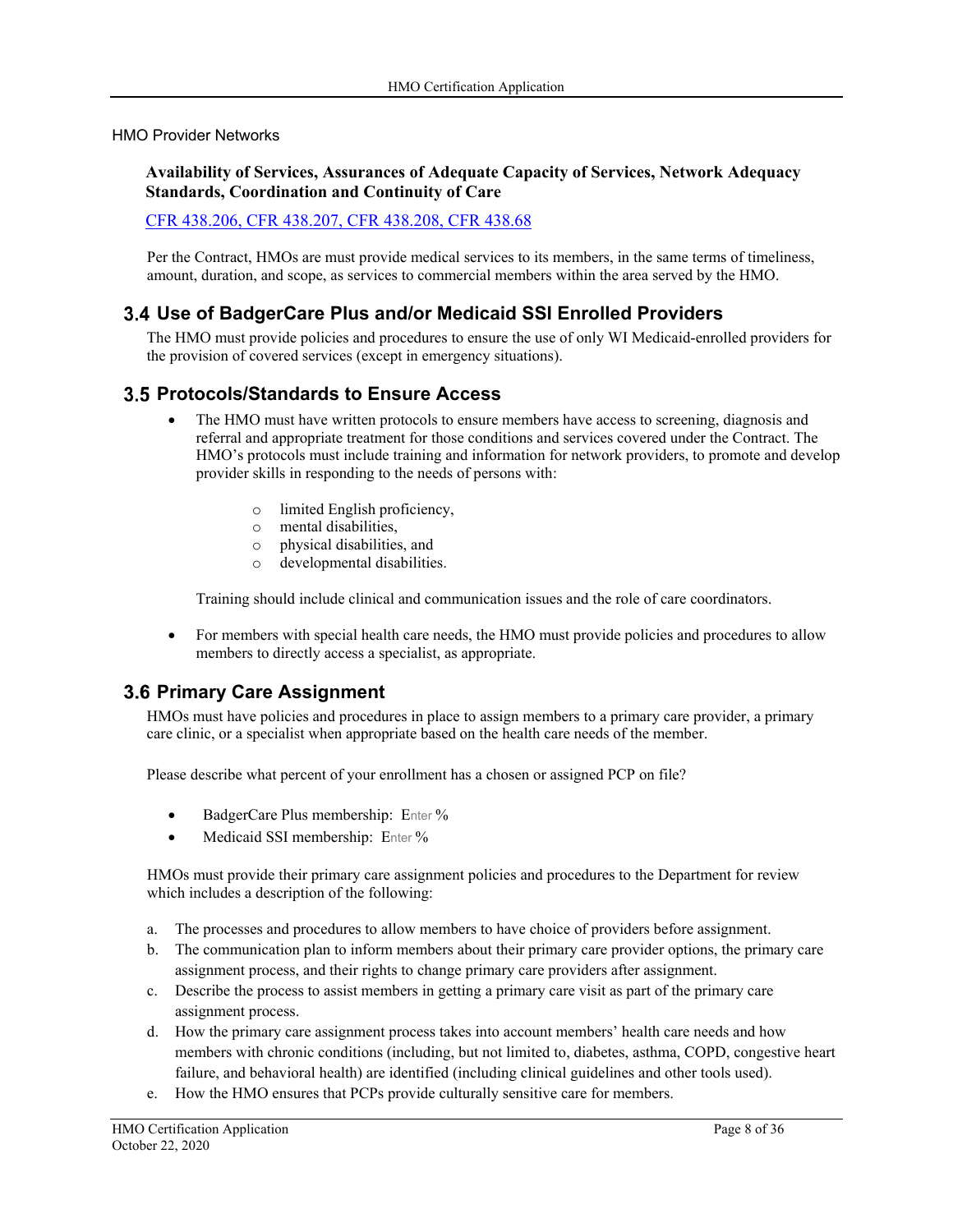- f. Policies and procedures for members that want to change their assigned primary care provider.
- g. Processes and procedures to ensure coordination of care and information sharing between the primary care provider and the specialists, including pharmacy data.
- h. Processes and procedures for ensuring patient-centered care and that a comprehensive treatment plan is developed between members and their primary care provider.
- i. Processes and procedures HMOs use to evaluate the effectiveness of their primary care assignment strategies, including methods to identify when a member is utilizing a PCP other than their assigned PCP and updating the PCP designation accordingly.
- j. Policies and procedures related to protecting members' privacy when coordinating their care and services with other providers.
- k. Results and analysis from internal monitoring and improvement efforts related to care coordination and follow-up, assessment and care planning.

## **Waiting Times**

Article V(C) defines standards for access to care which includes:

- Waiting times for care at facilities;
- Waiting times for appointments;
- Statements that providers' hours of operation do not discriminate against BadgerCare Plus and/or Medicaid SSI members; and
- Whether or not provider(s) speak the member's language.

HMOs shall submit policies and procedures for:

- Waiting times for care at facilities and appointments for the following provider specialties: primary care, mental health, and dental.
	- o For mental health access in your network, please share any standards and available data about wait times, broken out by initial appointment (intake or screening appointment) vs. treatment appointment.
- Communication plan for educating primary care, mental health, and dental providers on these waiting times.
- Processes and procedures to monitor provider compliance with the waiting times and processes to correct for deficiencies if the waiting time standards are not being met.

# **Urgent Care Access**

Per Article V(E)(5) of the Contract, HMOs are required to provide to the Department:

- Policies and procedures to make urgent care available to members during extended office hours (such as from 5p-7p during weekdays and open during weekends).
- As part of the policy and procedures, the communication plan to educate members on adequate use of urgent care vs. emergency department and the availability of urgent care.

# **Access to Women's Health Specialists**

HMOs are required to provide to the Department policies and procedures to make women's health specialists available to members and the waiting times for care.

# **Second Medical Opinions**

HMOs are required to provide policies and procedures that: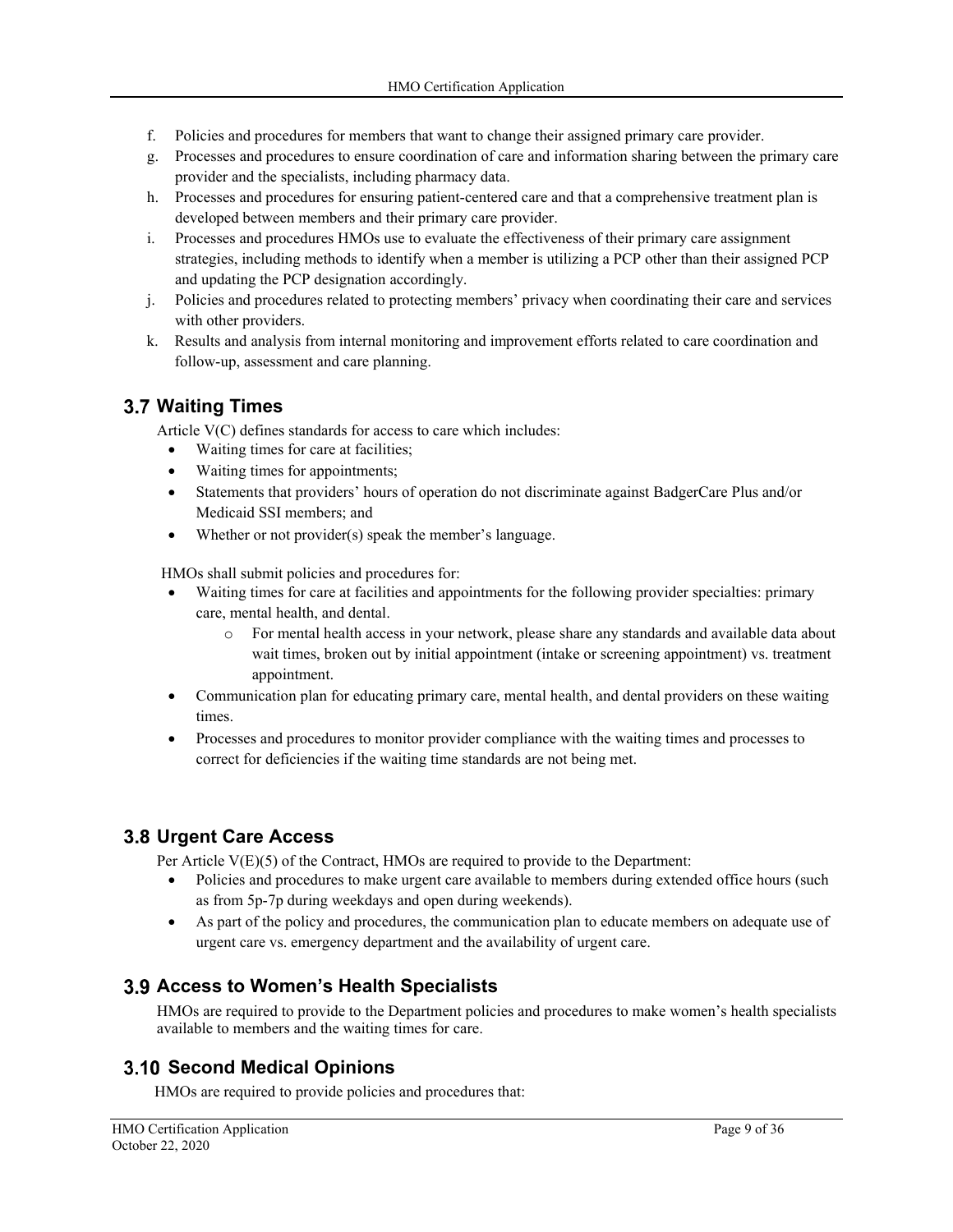- Allow providers to advise or advocate on behalf of a member.
- Provide to members, upon request, second medical opinions from a qualified provider in-network or out-of-network if needed.

## **Moral or Religious Objections to Care**

- HMOs are required to notify the Department, the Enrollment Specialist, and the member of any moral or religious objections to provide care.
- HMOs are required to provide to the Department its policies and procedures for communication with the Department, Enrollment Specialist, and member whenever a provider in network refuses to provide a service based on moral or religious objections.
- Include a list of any providers that refuse to provide a service based on moral or religious objections.

## **3.12 Transition of Care**

- a. HMOs are required to provide policies and procedures to ensure well-managed member continuity of care, including a 90 day continuity of care during transitions of care for each of the HMOs member as defined in Article VII (F).
- b. HMOs should submit descriptions and/or documentation on how they provide transitions of care to members:
	- How the HMO currently works with in-network and out-of-network hospitals to assist with discharge planning and transitions to other settings.
	- How the HMO ensures providers, both in and out-of-network, are made aware of the process to request authorizations for post-stabilization care or authorizations for transfers/discharges to other facilities.
	- The HMO's clinical guidelines or prior authorization criteria for determining medical necessity for skilled nursing facility/nursing home admissions.

## **HMO Referrals to Out-of-Network Providers for Services**

HMOs must provide adequate and timely coverage of services provided out-of-network, when the medical service is not available within the HMO network. The HMO must:

- Coordinate with out-of-network providers for payment and to ensure the cost to the member is no greater than if the services are furnished within the network;
- Use processes, strategies, or evidentiary standard to determine access to out-of-network providers for mental health or substance abuse disorder benefits that are no more stringent than those for out-ofnetwork providers for medical benefits in the same classification;
- Ensure emergency services provided out-of-network do not have a cost to the member greater than if the emergency services are provided in network.

HMOs are required to provide to the Department policies and procedures to provide members referrals to outof-network providers for services if the service is not available within the HMO network.

## **3.14 Access to Indian Health Providers**

- For Indian members enrolled in the HMO, the HMO must ensure access to an Indian Health Care Provider (IHCP), when available. The HMO must have sufficient IHCPs within its network to ensure timely access to services for Indian members.
- Indian members of the HMO may receive primary care services from an IHCP provider, as long as the provider agrees to serve in the HMO network as a PCP and has capacity for additional patients. If no such provider is contracted, the HMO must allow the member to see the IHCP out-of-network. If an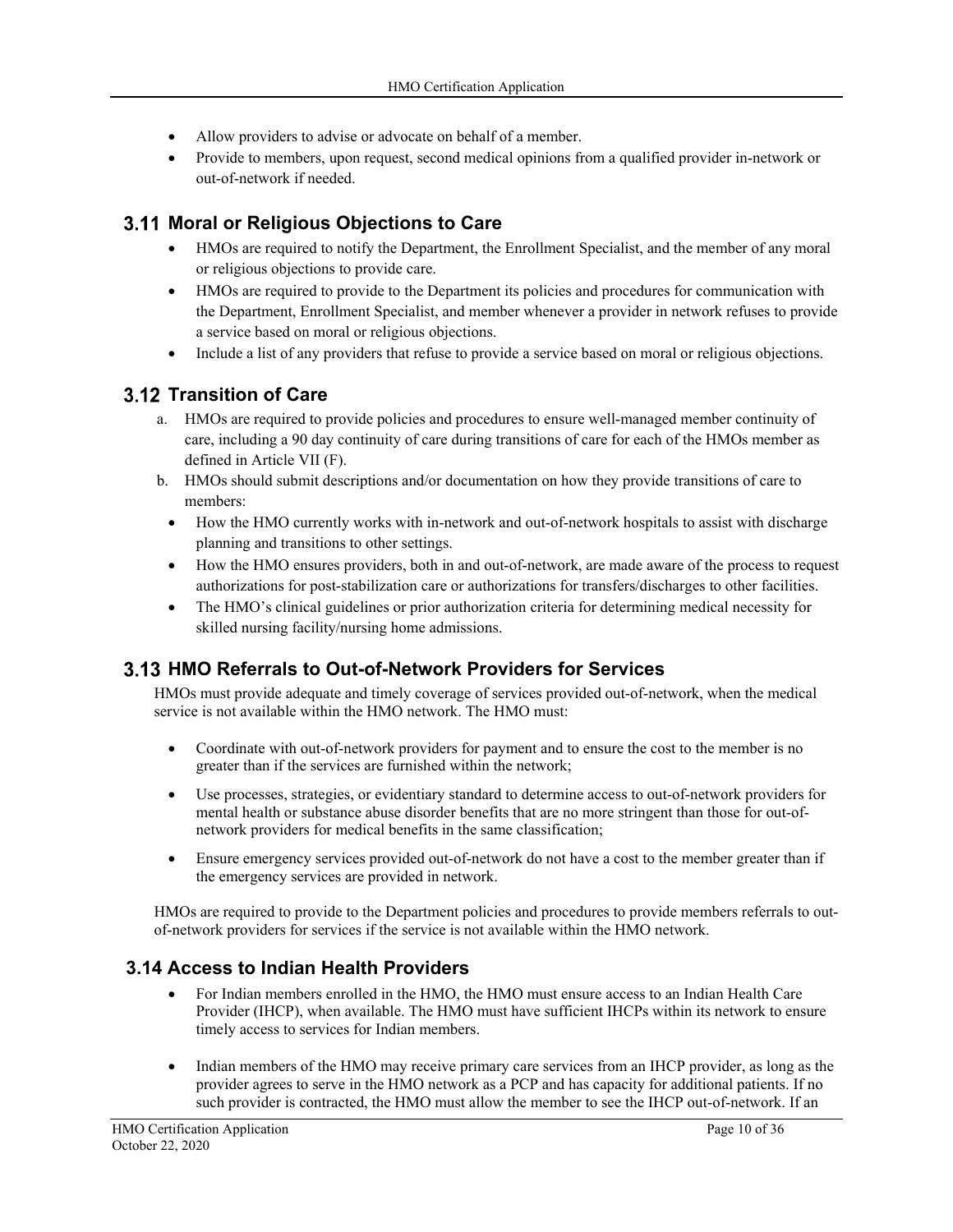Indian member receives services through an out-of-network IHCP, the HMO must allow the out-ofnetwork IHCP to refer the Indian member to a provider within the HMO network for additional care.

- If timely access to an IHCP cannot be ensured, the HMO may allow Indian members to access out-ofstate IHCPs or the member may choose to disenroll from the HMO.
- The HMO must pay all IHCPs, whether within network or not, at a minimum, the full Medicaid feefor-service payment rate for provision of services or items to Indian members.
- Indian members are exempt from payment of fees, co-payments, or premiums for services provided by an IHCP.
- HMOs are required to provide to the Department:
	- o Policies and procedures to ensure timely access to IHCPs for Indian members.
	- o Policies and procedures to allow Indian members to receive primary care services from an IHCP provider, as long as the provider agrees to serve as a PCP within the HMO network and has capacity for additional patients. Include the provisions to allow the member to see the IHCP out-of-network if no provider is contracted and allow the out-of-network IHCP to refer the Indian member to contracted provider for additional care.
	- o Policy and procedure allowing Indian member to access out-of-state IHCPs or disenroll from the HMO if timely access to an IHCP cannot be ensured.
	- o Policy and procedure to pay all IHCPs, in network or not, at a minimum, the full Medicaid fee-for-service payment rate for provision of services or items to Indian members.
	- o Policy and procedures that exempt Indian members from payment of fees, co-payments, or premiums for services provided by an IHCP.

#### **Optional Service Coverage: Chiropractic Coverage**

(Please check one)

- **HMO** elects to cover chiropractic services.
- HMO elects not to cover chiropractic services.
- $\Box$  Mix of the above depending on the county. The counties where the HMO provides chiropractic services are as follows: Click here to enter text.

#### **Optional Service Coverage: Dental Coverage**

(Check all that apply)

- HMO elects to cover dental services for BadgerCare Plus members in regions 1-4. Counties: Click here to enter text.
- HMO elects to cover dental services for Medicaid SSI members in regions 1-4. Counties: Click here to enter text.
	- ‐ If the HMO subcontracts with a dental benefits administrator (DBA), please identify it: Click here to enter text.

#### **Optional Service Coverage: Additional Services**

The HMO does not charge copays for: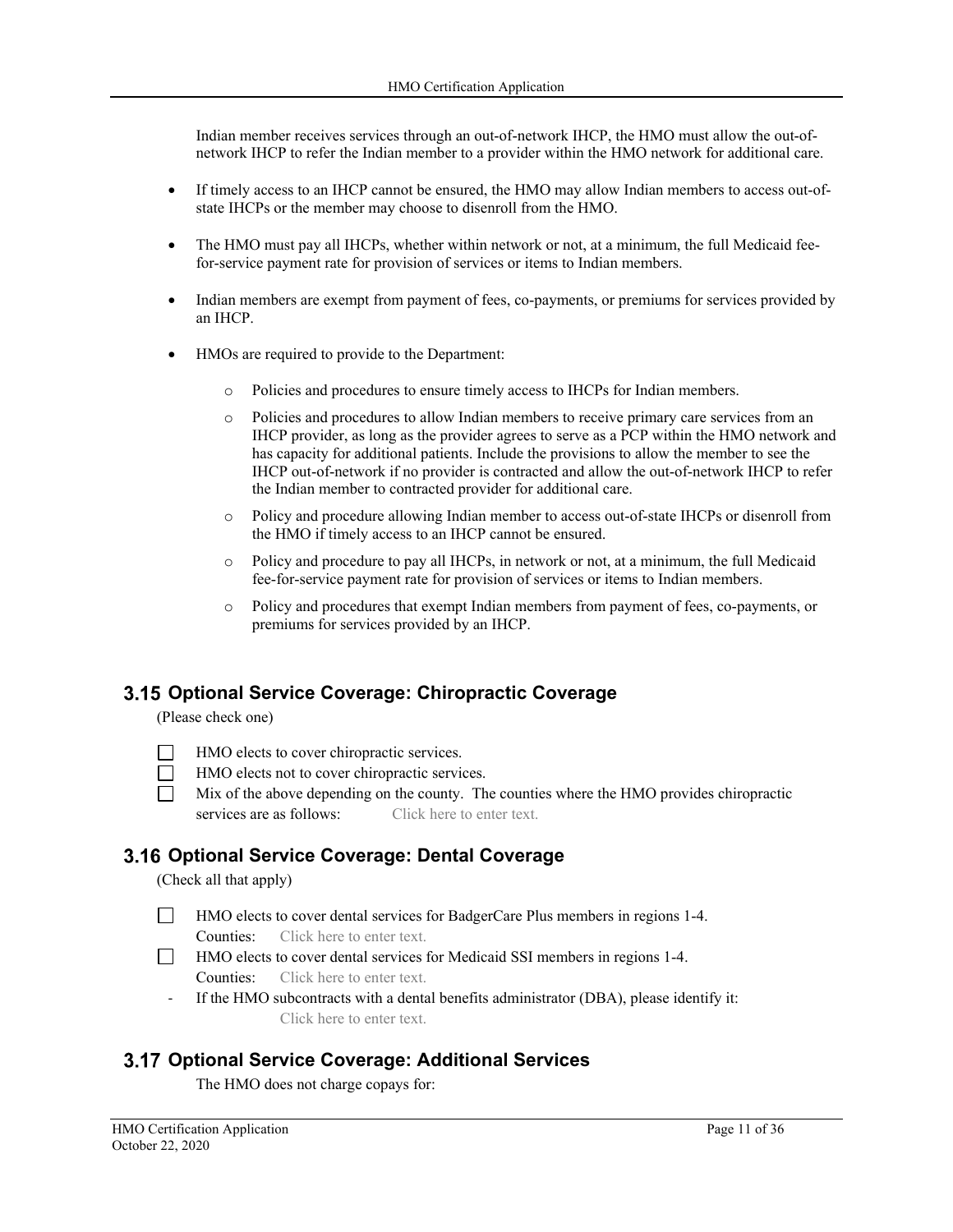- BadgerCare Plus Medicaid SSI
- $\Box$  This HMO offers free cooking and nutrition classes.
- This HMO offers free weight loss or exercise classes.
- This HMO offers discounts on massage therapy and acupuncture.

 $\Box$  Other: Click here to enter text.

### **3.18 "In Lieu of" Services**

In lieu of services can be covered by HMOs on a voluntary basis as follows:

- The Department determines that the alternative service or setting is a medically appropriate and cost effective substitute for the covered service or setting under the state plan;
- The member is not required by the HMO to use the alternative service or setting, and
- The approved in lieu of services are identified in the HMO contract and will be provided at the option of the HMO.
- Please describe and list any "in lieu of" services your HMO provides:
	- Click here to enter text.
- □ Our HMO does not provide any "in lieu of services"

|     | <b>DHS USE ONLY</b> |                                                                    | Provider Network - Availability of Services, Assurances of<br><b>Adequate Capacity and Services, Network Adequacy</b> |  |
|-----|---------------------|--------------------------------------------------------------------|-----------------------------------------------------------------------------------------------------------------------|--|
|     |                     |                                                                    | <b>Standards</b>                                                                                                      |  |
| Met | <b>Not</b>          | <b>NA</b>                                                          | <b>Certification Application Review Criteria</b>                                                                      |  |
|     | Met                 |                                                                    |                                                                                                                       |  |
|     |                     |                                                                    | 3.4 Use of BadgerCare Plus and/or Medicaid SSI Enrolled<br><b>Providers</b>                                           |  |
| ┐   | ┓                   |                                                                    | HMO provided policies and procedures to ensure the use of                                                             |  |
|     |                     | Medicaid enrolled providers for the provision of covered services. |                                                                                                                       |  |
|     |                     |                                                                    | 3.5 Protocols/Standards to Ensure Access                                                                              |  |
| П   | П                   | $\Box$                                                             | HMO provided written protocols to ensure members have access                                                          |  |
|     |                     |                                                                    | to screening, diagnosis and referral and appropriate treatment for                                                    |  |
|     |                     |                                                                    | those conditions and services.                                                                                        |  |
| Met | <b>Not</b>          | <b>NA</b>                                                          |                                                                                                                       |  |
| Met |                     |                                                                    |                                                                                                                       |  |
|     |                     |                                                                    | 3.6 Primary Care Assignment                                                                                           |  |
| П   | ┑                   | П                                                                  | 3.6.1 The HMO described the percentage of its BadgerCare Plus                                                         |  |
|     |                     |                                                                    | and/or Medicaid SSI membership that has selected or was                                                               |  |
|     |                     |                                                                    | assigned a PCP.                                                                                                       |  |
| П   | П                   | П                                                                  | a. Processes and procedures allow members to have choice of                                                           |  |
|     |                     |                                                                    | providers before assignment.                                                                                          |  |
| П   | $\Box$              |                                                                    | b. The communication plan to inform members about their                                                               |  |
|     |                     |                                                                    | primary care provider options, the primary care assignment                                                            |  |
|     |                     |                                                                    | process, and their rights to change primary care providers after                                                      |  |
|     |                     |                                                                    | assignment.                                                                                                           |  |
| П   | П                   | П                                                                  | c. A description of the process to assist members in getting a                                                        |  |
|     |                     |                                                                    | primary care visit as part of the primary care assignment process.                                                    |  |
| П   | П                   | П                                                                  | d. The primary care assignment process takes into account                                                             |  |
|     |                     |                                                                    | members' health care needs and describe how members with                                                              |  |
|     |                     |                                                                    | chronic conditions are identified (including clinical guidelines and                                                  |  |
|     |                     |                                                                    | other tools used).                                                                                                    |  |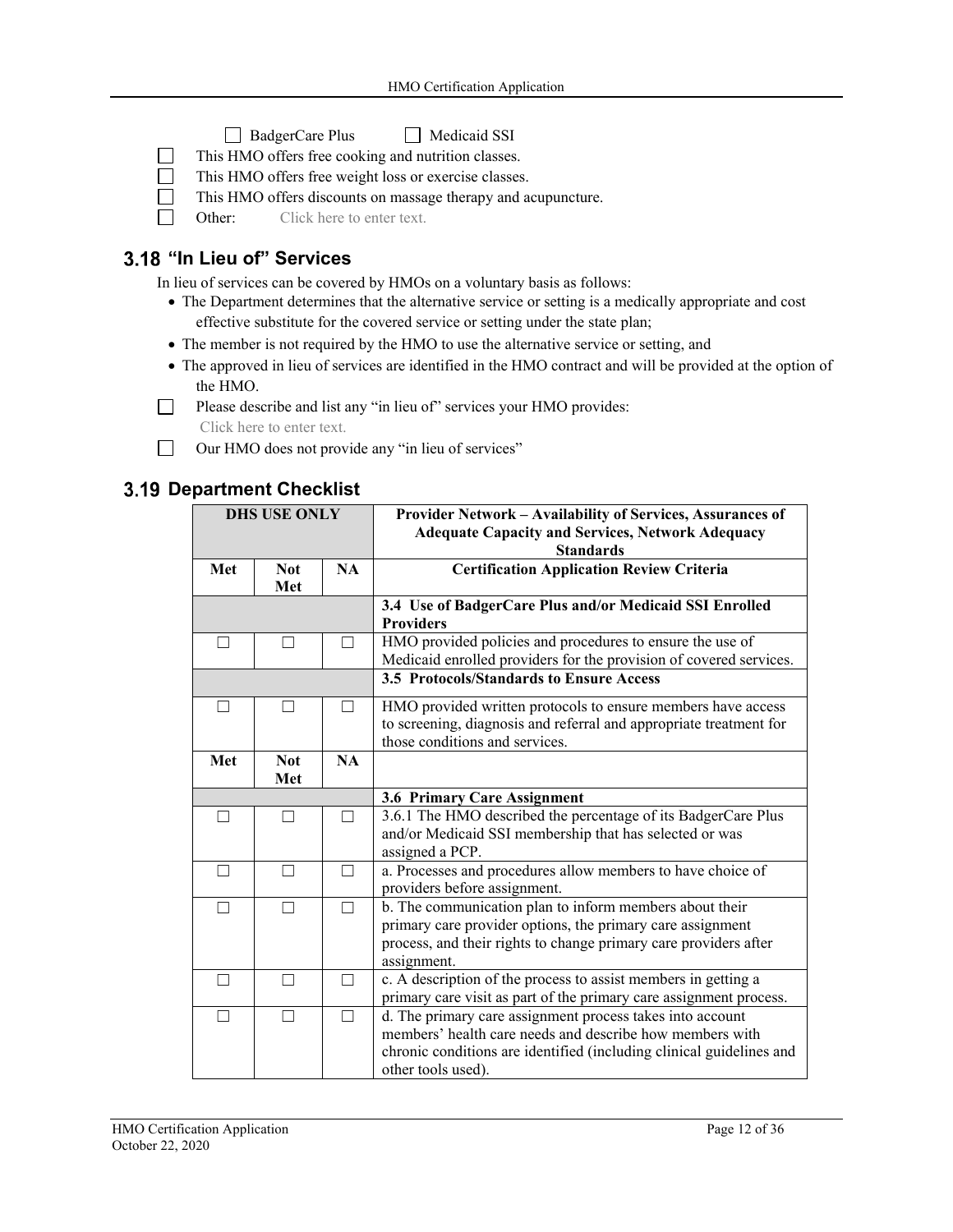| П            | П                                                           | П       | e. How the HMO ensures PCPs provide culturally sensitive care<br>for members. |  |  |
|--------------|-------------------------------------------------------------|---------|-------------------------------------------------------------------------------|--|--|
|              | $\Box$                                                      |         | f. The procedures to follow when members want to change their                 |  |  |
| $\perp$      |                                                             | $\perp$ |                                                                               |  |  |
|              |                                                             |         | assigned primary care provider and how the HMO updates the                    |  |  |
|              |                                                             |         | PCP based on member utilization data and/or provider feedback.                |  |  |
| $\Box$       | П                                                           | $\Box$  | g. Processes and procedures ensure coordination of care and                   |  |  |
|              |                                                             |         | information sharing between the primary care provider and the                 |  |  |
|              |                                                             |         | specialists, including pharmacy data.                                         |  |  |
| ⊔            | $\Box$                                                      | $\Box$  | h. Processes and procedures for ensuring patient-centered care and            |  |  |
|              |                                                             |         | that a comprehensive treatment plan is developed between                      |  |  |
|              |                                                             |         | members and their primary care provider.                                      |  |  |
| $\Box$       | П                                                           | $\Box$  | j. Procedures related to protecting members' privacy when                     |  |  |
|              |                                                             |         | coordinating their care and services with other providers.                    |  |  |
| $\Box$       | П                                                           | П       | k. Results and analysis from internal monitoring and improvement              |  |  |
|              |                                                             |         | efforts related to care coordination and follow-up, assessment and            |  |  |
|              |                                                             |         | care planning.                                                                |  |  |
|              |                                                             |         | 3.7 Waiting times                                                             |  |  |
| $\Box$       | П                                                           | П       | Provide written standards for waiting times at facilities and                 |  |  |
|              |                                                             |         | appointments for primary care, mental health (both initial                    |  |  |
|              |                                                             |         | screening and treatment appointments), and dental.                            |  |  |
|              |                                                             |         |                                                                               |  |  |
| $\Box$       | $\Box$                                                      | $\Box$  | Communication plan is present for educating primary care, mental              |  |  |
|              |                                                             |         | health, and dental providers on these waiting times.                          |  |  |
| $\Box$       | $\perp$                                                     | $\Box$  | Processes and procedures monitor provider compliance with the                 |  |  |
|              |                                                             |         | waiting times and processes are developed to correct for                      |  |  |
|              |                                                             |         | deficiencies if the waiting standards are not being met.                      |  |  |
|              |                                                             |         | <b>3.8 Urgent Care Access</b>                                                 |  |  |
| $\perp$      | $\Box$                                                      | $\Box$  | Policies and procedures make urgent care available to members                 |  |  |
|              |                                                             |         | during extended office hours.                                                 |  |  |
|              |                                                             |         | 3.9 Access to Women's Health Specialists                                      |  |  |
| $\mathsf{L}$ |                                                             | $\Box$  | Policies and procedures are in place for access to women's health             |  |  |
|              |                                                             |         | specialists.                                                                  |  |  |
|              |                                                             |         | 3.10 Second Medical Opinions                                                  |  |  |
|              |                                                             |         | Policies and procedures are in place for Second Medical Opinions              |  |  |
|              |                                                             |         | 3.11 Moral or Religious Objections to Care                                    |  |  |
| $\perp$      | $\Box$                                                      | $\Box$  | Policies and procedures detail communication with the                         |  |  |
|              |                                                             |         | Department, Enrollment Specialist, and member when a provider                 |  |  |
|              |                                                             |         | in network refuses to provide a service based on moral or religious           |  |  |
|              |                                                             |         | objections.                                                                   |  |  |
|              |                                                             |         |                                                                               |  |  |
|              |                                                             |         | 3.12 Transition of Care                                                       |  |  |
| $\mathsf{L}$ |                                                             |         | a. Policies and procedures to ensure well-managed member                      |  |  |
|              |                                                             |         | continuity of care as laid out in in Article VII (F).                         |  |  |
| $\Box$       | $\overline{\phantom{a}}$                                    |         | b. How the HMO ensures providers, both in and out-of-network,                 |  |  |
|              |                                                             |         | are made aware of the process to request authorizations for post-             |  |  |
|              |                                                             |         | stabilization care or authorizations for transfers/discharges to other        |  |  |
|              |                                                             |         | facilities.                                                                   |  |  |
|              | 3.13 HMO Referrals to Out-of-Network Providers for Services |         |                                                                               |  |  |
| $\Box$       | $\vert \ \ \vert$                                           |         | Policies and procedures on HMO referrals to Out-of-Network                    |  |  |
|              |                                                             |         | Provider for Services.                                                        |  |  |
|              |                                                             |         | 3.14 Access to Indian Health Providers                                        |  |  |
| ⊔            | ⊔                                                           | - 1     | 3.14.1 Policies and Procedures for access to Indian Health                    |  |  |
|              |                                                             |         | Providers                                                                     |  |  |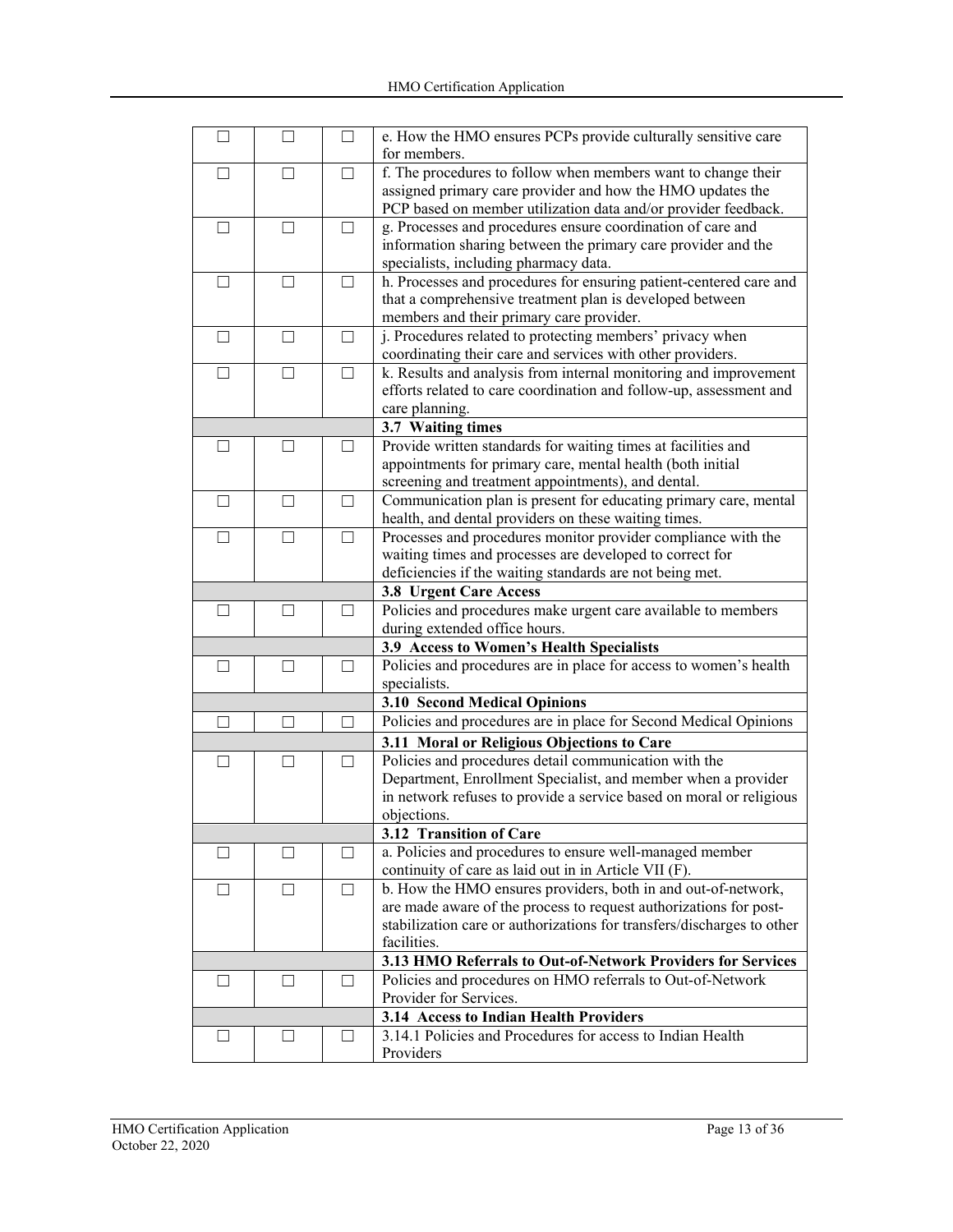|  |  |  | a. HMO provided policies and procedures to monitor network<br>adequacy, identify access to care issues, and evaluate the capacity<br>of their network.                                                             |  |
|--|--|--|--------------------------------------------------------------------------------------------------------------------------------------------------------------------------------------------------------------------|--|
|  |  |  | b. HMO provided information about the persons within the<br>organization evaluating network adequacy, frequency of the<br>evaluation, as well as data or analysis related to network adequacy<br>in the last year. |  |
|  |  |  | 3.15 Optional Service Coverage: Chiropractic Coverage                                                                                                                                                              |  |
|  |  |  | Chiropractic Coverage                                                                                                                                                                                              |  |
|  |  |  | 3.16 Optional Service Coverage: Dental Coverage                                                                                                                                                                    |  |
|  |  |  | <b>Dental Services</b>                                                                                                                                                                                             |  |
|  |  |  | 3.17 Optional Service Coverage: Additional Services                                                                                                                                                                |  |
|  |  |  | <b>Additional Services</b>                                                                                                                                                                                         |  |
|  |  |  | 3.18 "In Lieu of" Services                                                                                                                                                                                         |  |
|  |  |  |                                                                                                                                                                                                                    |  |

# **Quality Improvement and Accreditation**

Per CFR 438.240, the HMO is required to have an ongoing Quality Assessment and Performance Improvement (QAPI) program for the services it furnishes to their members. At a minimum, the HMO QAPI program must comply with the following requirements:

- Conduct Performance Improvement Projects
- Submit performance measurement data
- Have mechanisms in place to detect underutilization and overutilization of services
- Have mechanisms in effect to assess the quality and appropriateness of care furnished to members with special health care needs.

## **All HMOs must submit the following: Accreditation Status**

- a. If accredited by a nationally recognized accrediting body (i.e. AAAHC, NCQA, URAC), the HMO must submit letter from accrediting body, year of accreditation, and line of business for which it obtained accreditation.
- b. If the HMO is not, then please submit an attestation ensuring solvency standards compliance with 42 CFR 438.116.

# **QAPI Program**

- Quality program description, areas of focus, and provider performance monitoring
- QAPI committee structure and position descriptions
- Frequency of QAPI meetings and provide copies of the most recent QAPI meeting minutes
- Most recent annual QAPI work plan and QAPI annual report including:
	- o Annual plan to meet its Pay-for-Performance (P4P) goals and submit NCQA audited P4P results to the Department on time;
	- o Annual Performance Improvement Projects (PIPs) topic selection, implementation, monitoring, and final report submission to the Department and MetaStar.
- Evaluation of the QAPI program to determine if the HMO is meeting its goals.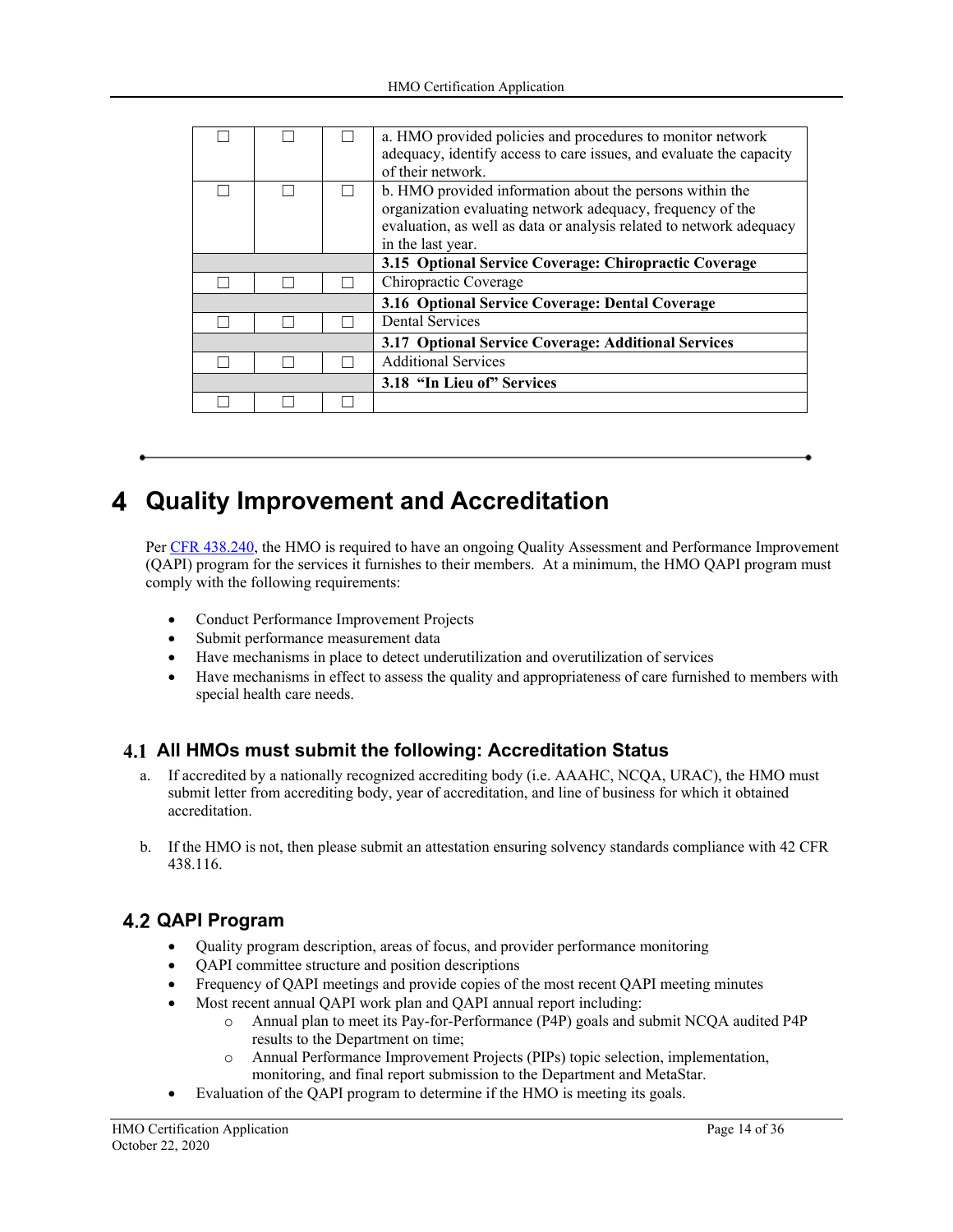- Data and related documentation which shows monitoring of:
	- o Quality of care and services in clinical and non-clinical areas;
	- o Member satisfaction;
	- o Access to providers and verification that services members needed were provided.

### **Clinical Practice Guidelines**

- Description of the clinical evidence based practice guidelines used by the HMO for utilization management, member education on health and disease management, coverage of services and other areas to which the guidelines may apply. These guidelines must be compliant with 42 CFR 438.236(b)
- Policies and procedures related to how the HMO and its providers in-network are adopting the guidelines.
- Description of the process used by the HMO to make those guidelines available to their providers and members (upon request).

### **Utilization Management**

A description of the mechanisms in place to detect underutilization and overutilization of services as well as a description of the actions the HMO would undertake to correct that. Policies and procedures governing utilization management (UM) including:

- Medical record review tools
	- o Policies and procedures related to medical record review including instructions;
	- o Medical record review results (including numerators and denominators and analysis for prior twelve months;
	- o Documentation related to any resulting improvement efforts;
	- o Policies and procedures for other methods used to assess and improve quality of care.
- Adverse Actions
	- o Policies and procedures on notification of adverse actions and timeliness of decisions;
	- o Persons authorized to make denial decisions based on medical necessity;
	- o UM criteria conformity with applicable HMO clinical practice guidelines and inter-rater reliability.
- Policies for processing expedited and urgent authorization requests.
- Description of the utilization management practices used by HMOs on emergency and poststabilization services.
	- o Instructional materials for members related to use of emergency services.
- UM committee meeting minutes for prior six months.

## **Members with Special Health Care Needs**

Policies and procedures for identification of members with special health care needs including a needs assessment, care plan development and delivery of care.

 Pregnant women are members with special health care needs. Submit policies and procedures on continuity and coordination of care, particularly for pregnant and post-partum women (i.e. interconception care), those with chronic conditions, and high-cost members.

## **Telephone Triage**

Policy and procedure governing telephone triage, clinical protocols in use, clinical credentials required for staff (a description of the minimum credentials required), and copy of annual evaluation of the clinical appropriateness of decisions made through the system. **(Applies only to HMOs using "nurse lines" or other telephone triage demand management systems. If no such system is in operation, please provide written indication).**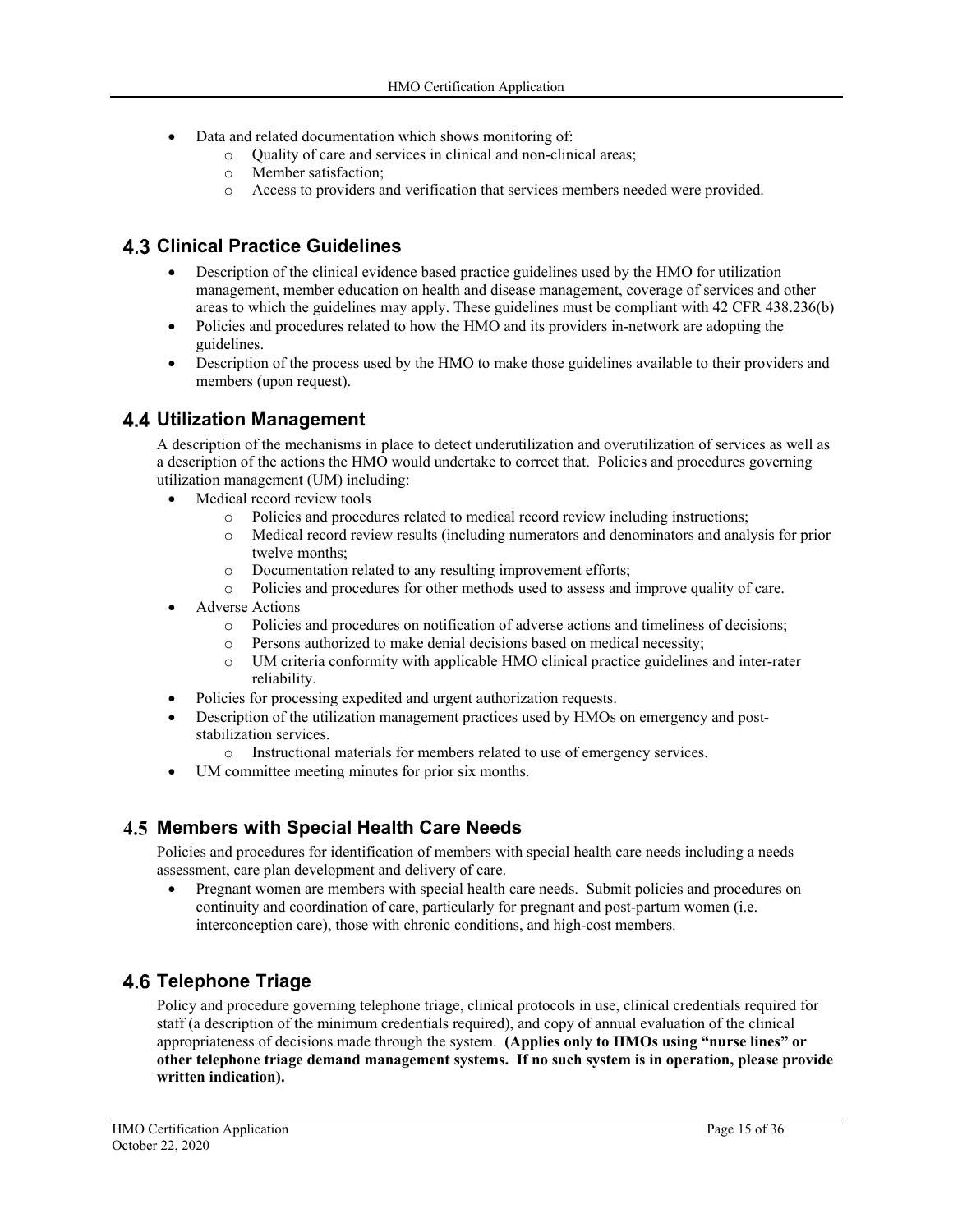|         | <b>DHS USE ONLY</b> |           | <b>Quality Improvement and Accreditation</b>                                                                                                                                                                                                                                                                                                                                                                                                                                                                                                                                                                  |  |  |
|---------|---------------------|-----------|---------------------------------------------------------------------------------------------------------------------------------------------------------------------------------------------------------------------------------------------------------------------------------------------------------------------------------------------------------------------------------------------------------------------------------------------------------------------------------------------------------------------------------------------------------------------------------------------------------------|--|--|
| Met     | <b>Not</b><br>Met   | <b>NA</b> | <b>Certification Application Review Criteria</b>                                                                                                                                                                                                                                                                                                                                                                                                                                                                                                                                                              |  |  |
|         |                     |           | <b>4.1 Accreditation Status</b>                                                                                                                                                                                                                                                                                                                                                                                                                                                                                                                                                                               |  |  |
| П       | П                   |           | a. HMO must submit a letter showing the year of accreditation,<br>and line of business for which it obtained accreditation.<br>b. If not accredited by a nationally recognized accrediting body,<br>the HMO must submit an attestation ensuring they are<br>compliant with 42 CFR 438.116                                                                                                                                                                                                                                                                                                                     |  |  |
|         |                     |           | 4.2 QAPI Program                                                                                                                                                                                                                                                                                                                                                                                                                                                                                                                                                                                              |  |  |
| $\Box$  | $\Box$              | $\Box$    | QAPI program description, including description of program<br>monitoring and oversight, committees, position descriptions and<br>FTE staffing data.                                                                                                                                                                                                                                                                                                                                                                                                                                                           |  |  |
| $\Box$  | $\Box$              | $\Box$    | Must include the most recent QAPI program and most recent<br>annual QAPI report.                                                                                                                                                                                                                                                                                                                                                                                                                                                                                                                              |  |  |
| $\Box$  | $\Box$              | $\Box$    | Frequency of QAPI meetings and provide copies of the most<br>recent QAPI meeting minutes.                                                                                                                                                                                                                                                                                                                                                                                                                                                                                                                     |  |  |
| $\Box$  | $\Box$              | $\Box$    | Must show most recent annual QAPI work plan. The work plan<br>must include P4P and PIP information.                                                                                                                                                                                                                                                                                                                                                                                                                                                                                                           |  |  |
| $\Box$  | $\Box$              | $\perp$   | Evaluation of the effectiveness of the QAPI program.                                                                                                                                                                                                                                                                                                                                                                                                                                                                                                                                                          |  |  |
| $\Box$  | П                   | $\Box$    | Data and related documentation to monitor quality of care,<br>member satisfaction, and access to care and verification that<br>services members needed were provided.                                                                                                                                                                                                                                                                                                                                                                                                                                         |  |  |
|         |                     |           | <b>4.3 Clinical Practice Guidelines</b>                                                                                                                                                                                                                                                                                                                                                                                                                                                                                                                                                                       |  |  |
| $\Box$  | $\blacksquare$      | $\Box$    | Description and sample of the clinical evidence based practice<br>guidelines used by the HMO for utilization management, member<br>education on health and disease management, coverage of services<br>and other areas to which the guidelines may apply. These<br>guidelines must meet the following requirements:<br>Are based on valid and reliable clinical evidence or a<br>consensus of providers in the particular field<br>Consider the needs of the HMO members<br>Are adopted in consultation with contracting health care<br>professionals<br>Are reviewed and updated periodically as appropriate |  |  |
| ⊔       | $\Box$              | $\Box$    | Policies and procedures that show how the HMO and its in-                                                                                                                                                                                                                                                                                                                                                                                                                                                                                                                                                     |  |  |
|         |                     |           | network providers are adopting the clinical guidelines and how the<br>HMO makes those guidelines available to their providers and<br>members.                                                                                                                                                                                                                                                                                                                                                                                                                                                                 |  |  |
|         |                     |           | <b>4.4 Utilization Management</b>                                                                                                                                                                                                                                                                                                                                                                                                                                                                                                                                                                             |  |  |
| $\Box$  | $\mathsf{L}$        | $\perp$   | Medical record review tools.                                                                                                                                                                                                                                                                                                                                                                                                                                                                                                                                                                                  |  |  |
| П       | П                   | П         | Notification of adverse actions, timeliness of decisions, persons<br>authorized to make denial decisions based on medical necessity,<br>UM criteria conformity with applicable HMO clinical proactive<br>guidelines and inter-rater reliability.                                                                                                                                                                                                                                                                                                                                                              |  |  |
| $\perp$ | $\Box$              | $\Box$    | Policies for processing expedited and urgent authorization request.                                                                                                                                                                                                                                                                                                                                                                                                                                                                                                                                           |  |  |
| П       | П                   | П         | Description of the utilization management guidelines for<br>emergency and post-stabilization services.<br>• Instructional materials for members on appropriate utilization<br>of emergency services.                                                                                                                                                                                                                                                                                                                                                                                                          |  |  |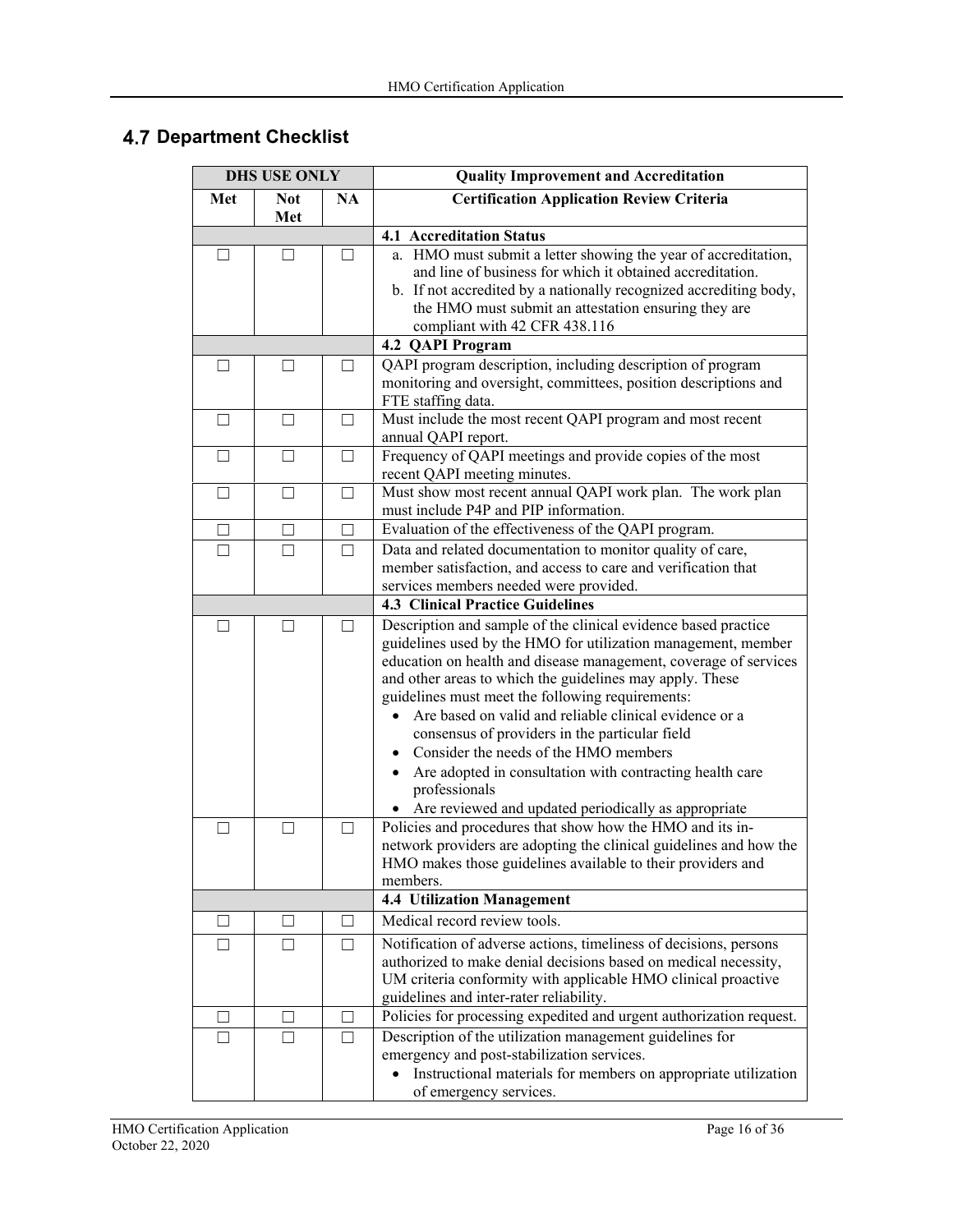|  |  |  | UM committee minutes for last six months.                                                                                                                                                                                                                                                                                                                                |  |
|--|--|--|--------------------------------------------------------------------------------------------------------------------------------------------------------------------------------------------------------------------------------------------------------------------------------------------------------------------------------------------------------------------------|--|
|  |  |  | 4.5 Members with Special Health Care Needs                                                                                                                                                                                                                                                                                                                               |  |
|  |  |  | Policy and procedures for identification of members with special<br>health care needs assessment and delivery                                                                                                                                                                                                                                                            |  |
|  |  |  | Policy and procedures for coordination of care for pregnant and<br>post-partum women, members with chronic conditions or high-<br>cost members.                                                                                                                                                                                                                          |  |
|  |  |  | 4.6 Telephone Triage                                                                                                                                                                                                                                                                                                                                                     |  |
|  |  |  | Policy and procedure including clinical protocols in use, clinical<br>credentials required for staff and a copy of annual evaluation of<br>the clinical appropriateness of decisions made through the system.<br>This applies only to nurse lines where clinical advice is provided<br>by phone. If no such system is in operation, please provide<br>written rationale. |  |

# **Reporting and Data Administration**

The Department requires the HMOs to meet security, data, claims and encounter processing, computer system, and reporting standards outlined in the 2018-2019 BadgerCare Plus and Medicaid SSI Contract, sections XI.D.5.g-h, XII.A, XII.C-F, XII.I, XIV.A-B, XV.D.1-2, XV.D.11, XVI.F, XVI.I-N, Addendum IV.F-H, and Addendum VI.

A. Indicate if the HMO has written policies, procedures, and training materials that articulate the organization's ability to comply with all applicable reporting and data requirements under the HMO contract.

If applicable, indicate if the HMO subcontractor contracts include the same requirement to comply with the Department requirements under the HMO contract.

Provide the number of HMO and/or subcontractor full-time equivalent (FTE) staff dedicated to supporting the Wisconsin BadgerCare Plus and Medicaid SSI contract requirements for each standard below.

FTE Example: The HMO employee spends 20% of her/his time each on data security, data retention, claims processing, encounter processing, and on unrelated activities. The HMO records .2 FTE each for Data Security and Privacy, Data Retention, Claims Processing, and Encounter Processing.

For each standard, please indicate if the HMO has written policies/procedures, training materials, and whether or not applicable subcontractors are required to have similar materials.

For each answer marked with a "Yes", please provide a brief description of the written policies/procedures and how they are maintained as well as any associated staff training. Responses should be limited to one or two paragraphs for each standard. Please do not provide the actual written policy/procedure materials.

For each answer marked with a "No", the HMO has one year from the signing of the annual contract to develop materials in order to be compliant with this requirement by the second year of the contract.

Does the HMO have written policies and procedures for?

|  |  | standard | $ -$<br>Jne'<br>.heck<br>$\alpha$<br>,,<br>si n<br>. UU | اسم ر<br>W.<br><i>Ino</i><br>'hork<br>$\mathbf{r}$<br>,,,,<br>- |
|--|--|----------|---------------------------------------------------------|-----------------------------------------------------------------|
|--|--|----------|---------------------------------------------------------|-----------------------------------------------------------------|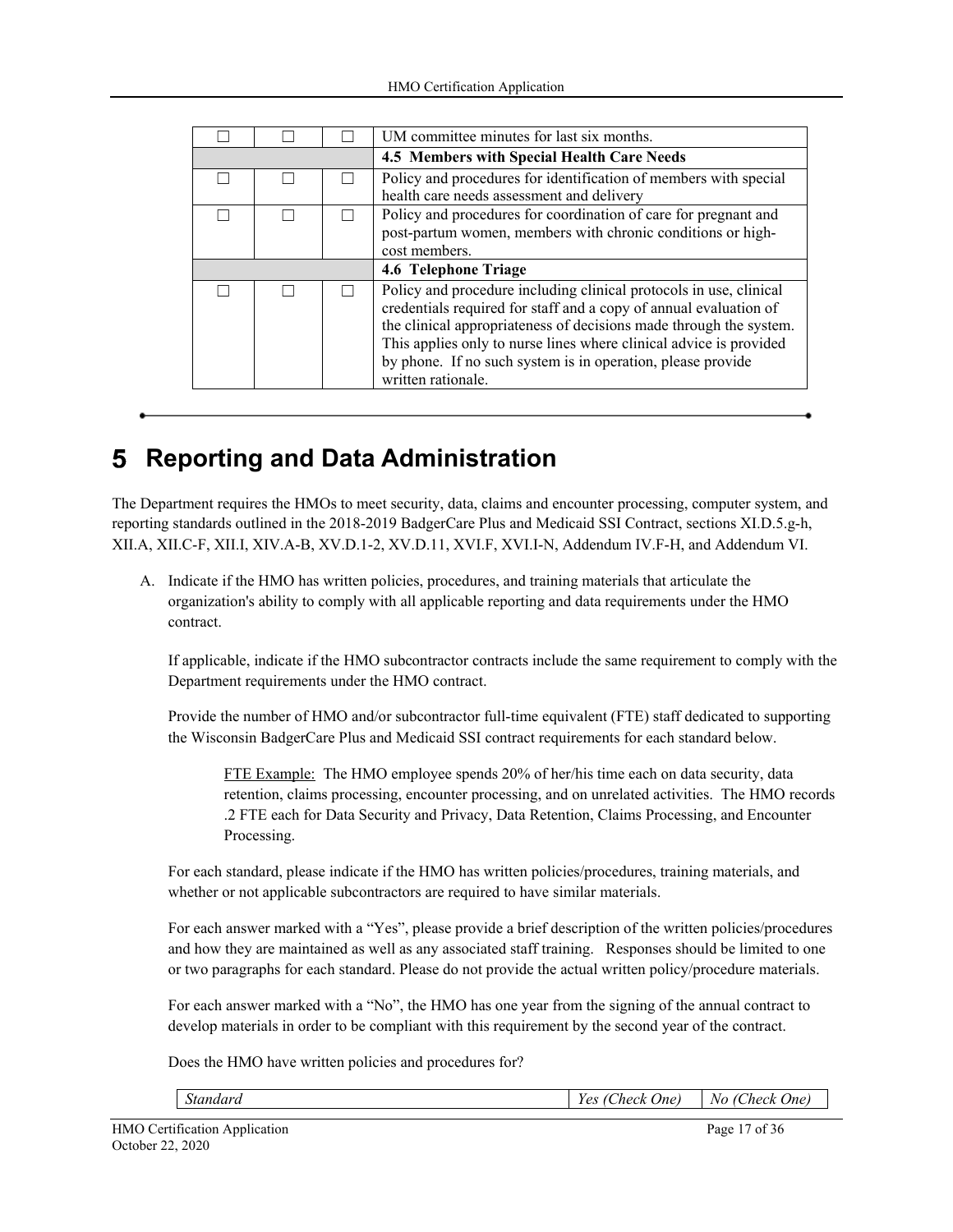| Data Security and Privacy                                 |  |
|-----------------------------------------------------------|--|
| Secure SFTP Use                                           |  |
| Secure Forward Health Portal Use                          |  |
| Data Retention $-10$ Years for All Instances Cited in the |  |
| <b>HMO</b> Contract                                       |  |
| Distribution of Access Payments as Described in Article   |  |
| <b>XVI</b>                                                |  |
| Encounter Based Payments and Ad Hoc Cash Transactions     |  |
| Processing                                                |  |
| Annual Financial Template Completion                      |  |

Does the HMO have written training materials for?

| <b>Standard</b>                                           | Yes (Check One) | No (Check One) |
|-----------------------------------------------------------|-----------------|----------------|
| Data Security and Privacy                                 |                 |                |
| Secure SFTP Use                                           |                 |                |
| Secure Forward Health Portal Use                          |                 |                |
| Data Retention $-10$ Years for All Instances Cited in the |                 |                |
| <b>HMO</b> Contract                                       |                 |                |
| Distribution of Access Payments as Described in Article   |                 |                |
| XVI                                                       |                 |                |
| Encounter Based Payments and Ad Hoc Cash Transactions     |                 |                |
| Processing                                                |                 |                |
| Annual Financial Template Completion                      |                 |                |

Does the HMO require similar written policy/procedure and training materials for subcontracts on?

| Standard                                          | Yes         | No          | N/A         |
|---------------------------------------------------|-------------|-------------|-------------|
|                                                   | (Check One) | (Check One) | (Check One) |
| Data Security and Privacy                         |             |             |             |
| Secure SFTP Use                                   |             |             |             |
| Secure Forward Health Portal Use                  |             |             |             |
| Data Retention – 10 Years for All Instances Cited |             |             |             |
| in the HMO Contract                               |             |             |             |
| Distribution of Access Payments as Described in   |             |             |             |
| Article XVI                                       |             |             |             |
| Encounter Based Payments and Ad Hoc Cash          |             |             |             |
| <b>Transactions Processing</b>                    |             |             |             |
| Annual Financial Template Completion              |             |             |             |

Provide the number of HMO and/or subcontractor full-time equivalent (FTE) staff dedicated to supporting the Wisconsin BadgerCare Plus and Medicaid SSI HMO contract requirement.

| Standard                         | <b>HMO FTE</b> | Subcontractor |
|----------------------------------|----------------|---------------|
|                                  |                |               |
|                                  |                |               |
| Data Security and Privacy        |                |               |
| Secure SFTP Use                  |                |               |
| Secure Forward Health Portal Use |                |               |
|                                  |                |               |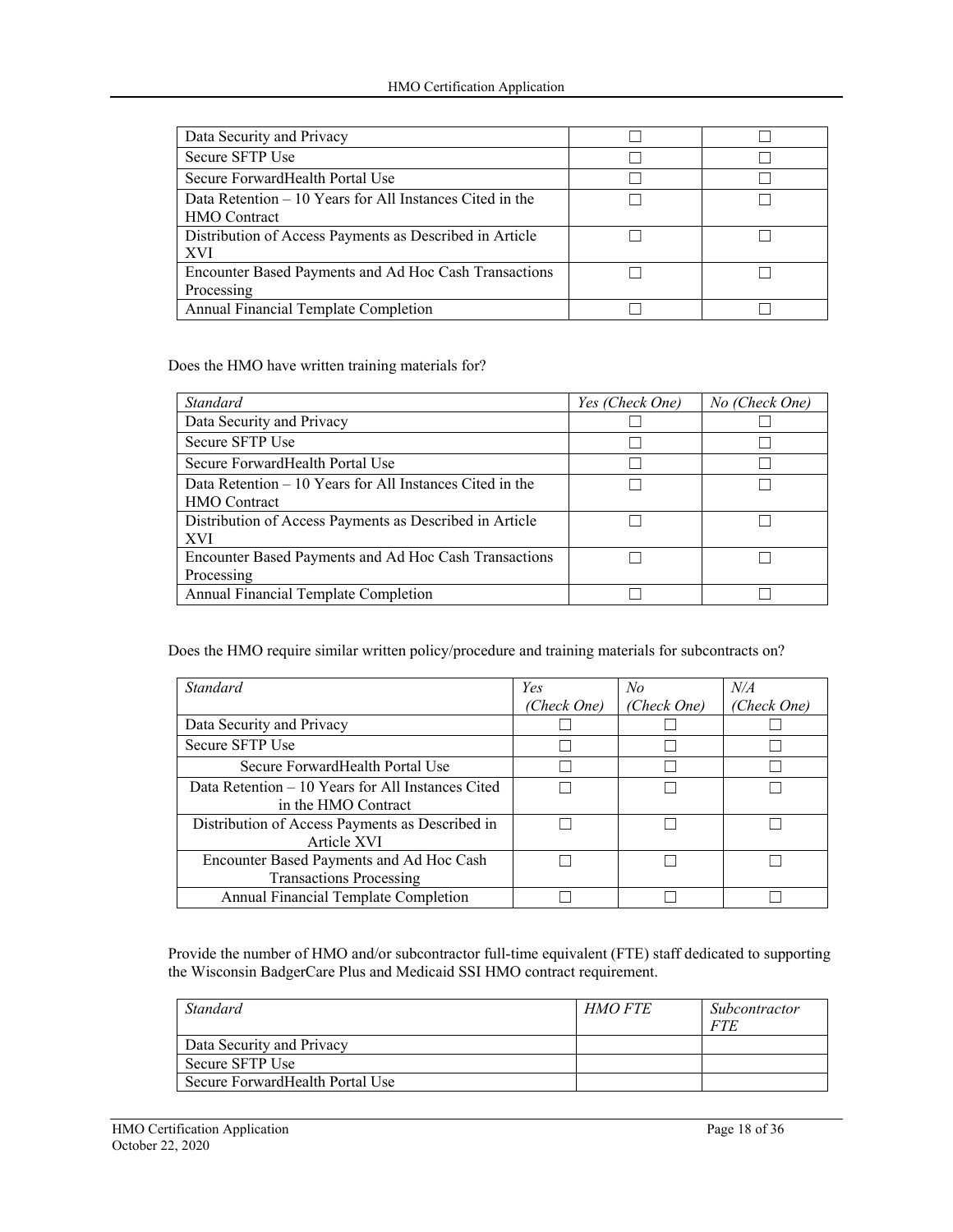| Data Retention $-10$ Years for All Instances Cited in the |  |
|-----------------------------------------------------------|--|
| <b>HMO</b> Contract                                       |  |
| Distribution of Access Payments as Described in Article   |  |
| XVI                                                       |  |
| Encounter Based Payments and Ad Hoc Cash Transactions     |  |
| Processing                                                |  |
| <b>Annual Financial Template Completion</b>               |  |

- B. Please provide 2-3 page responses to the following questions. The responses should be clearly labeled to indicate which part of the question is being addressed with each response. The descriptions should include the number of HMO and/or subcontractor full-time equivalent (FTE) staff dedicated to supporting the contract requirements in each section below as well as where the FTE is located geographically.
	- 1. Describe the system hardware and software, the technical resources that will be used, and the name of the agency or organization (e.g., HMO, outside vendor, etc.) responsible for the following:
		- a. Claims processing
		- b. Monitoring enrollment and disenrollment
		- c. Non-encounter data reporting (e.g., Neonatal ICU patient care data)
		- d. Encounter data reporting.
	- 2. The BadgerCare Plus and Medicaid SSI HMO contract requires the HMO to only use providers enrolled in the Wisconsin Medicaid program when rendering services to Wisconsin Medicaid members. The HMOs must work with providers utilized in emergencies or out of area situations to ensure their enrollment as a Wisconsin Medicaid Certified provider.
		- a. Describe how the HMO currently updates its provider file with Wisconsin Medicaid provider IDs and NPI numbers.
		- b. Describe how the HMO ensures that, when new providers are added to the HMO network, they are appropriately enrolled in the Wisconsin BadgerCare Plus and/or Medicaid SSI program and have a valid NPI (or Medicaid assigned non-NPI for atypical providers).
	- 3. The HMO may submit encounter data to the department from third party vendors who pay and process claims on the HMO's behalf (e.g., behavioral health benefits manager and dental benefits administrator).
		- a. Identify any third party vendors, the services provided, and the type of services (e.g., inpatient, behavioral health, etc.) provided.
		- b. Describe how the HMO obtains the required data from the third party vendors, how often (e.g., monthly), and the timeliness of the data (i.e., how soon after the date of service is the data transmitted to the HMO, and subsequently to the department as encounters).
		- c. Describe how the HMO ensures accuracy of data (through audit or other means).
	- 4. Describe quality control measures of HMO information systems for both claim and encounter processing.
		- a. How and how often (daily, etc.) is system performance monitored?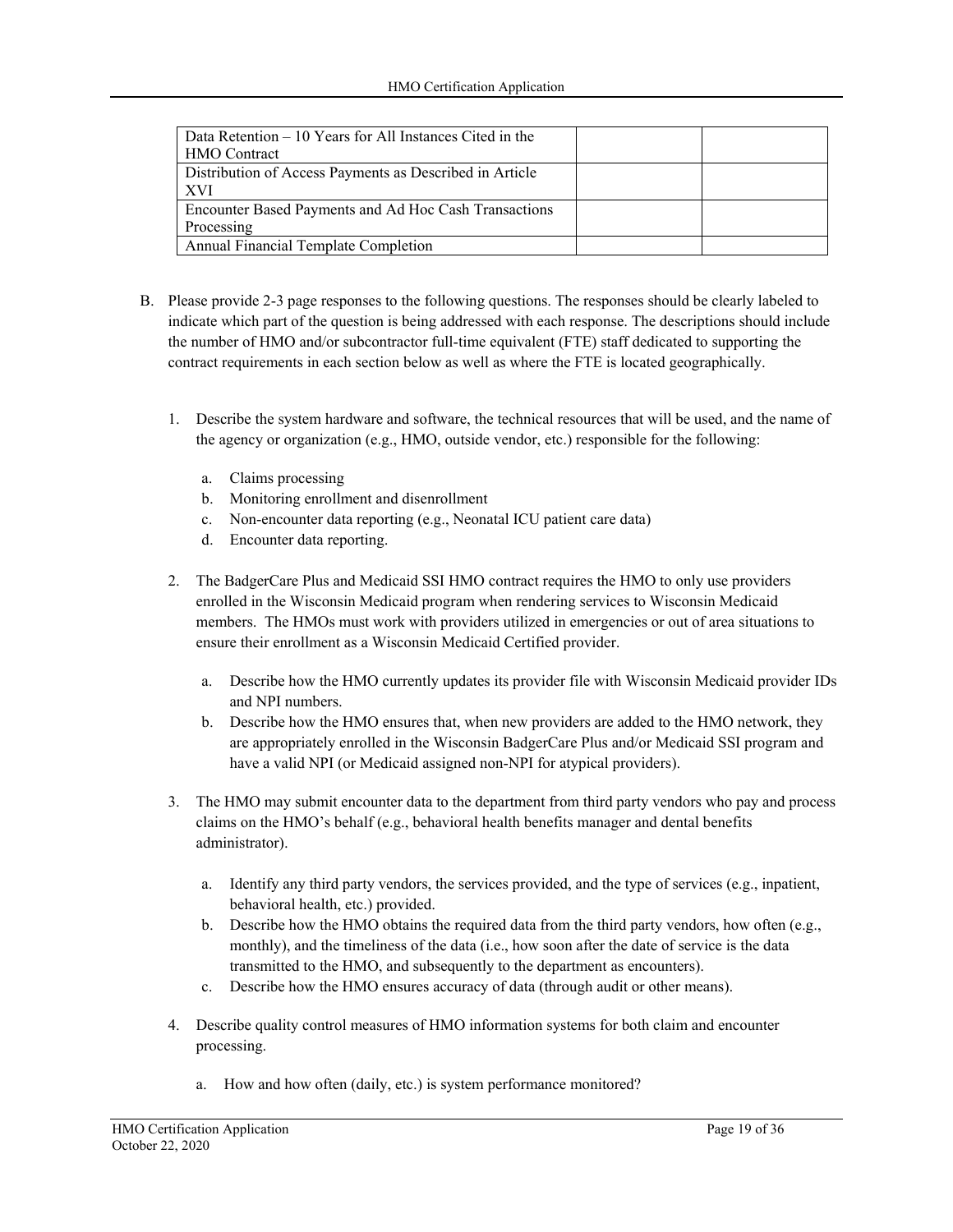- b. What processes are in place to identify and inform staff of any system performance problems?
- c. Provide a summary document of your system's current disaster recovery program.
- 5. Describe the HMO's system's ability to provide data necessary to monitor program performance relative to Pay-for-Performance (P4P).
- 6. Describe your method for allocating administrative expenses to the BadgerCare Plus/SSI programs. The allocation methodology described must be consistent with that used in submitting administrative costs to the Department on the financial template, as required under the rate setting process. Include a description of the methods for allocating between product lines and eligibility categories.
- 7. Describe how the HMO monitors and verifies that at least 90% of adjudicated clean claims from subcontractors/providers will be paid for covered medically necessary services within 30 days of receipt of a clean claim, 99% within 90 days, and 100% within 180 days of receipt.
- 8. Describe the process used to convert provider claims to encounters.
	- a. What is the process to submit the converted claims as encounters on a monthly basis?
	- b. How does the HMO monitor and verify that at least 90% of adjudicated clean claims are submitted as encounters within 90 days, 99% within 150 days, and 100% within 240 days?
- 9. Describe the process followed to determine that abortion and sterilization services meet requirements of Wis. Stats., Ch. 20.927; Wis. Stats., Ch. 253.107; 42 CFR 441 Subpart E-Abortions, and 42 CFR 441 Subpart F-Sterilizations.
- 10. Provide a list of the ForwardHealth reports found on the Comprehensive HMO Report Matrix currently being used by your HMO.
	- A link to the Comprehensive HMO Report Matrix is below: https://www.forwardhealth.wi.gov/WIPortal/Tab/42/icscontent/Managed%20Care%20Organizatio n/reports\_data/hmomatrix.htm.spage
- 11. Provide a list of HMO/subcontractor staff required to attend the monthly Encounter Technical Work Group. The list should include the staff member's title.

|        | <b>DHS USE ONLY</b> |     | <b>Reporting and Data Administration</b>                     |
|--------|---------------------|-----|--------------------------------------------------------------|
| Met    | <b>Not</b>          | NA. | <b>Certification Application Review Criteria</b>             |
|        | Met                 |     |                                                              |
|        |                     |     | Data Security and Privacy                                    |
|        |                     |     | Secure SFTP Use                                              |
|        |                     |     | Secure Forward Health Portal Use                             |
| $\Box$ |                     |     | Data Retention – 10 Years for All Instances Cited in the HMO |
|        |                     |     | Contract                                                     |
|        |                     |     | Distribution of Access Payments as Described in Article XVI  |
|        |                     |     | Encounter Based Payments and Ad Hoc Cash Transactions        |
|        |                     |     | Processing                                                   |
|        |                     |     | Annual Financial Template Completion                         |
|        |                     |     | System and Technical Resources                               |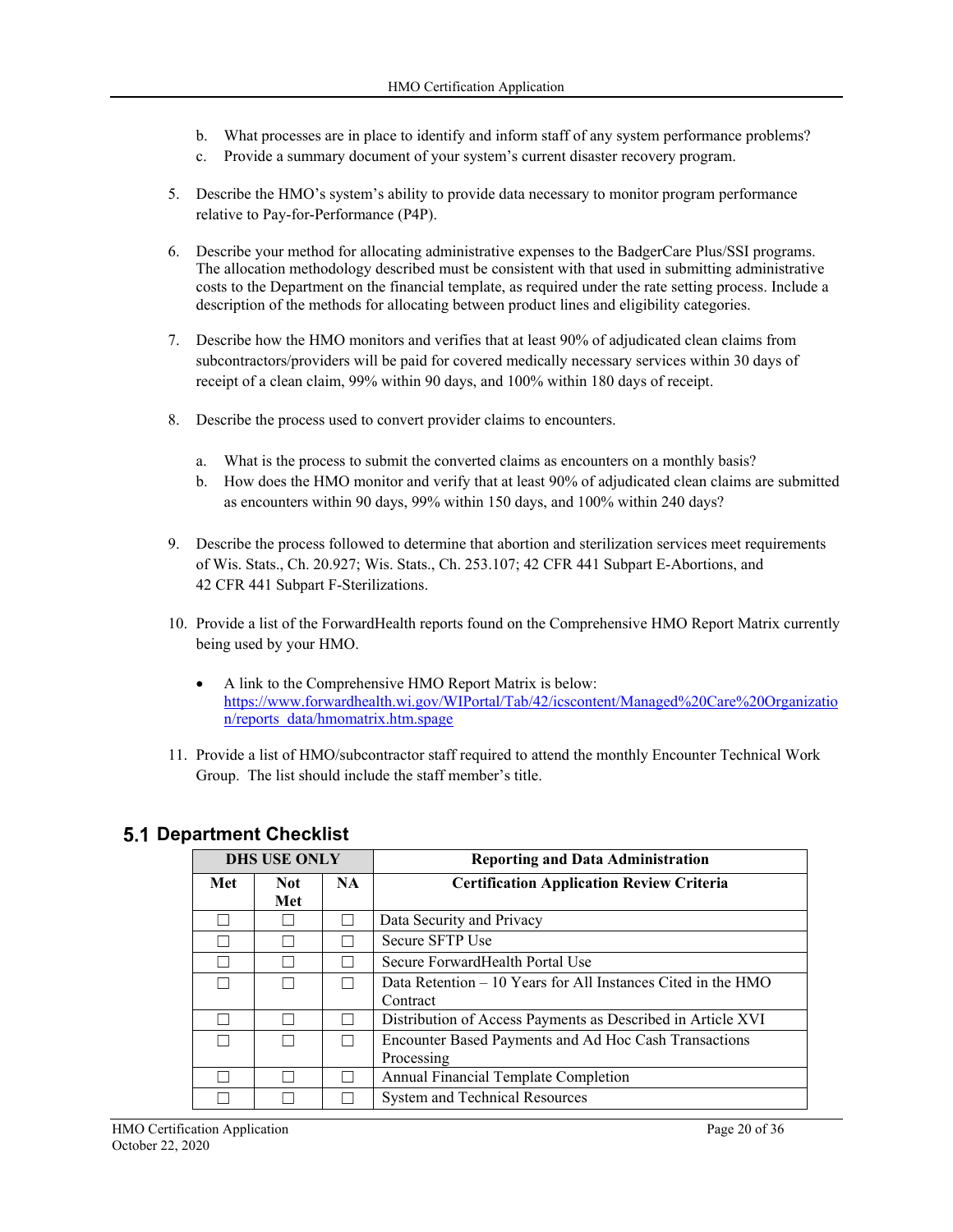| □            |                   |              | Provider Updates                                                                                                               |
|--------------|-------------------|--------------|--------------------------------------------------------------------------------------------------------------------------------|
| П            | $\Box$            | П            | <b>Encounter Third Party Vendors</b>                                                                                           |
| П            | $\Box$            | П            | Claims/Encounters Quality Control                                                                                              |
| $\Box$       | - 1               | $\mathbf{I}$ | P4P Data                                                                                                                       |
| П            | $\Box$            | П            | Method for allocating Administrative Expenses                                                                                  |
| П            | П                 | П            | <b>Claims Adjudication Timeliness</b>                                                                                          |
| $\Box$       | П                 | П            | <b>Encounter Conversion and Submission Timeliness</b>                                                                          |
| $\perp$      | $\blacksquare$    |              | Wis. Stats., Ch. 20.927                                                                                                        |
|              |                   |              | The HMO does not submit Medicaid encounters for an abortion                                                                    |
|              |                   |              | except with a signed physician certification on file that it is                                                                |
|              |                   |              | medically necessary to save the life of the woman or in a case of                                                              |
|              |                   |              | sexual assault or incest; or to prevent grave, long-lasting physical                                                           |
|              |                   |              | health damage to the woman due to a medical condition existing                                                                 |
| П            | П                 | П            | prior to the abortion.<br>Wis. Stats., Ch. 253.107                                                                             |
|              |                   |              | The HMO does not submit Medicaid encounters for an abortion if                                                                 |
|              |                   |              | the probable post fertilization age of the unborn child is 20 or                                                               |
|              |                   |              | more weeks unless because of a medical emergency, defined as:                                                                  |
|              |                   |              | a condition, in a physician's reasonable medical judgment, that so                                                             |
|              |                   |              | complicates the medical condition of a pregnant woman as to                                                                    |
|              |                   |              | necessitate the immediate abortion of her pregnancy to avert her                                                               |
|              |                   |              | death or for which a 24-hour delay in performance or inducement<br>of an abortion will create serious risk of substantial and  |
|              |                   |              | irreversible impairment of one or more of the woman's major                                                                    |
|              |                   |              | bodily functions.                                                                                                              |
| П            | $\vert \ \ \vert$ | П            | 42 CFR 441 Subpart E-Abortions                                                                                                 |
|              |                   |              | The HMO does not submit Medicaid encounters for expenses                                                                       |
|              |                   |              | related to an abortion unless it has on file the physician's                                                                   |
|              |                   |              | certification that the life of the mother would be endangered if the                                                           |
|              |                   |              | fetus were carried to term, including the name and address of the<br>patient.                                                  |
| $\perp$      | $\perp$           | П            | 42 CFR 441 Subpart F-Sterilizations                                                                                            |
|              |                   |              | The HMO does submit Medicaid encounters for expenses related                                                                   |
|              |                   |              | to sterilization only if the individual is mentally competent, at                                                              |
|              |                   |              | least 21 years old at the time consent is obtained, has voluntarily                                                            |
|              |                   |              | given informed consent; and there is at least 30 days, but not more                                                            |
|              |                   |              | than 180 days, between the date of informed consent and the date                                                               |
|              |                   |              | of the sterilization (refer to Subpart F for exceptions).                                                                      |
|              |                   |              | 42 CFR 441 Subpart F-Sterilizations<br>The HMO does not submit Medicaid encounters for expenses                                |
|              |                   |              | related to sterilization by hysterectomy if it was performed solely                                                            |
|              |                   |              | for the purpose of rendering an individual permanently incapable                                                               |
|              |                   |              | of reproducing; or if there was more than one purpose to the                                                                   |
|              |                   |              | procedure, it would not have been performed but for the purpose                                                                |
|              |                   |              | of rendering the individual permanently incapable of reproducing.                                                              |
| $\mathsf{L}$ | $\Box$            | $\perp$      | 42 CFR 441 Subpart F-Sterilizations                                                                                            |
|              |                   |              | The HMO does submit Medicaid encounters for expenses related<br>to sterilization by hysterectomy, except with the restrictions |
|              |                   |              | immediately above, only if the person who secured authorization                                                                |
|              |                   |              | to perform the hysterectomy has informed the individual and her                                                                |
|              |                   |              | representative, if any, orally and in writing, that the hysterectomy                                                           |
|              |                   |              | will make the individual permanently incapable of reproducing;                                                                 |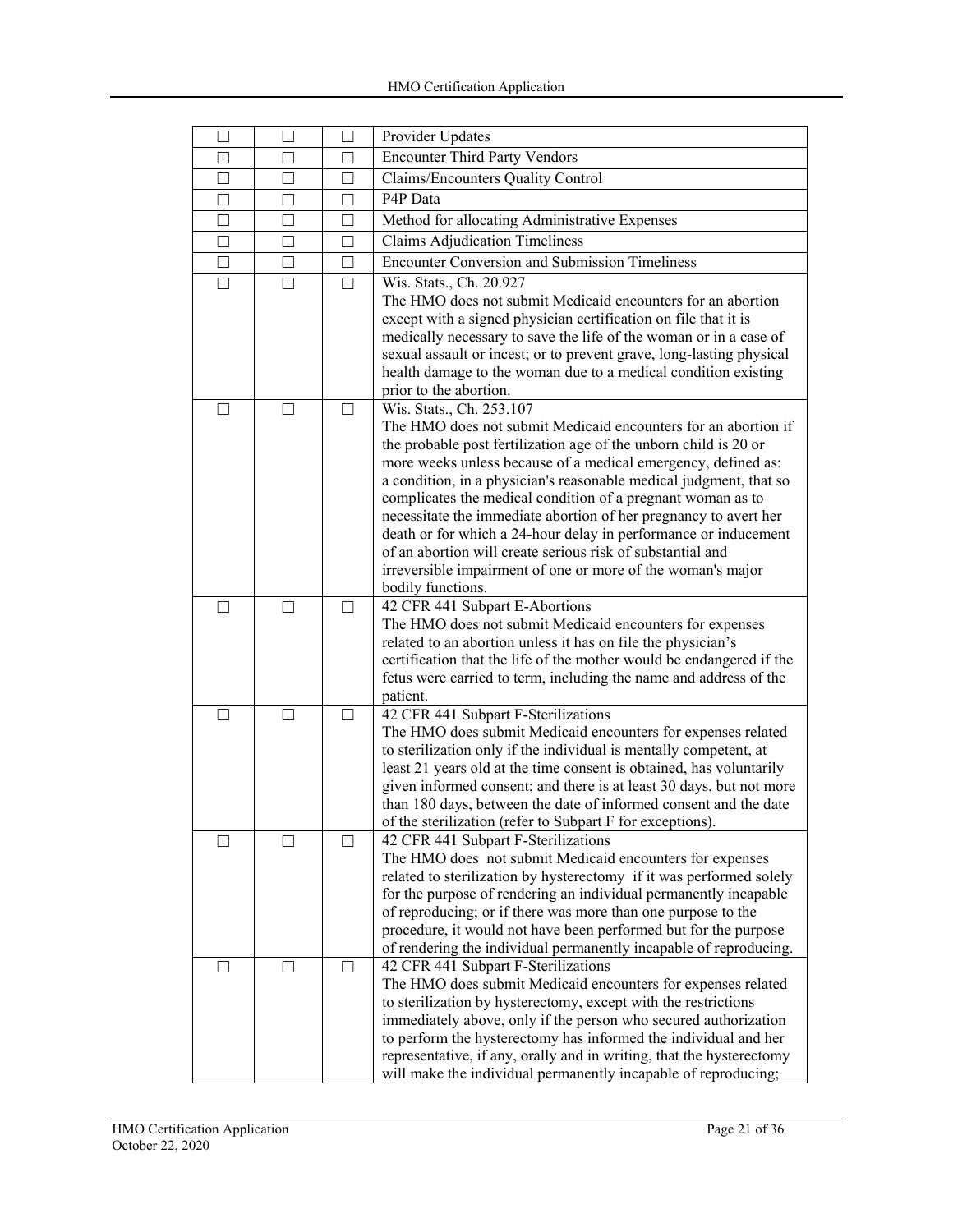|  | and the individual or her representative, if any, has signed a<br>written acknowledgment of receipt of that information.                                                                                                                                                                                                                                                                                                                                                                                                                                                                                                                                     |
|--|--------------------------------------------------------------------------------------------------------------------------------------------------------------------------------------------------------------------------------------------------------------------------------------------------------------------------------------------------------------------------------------------------------------------------------------------------------------------------------------------------------------------------------------------------------------------------------------------------------------------------------------------------------------|
|  | 42 CFR 441 Subpart F-Sterilizations<br>The HMO does submit Medicaid encounters for expenses related<br>to sterilization by hysterectomy, except with the restrictions<br>immediately above, if the physician who performs the<br>hysterectomy certified in writing that the individual was already<br>sterile at the time of the hysterectomy, and states the cause of the<br>sterility; or certifies in writing that the hysterectomy was<br>performed under a life-threatening emergency situation in which<br>he or she determined prior acknowledgment was not possible. He<br>or she must also include a description of the nature of the<br>emergency. |
|  | Wis. Stats., Ch. 20.927, 253.107; 42 CFR 441 Subpart E and F<br>The HMO has on file all documentation required for the abortion<br>or sterilization, including but not limited to consent from, an<br>acknowledgement of receipt of hysterectomy information or a<br>physician's certification.                                                                                                                                                                                                                                                                                                                                                              |
|  | HMO Report Matrix Identification                                                                                                                                                                                                                                                                                                                                                                                                                                                                                                                                                                                                                             |
|  | Technical Work Group Attendance                                                                                                                                                                                                                                                                                                                                                                                                                                                                                                                                                                                                                              |

# **Care Management System and Continuity of Care**

#### **Care Management Requirements for All Members**

Per Article III, Section A of the HMO contract, the HMO shall submit their care management and care coordination policies, procedures, and additional documentation to the Department. This information shall include the following:

- **a. Information Sharing for New Members:** Policies and procedures to utilize member-specific information provided by the Department as described in Article III  $(A)(1)$  of the HMO contract.
- **b. Screening Requirements:** Policies and procedures to describe how the HMO will make a best effort to conduct an initial screening of each member's needs, within 90 days of HMO enrollment for all new members, including subsequent attempts if the initial attempt to contact the member is unsuccessful.

**Please Note:** Find additional requirements on timelines, outreach efforts, etc. for BadgerCare Plus and SSI specific populations later in this section. Contractual requirements of this section are located in Article III, Sections B and C of the HMO contract.

- **c. Care Coordination Requirements:** Policies and procedures on how the HMO will coordinate and provide Medicaid-covered, medically necessary services to members in accordance with the needs identified in the initial screen as described in Article III (A)(4) of the HMO contract.
- **d. Members with Special Needs:** Policies and procedures to describe the identification, assessment, development of treatment service plans, and access to specialists for members with special needs as identified in Article III (A)(5) of the HMO contract.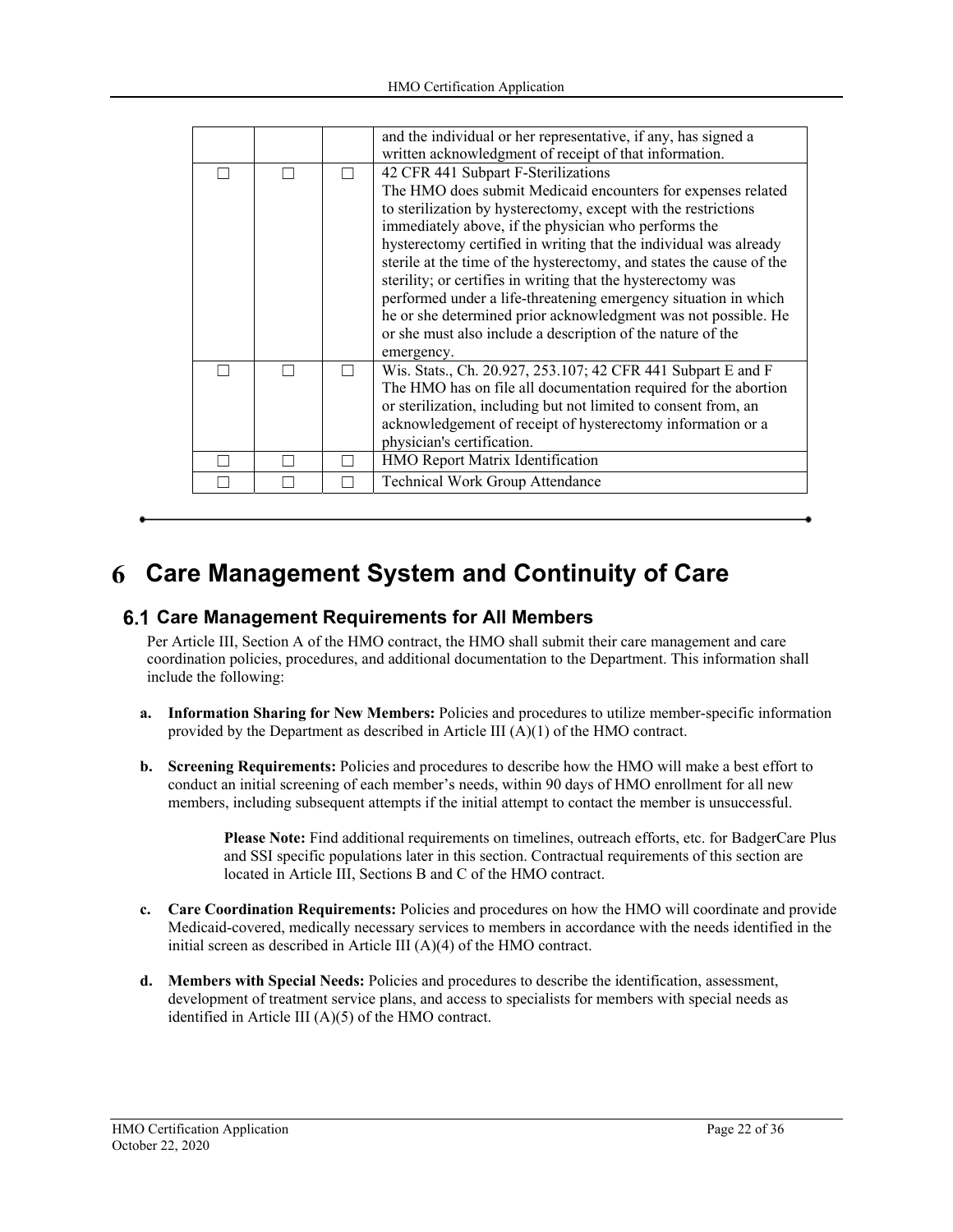## **Care Management Requirements for BadgerCare Plus Members**

HMOs that contract with the Department to provide covered services to the BadgerCare Plus population must describe how they will meet the care management requirements defined in Article III, Section B of the HMO contract. Your submission must include:

- **a.** An initial screen(s) the HMO utilizes for the BadgerCare Plus population.
- **b.** A description of the staff conducting the member screens including titles, credentials, and qualifications.
	- HMOs must include how many FTEs conduct the member screens.
		- o The HMO must also indicate the average number BadgerCare Plus members they serve per month.
	- HMOs serving both BadgerCare Plus and SSI populations must describe whether or not the same staff conducts these screens and SSI Care Management member outreach processes.
		- o If the same staff conducts both outreach processes, the HMO must include how many FTEs they have employed with the average numbers of both BadgerCare Plus and SSI members they serve per month.
- **c.** Policies and procedures to conduct member outreach for the completion of the member screens including:
	- A description of the process to engage members to complete the screen with methods of outreach (phone calls and mailings) and timeline of outreach.
		- A description of their processes to identify and engage hard-to-reach members to complete the screen including the methods and timeline of outreach (i.e., phone calls and mailings).
		- A description of their processes to engage members that initially refused to complete the screen including the methods and timeline of additional member outreach (i.e., phone calls and mailings).
		- A description of the process to capture the responses to the screen.
- **d.** Policies and procedures to prioritize members for additional assessments and care management interventions based on the member's responses to the screen.

The HMO shall notify the Department of any changes made to these policies and procedures prior to their implementation.

In order for the screens and other materials submitted by the HMO in this section to be considered proprietary and exempt from public records requests, the HMOs needs to notify the Department upon submission that all of these materials are to be considered as trade secrets per Wis. Stat. 134.90(1)(c).

# **SSI Care Management Practices (SSI HMOs only)**

HMOs that contract with the Department to provide covered services to the SSI population must describe how they will meet the care management requirements defined in Article III, Section B of the 2020-2021 BadgerCare Plus and Medicaid SSI HMO contract. Your submission must include:

- **a. Care Management Staff:** Policies, procedures, position descriptions, and subcontracts that describe the staff responsible for providing care management to SSI members. The documentation must include:
	- An organization chart with the names and positions of the HMO's care management staff.
	- Position descriptions with the names, credentials, duties, and caseload of each care management staff member.
		- o Include in this section how many FTEs the HMO has and the average number of members served per month.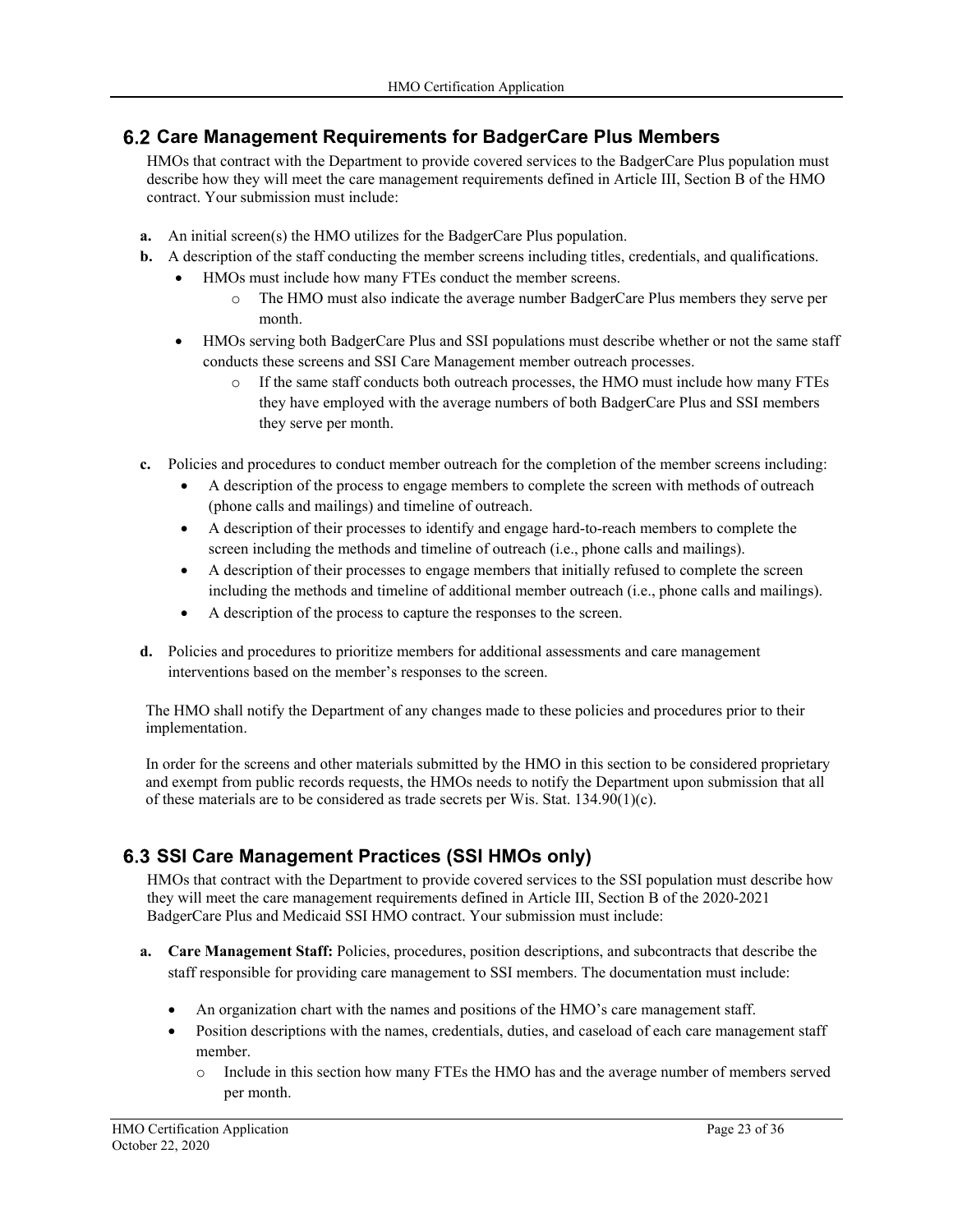- A description of the HMO staff conducting each of the following care management activities with their names, titles, credentials, and average of members served or caseload:
	- o Member Outreach.
	- o Screening.
	- o Care Plan Development.
	- o Care Management Service Delivery (Implementing the Care Plan by delivering services outlined in the Care Plan) – Describe differences in the staff implementing interventions in the Care Plan for high-need Wisconsin Interdisciplinary Care Team (WICT) members vs. non-WICT members.
	- o Care Plan Review and Updates.
	- o Transitional Care.
- **b. Member Outreach:** Policies, procedures, and additional documentation to conduct outreach activities for SSI members after their HMO enrollment including the following:
	- Policies and procedures describing the process used by the HMO to conduct outreach activities for SSI members, including methods of outreach (i.e., phone calls, mailings, videoconference, and home visits) and the timeline and sequence of each outreach activity.
	- A description of how HMO staff handles member refusals and the process the HMO follows to reengage members that have previously refused outreach calls or care management, including the timeline of additional outreach.
- **c. Screening:** Policies, procedures, and additional documentation to conduct a screening of every SSI Managed Care member within 60 days of enrollment in the HMO including the following:
	- The screening questionnaire for new members.
	- A description of the screening process including how and where HMO staff capture member responses to the screening.
	- Social Determinants
		- o A description of the social determinants identified in the screening.
		- o A description of how the HMO documents the member's support network (including family and social supports as well as relationships with community resources).
	- Member-centric Care
		- o A description of how the screening captures the member's perception of their strengths and wellbeing.
		- o A description of how the staff captures member's health and life goals.
		- o A description of how the screening captures any immediate and long-term concerns the member has about their well-being.
	- Behavioral Health
		- o A description of the behavioral health conditions that are included in the screening and the type of follow-up conducted by the HMO if a member is identified as potentially having one of those behavioral health conditions.
- **d. Care Plan Development:** Policies, procedures, and additional documentation to develop a Care Plan within 30 days of completion of the screening or within 90 days of HMO enrollment, whichever is sooner, including the following:
	- The Care Plan template.
	- A description of the process for timely completion of the Care Plan; including: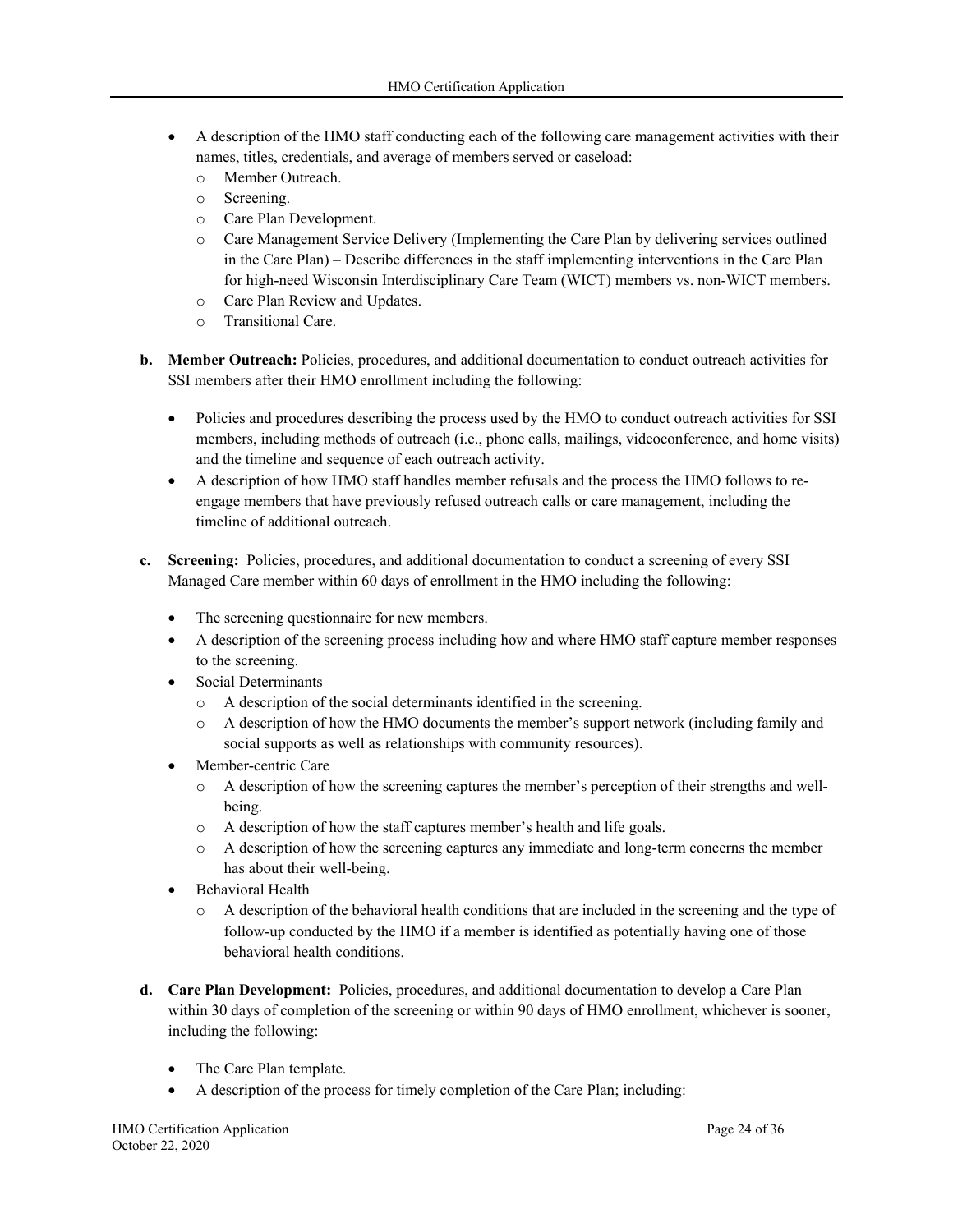- o A detailed timeline with a description of the process the HMO utilizes to complete the Care Plan.
- o Modes of contact to develop the Care Plan.
- A description of how the HMO uses the following data sources to develop the Care Plan:
	- o Member's needs, issues, and preferences identified in the screening.
		- o DHS' reports with prior Medicaid utilization information.
		- o Member's medical records.
		- o Community agency information based on the member's social determinant needs. For example, if a member needs assistance with housing, the HMO must document that need in the Care Plan and if the member is currently in a homeless shelter, the HMO must reach out to the shelter to obtain information about the stability of the member's current living arrangements.
- Member-centric Care
	- o A description of how the HMO engages the member in the development of the Care Plan.
	- o A description of how the HMO identifies the member's formal and informal supports.
	- o A description of how the HMO defines specific goals appropriate for the member's needs with the member's input.
	- o A description of the process the HMO uses to assess the member's readiness to self-manage their care and their willingness to adopt healthy behaviors. Some HMOs may utilize standard tools like the Patient Activation Measures (PAM) to monitor member engagement in their care.
	- o A description of how HMO staff documents the member's consent with the Care Plan.
- Medical/Dental/Behavioral Health/Social Determinant Needs
	- o A description of the chronic and acute illnesses included in the Care Plan. At a minimum, the HMO must include questions related to diabetes, obesity, heart disease, and respiratory diseases. The HMO must also describe how it analyzes data from the Care Coordination reports, which includes 24 months of encounter data and FFS claims, to identify the member's conditions.
	- o A description of how the HMO captures the member's need for medication management in the Care Plan. The HMO must also describe how it analyzes pharmacy data from the Care Coordination reports to assess members' medication management needs.
	- o A description of the behavioral health conditions included in the Care Plan. The HMO must also describe how it analyzes data from the Care Coordination reports to identify the member's behavioral health conditions.
	- o A description of how the HMO integrates the member's dental care needs into the Care Plan.
	- o A description of how the HMO captures the member's needs for additional supports to conduct Activities for Daily Living (including, but not limited to, bathing, dressing, and eating) and Instrumental Activities for Daily Living (including, but not limited to, medication management, money management, and transportation) in the Care Plan.
	- o A description of how the HMO captures the member's social determinant needs in the Care Plan.
- Treatment Plan A description of the process used by the HMO to identify the interventions that will be implemented to address the member's medical, behavioral health, dental and social determinant needs in the Care Plan and their sequence.
- Care Plan Sharing
	- o A description of how the Care Plan information is shared with the member and/or legal guardian.
	- o A description of how the HMO shares the Care Plan with the member's primary care provider and other specialists as appropriate.
	- o A description of how the HMO shares relevant portions of the Care Plan interventions with community agencies and other partners as appropriate and with the member's consent. For example, a member lives in a homeless shelter and may need assistance storing diabetic supplies;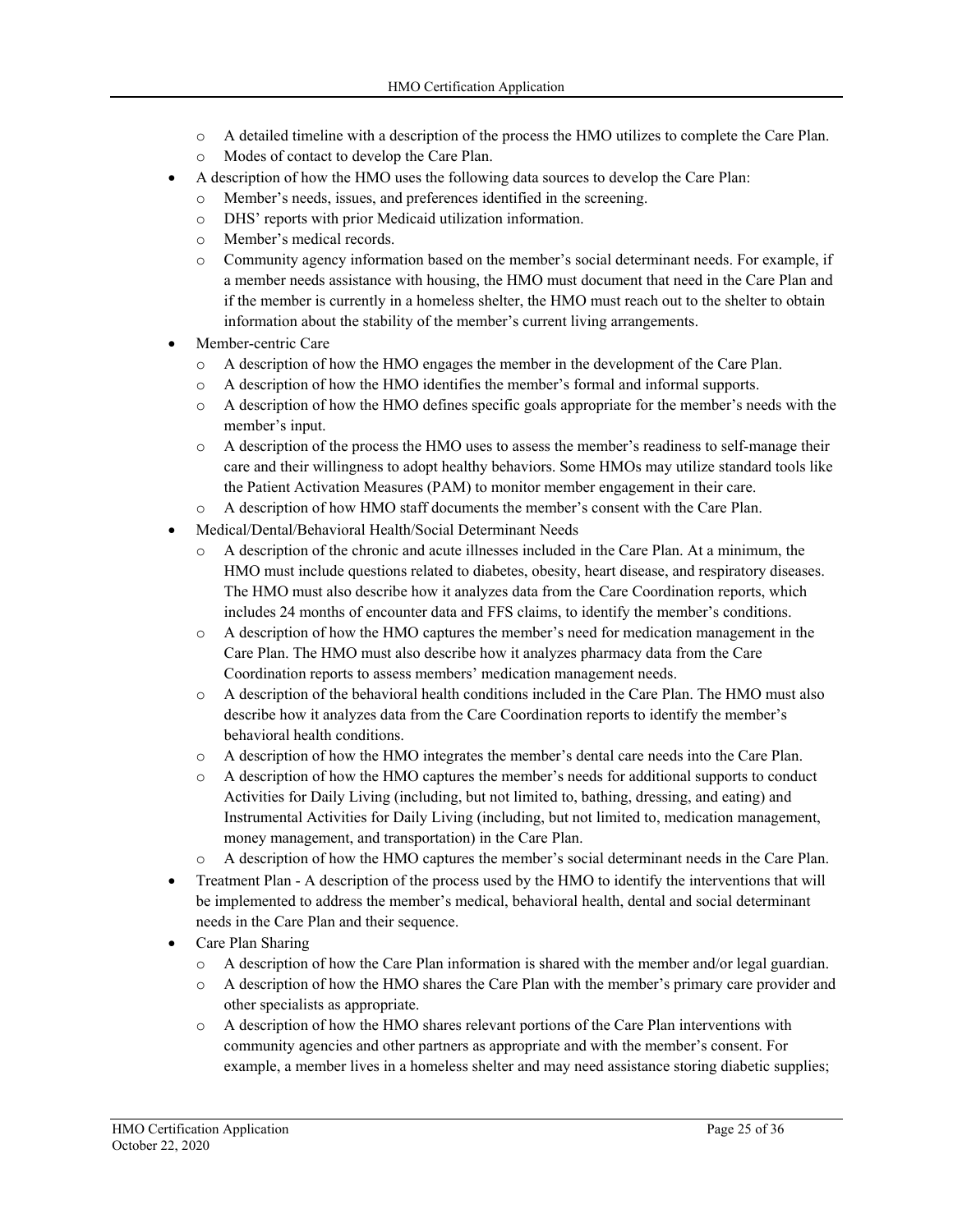the HMO must share relevant portions of the Care Plan, with the member's consent, with staff from the shelter to help the member store the supplies.

- **e. Care Management Service Delivery:** Policies, procedures, and additional documentation on how the HMO coordinates delivery of services and implements the interventions defined in the Care Plan including the following:
	- A description of how the HMO ensures continuity of care for new members who were receiving services under fee-for-service.
		- o Per Art.VII, Section F. Coordination and Continuation of Care of the HMO Contract, the SSI HMO must:
			- Honor FFS authorizations for therapies at the level authorized by FFS for 90 days.
			- Authorize coverage of services with the member's current providers for the first 90 days of enrollment.
	- A description of how the HMO ensures that services delivered address the medical, dental, and behavioral health needs identified in the Care Plan.
	- A description of how the HMO will coordinate with community agencies and other resources to address the member's social determinant needs identified in the Care Plan, beyond referrals only.
	- A description of how the HMO assesses the member's readiness to change and their level of engagement in meeting their Care Plan goals.
	- A description of how the HMO follows-up with the member to determine if the services delivered addressed their needs.
- **f. Care Plan Review and Update:** Policies, procedures, and additional documentation on how the HMO reviews and updates the member's Care Plan with the following information:
	- Policies and procedures with the process and criteria for reviewing and updating the Care Plan with members, at a minimum, once a year including:
		- o The timeline and events that trigger review and updates to the Care Plan. At a minimum, the HMO must describe how the Care Plan is reviewed and updated after the HMO identifies that a member has a different chronic condition or a member has an ER visit, inpatient stay or Nursing Home stay.
		- o Any differences in the process and timing of reviewing and updating the Care Plan for members in different strata from the Needs-stratification step.
	- A description of the process for re-stratifying members after their Care Plan is reviewed/updated.
	- A description of the process for sharing the updated Care Plan with the member and/or their legal guardian, the member's primary care provider and relevant specialists, and community agencies, as appropriate and with the member's consent.
- **g. Discharge Follow-up/Transitional Care:** Policies, procedures, and additional documentation on appropriate discharge planning and transitional care to follow-up with members after they experience transitions between settings of care (e.g., ER visits, hospital stays or nursing home stays) including the following:
	- Policies and procedures to follow-up with members within 5 business days of discharge from an inpatient stay. DHS only provides additional reimbursement for follow-up with members within 5 business days of discharge of inpatient stays.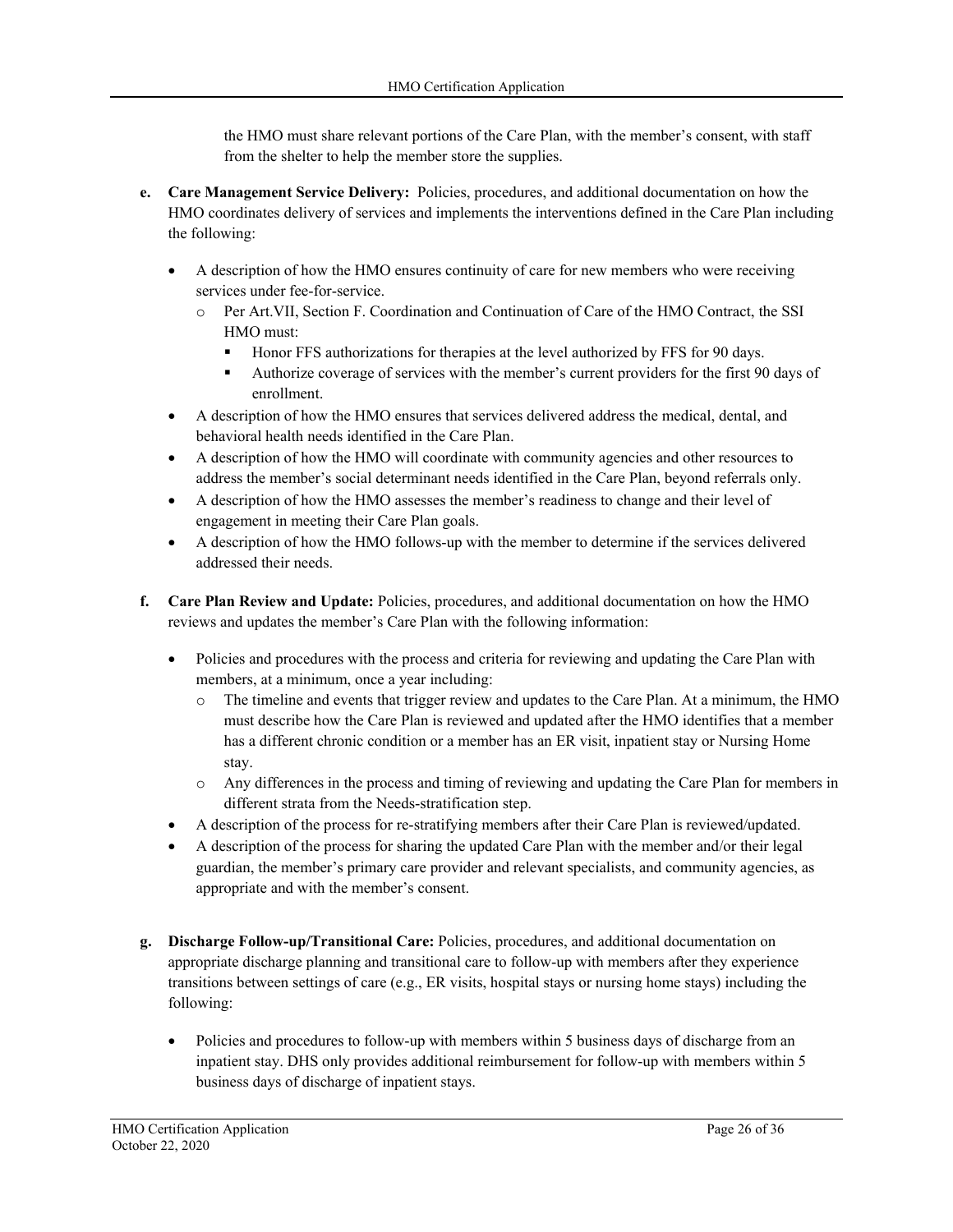- A description of how the HMO is notified of a member's ER visit, hospital stay, or Nursing Home Stay.
	- o Include a description of the technology used to get that information as well as the timeframe for obtaining it. Specify if information is received real-time.
- A description of how relevant information related to any of these events is integrated with the HMO's needs-stratification process.
- **h. Wisconsin Interdisciplinary Care Team (WICT):** Policies, procedures, and additional documentation to identify and provide its highest needs members with an intensive, interdisciplinary intervention (WICT) including the following:
	- Policies or guidelines for determining how, after identifying that a member has high-needs, the HMO evaluates that the member will benefit from a high intensity intervention.
		- o Describe how the HMO assesses if the member's needs are actionable, if the member is willing to partner with the WICT and/or are they ready for change.
	- A diagram of the WICT within the care management structure differentiating between the WICT Core Team and the larger multidisciplinary WICT Team.
	- A list of WICT staff positions with titles, credentials, number of individuals, and FTE dedicated to the WICT for each position type.
		- o Include a ratio of Core staff (those meeting weekly to discuss all WICT members) to WICT population.
			- The ratio should be based on the average number of members on the WICT at a point in time.
			- Use staffing ratios that reflect amount of dedicated individuals and also staff time in FTE. For example, if two individuals each work .5FTE with the WICT Core Team this should be documented as 2 individuals and 1 FTE per X WICT population.
			- If a staff member is managing WICT and non-WICT members, include the FTE time spent with the WICT members only.
	- The WICT is designed to be a short term, high intensity intervention that stabilizes a member's situation and enables them to more effectively manage their care. A description of the WICT process for intervening rapidly and intensively when needed.
	- A description of how a WICT team staff will meet at a minimum two times a month face-to-face with a member.
	- Policies and procedures to ensure there is a weekly meeting of the WICT team that includes, at least, two licensed health care professionals to discuss all WICT members.
	- Policies and procedures to ensure Core WICT staff has ready access to expertise, as needed in consultation, such as physician, pharmacist, etc. This access may be in the form of a larger, multidisciplinary meeting where members are presented and feedback is given to the WICT Core Team.
	- A description of how the care plan created by the WICT captures:
		- o Attainable goals for the member,
		- o Clear path for the member to achieve these goals,
		- o Assessment of the member's readiness to change and to partner with the WICT, and
		- o A plan for the member to transition from the WICT to regular care management that includes goals to be achieved as part of the transition.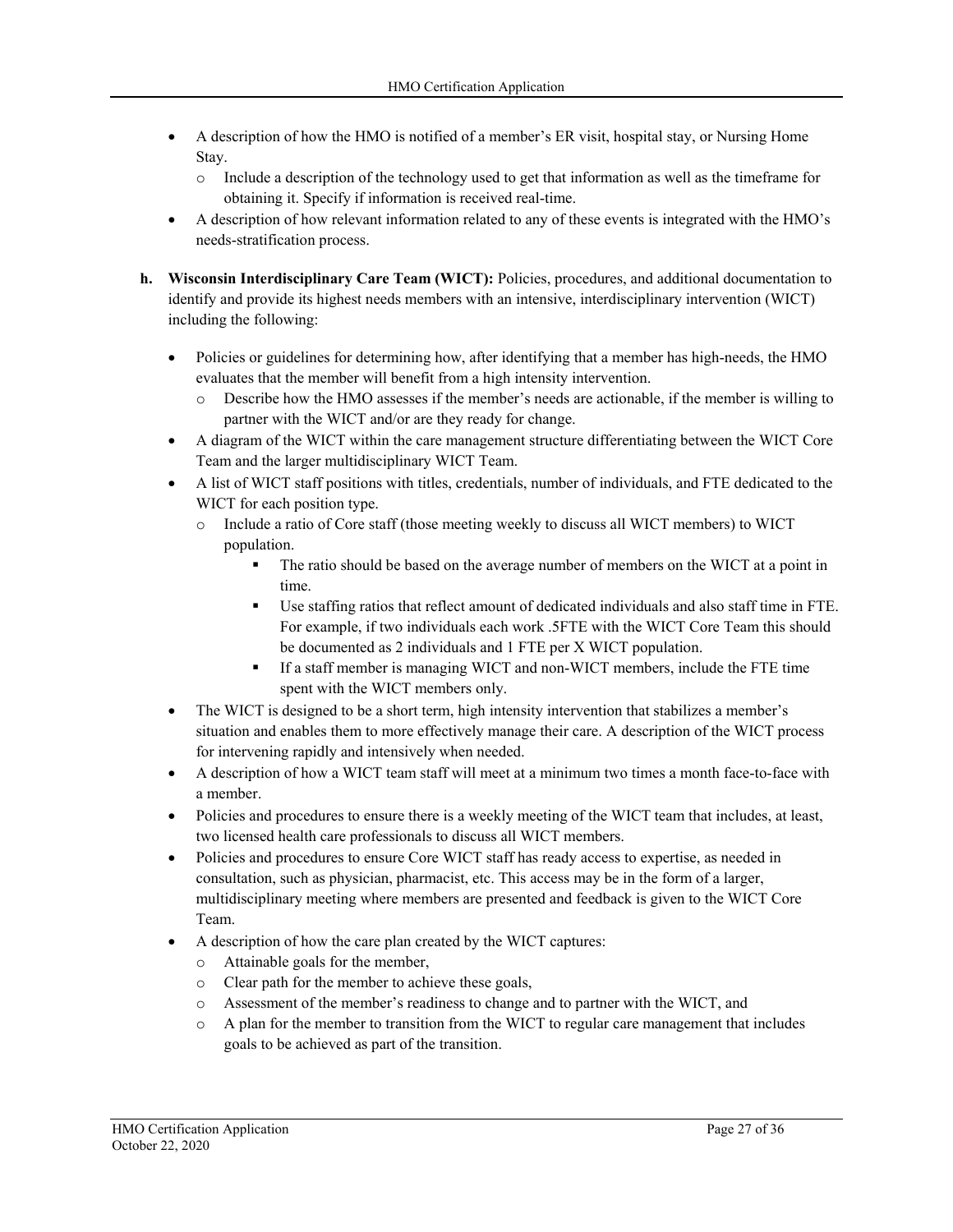| <b>DHS USE ONLY</b> |                   |           | <b>Care Management System and Continuity of Care</b>                                                                                                                                                                                           |
|---------------------|-------------------|-----------|------------------------------------------------------------------------------------------------------------------------------------------------------------------------------------------------------------------------------------------------|
| Met                 | <b>Not</b><br>Met | <b>NA</b> | <b>Certification Application Review Criteria</b>                                                                                                                                                                                               |
|                     |                   |           | 6.1 Care Management Requirements for All Members                                                                                                                                                                                               |
| □                   | $\Box$            | $\Box$    | Policy and Procedures to utilize member specific information.<br>a.                                                                                                                                                                            |
| $\Box$              | П                 | $\Box$    | <b>b.</b> Policies and Procedures to make best effort to conduct initial<br>screening within 90 days of enrollment.                                                                                                                            |
| П                   | П                 | $\Box$    | Policies and procedures for coordination of Medicaid covered<br>c.<br>services or medically necessary services to members identified<br>in the initial screen.                                                                                 |
| □                   | $\Box$            | $\Box$    | d. Policies and procedures for identification, assessment and<br>development of treatment service plans and access to<br>specialists.                                                                                                          |
|                     |                   |           | 6.2 Care Management Requirements BadgerCare Plus                                                                                                                                                                                               |
|                     | $\Box$            | $\Box$    | Initial screen.<br>a.                                                                                                                                                                                                                          |
|                     | $\perp$           | П         | Staff qualifications including titles and credentials that are<br>b.<br>preforming the screen.                                                                                                                                                 |
| $\Box$              | $\Box$            | $\Box$    | Include number of FTEs conducting member screens and the<br>$\bullet$<br>average number of members served per month.                                                                                                                           |
| $\Box$              | П                 | $\Box$    | HMOs servicing both BC+ and SSI must outline how many<br>$\bullet$<br>FTEs (if any) are conducting both screening processes and<br>the average number of members served.                                                                       |
|                     | П                 | $\Box$    | Member outreach for completion of member screens including<br>c.                                                                                                                                                                               |
|                     | П                 | П         | Process to engage members to complete ie. Phone calls,<br>$\bullet$<br>mailing, etc and include timeframes.                                                                                                                                    |
|                     | П                 | П         | Process to identify and engage "hard-to-reach" members<br>$\bullet$                                                                                                                                                                            |
| $\mathsf{L}$        | П                 | П         | Process to engage members who initially refused to complete<br>$\bullet$<br>the screen                                                                                                                                                         |
|                     | П                 | П         | d. How to prioritize members for additional assessments and care<br>management interventions.                                                                                                                                                  |
|                     |                   |           | 6.3 SSI Care Management Practices (SSI HMOs Only)                                                                                                                                                                                              |
| $\mathsf{L}$        | $\Box$            | П         | a. Care Management Staff - Policies, procedures, position<br>descriptions, and subcontracts of the staff providing care<br>management for SSI members. The documentation must<br>include:                                                      |
| $\mathsf{L}$        | $\vert \ \ \vert$ | $\Box$    | An organization chart with the names and positions of the<br>HMO's care manage staff.                                                                                                                                                          |
| $\mathsf{L}$        | П                 | П         | Position descriptions with names, credentials, duties, and<br>$\bullet$<br>caseload.                                                                                                                                                           |
| $\Box$              | П                 | П         | Care Management activities including: member outreach,<br>$\bullet$<br>screening, care plan development, service delivery including<br>differences in interventions with WICT vs non-WICT<br>members, care plan review, and transitional care. |
| $\perp$             | $\Box$            | $\Box$    | Member Outreach - Policies and Procedures and additional<br>b.<br>documentation for the following items:                                                                                                                                       |
| $\perp$             | $\Box$            | $\Box$    | Outreach activities for SSI members after HMO enrollment<br>$\bullet$<br>including method and timeline.                                                                                                                                        |
| $\Box$              | $\Box$            | П         | How staff handle member refusals and the process to re-<br>$\bullet$<br>engage members that previously refused outreach calls.                                                                                                                 |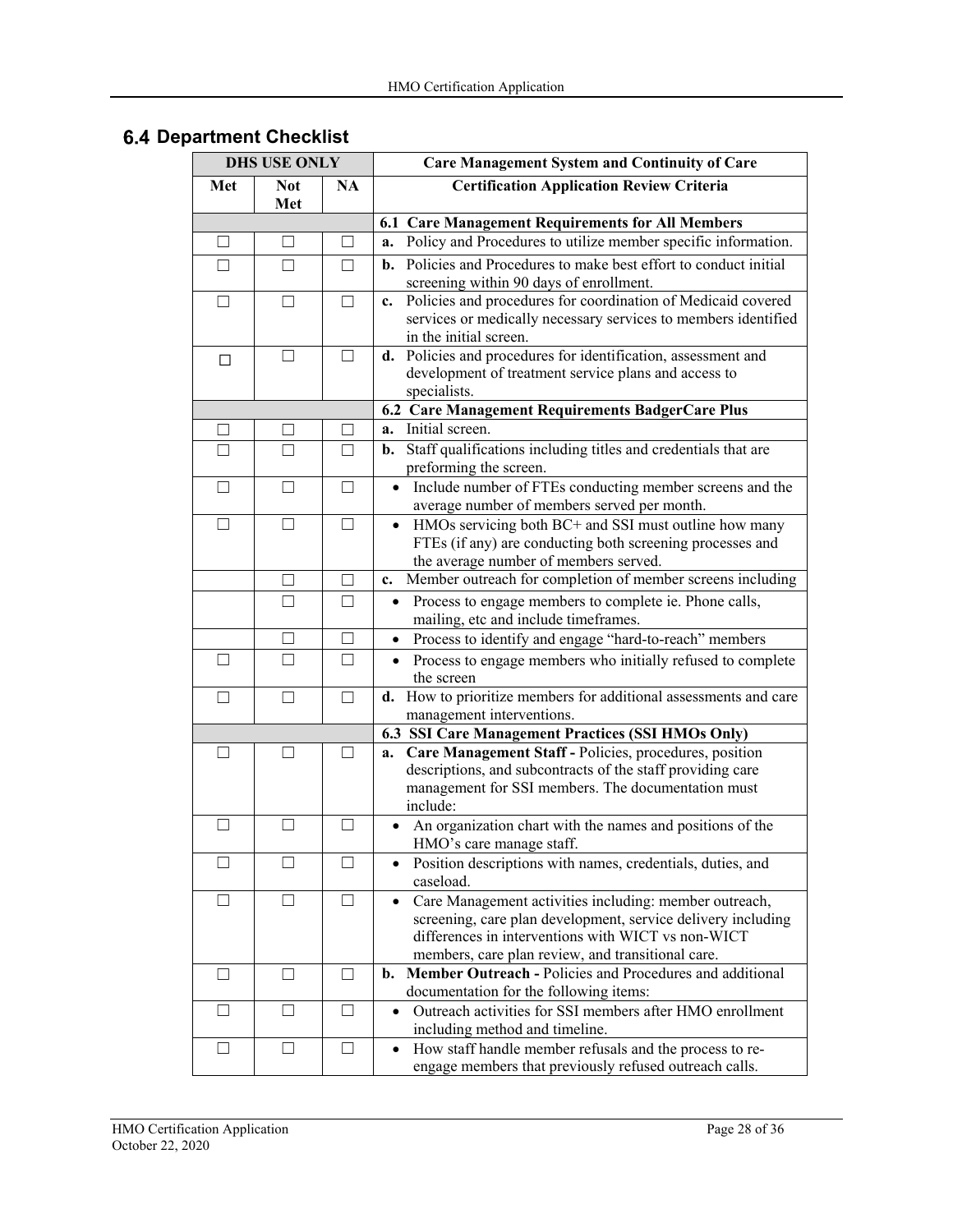| $\Box$  | П      | $\Box$ | c. Screening - Policy, procedures, and additional documentation                             |
|---------|--------|--------|---------------------------------------------------------------------------------------------|
|         |        |        | to conduct screening for SSI members within 60 days of HMO                                  |
|         |        |        | Enrollment and include:                                                                     |
| П       | $\Box$ | П      | Screening questionnaire for new members<br>$\bullet$                                        |
| П       | П      | П      | Screening process indicating how and where staff capture<br>$\bullet$                       |
|         |        |        | responses.                                                                                  |
| $\Box$  | П      | П      | Identification of Social Determinants and how staff<br>$\bullet$                            |
|         |        |        | documents the member's support system.                                                      |
| П       | П      | П      | Identification of member's perception of their strengths,<br>$\bullet$                      |
|         |        |        | well-being, health and life goals, and any immediate and                                    |
|         |        |        | long-term concerns the member has.                                                          |
| П       | П      | $\Box$ | Identification of the member's behavioral health conditions<br>$\bullet$                    |
|         |        |        | and type of follow-up conducted by the HMO.                                                 |
| П       | П      | П      | d. Care Plan Development - Policies, procedures, and                                        |
|         |        |        | additional documentation to develop a Care Plan thin 30 days                                |
|         |        |        |                                                                                             |
|         |        |        | of completion of the screening or within 90 days of HMO<br>enrollment, whichever is sooner. |
|         |        |        |                                                                                             |
| $\Box$  | $\Box$ | П      | • The Care Plan template.                                                                   |
| П       | П      | П      | Detailed timeline (including dates) with a description of the<br>$\bullet$                  |
|         |        |        | process the HMO utilizes to complete the Care Plan and                                      |
|         |        |        | including modes of contact used.                                                            |
| П       | П      | П      | A description of how the HMO uses data sources to develop<br>$\bullet$                      |
|         |        |        | the Care Plan                                                                               |
| □       | П      | П      | Member's needs, issues, and preferences identified in the<br>$\bullet$                      |
|         |        |        | screening.                                                                                  |
| $\Box$  | $\Box$ | П      | DHS' reports with Medicaid utilization information.<br>$\bullet$                            |
| □       | $\Box$ | П      | Member's medical records.<br>$\bullet$                                                      |
| П       | П      | П      | Community agency information based on the member's<br>$\bullet$                             |
|         |        |        | social determinants needs.                                                                  |
| П       | П      | П      | Member-centric care                                                                         |
|         |        |        | A description of how the HMO engages the member in the                                      |
|         |        |        | development of the Care Plan.                                                               |
| □       | П      | $\Box$ | A description of how the HMO identifies the member's                                        |
|         |        |        | formal and informal supports.                                                               |
| П       | П      | П      | A description of how the HMO defines specific goals                                         |
|         |        |        |                                                                                             |
|         | П      | П      | appropriate for the member's needs with the member's input.                                 |
| П       |        |        | A description of the process the HMO uses to assess the                                     |
|         |        |        | member's readiness to self-manage their care and their                                      |
|         |        |        | willingness to adopt healthy behaviors. Some HMOs may                                       |
|         |        |        | utilize standard tools like the Patient Activation Measures                                 |
|         |        |        | (PAM), but must describe how they use PAM to monitor                                        |
|         |        |        | member engagement.                                                                          |
| $\perp$ | $\Box$ | П      | A description of how the HMO staff documents member's<br>$\bullet$                          |
|         |        |        | consent with the Care Plan. To deem this element as "met",                                  |
|         |        |        | the HMO must have a process in place to document the                                        |
|         |        |        | member's verbal consent in their care notes or have a copy of                               |
|         |        |        | the Care Plan signed by the member accessible through their                                 |
|         |        |        | care notes.                                                                                 |
| Ш       | $\Box$ | $\Box$ | <b>Medical/Dental/Behavioral Health/Social Determinant Needs</b>                            |
|         |        |        | A description of the chronic and acute illnesses included in                                |
|         |        |        | the Care Plan. At a minimum, the Care Plan should include                                   |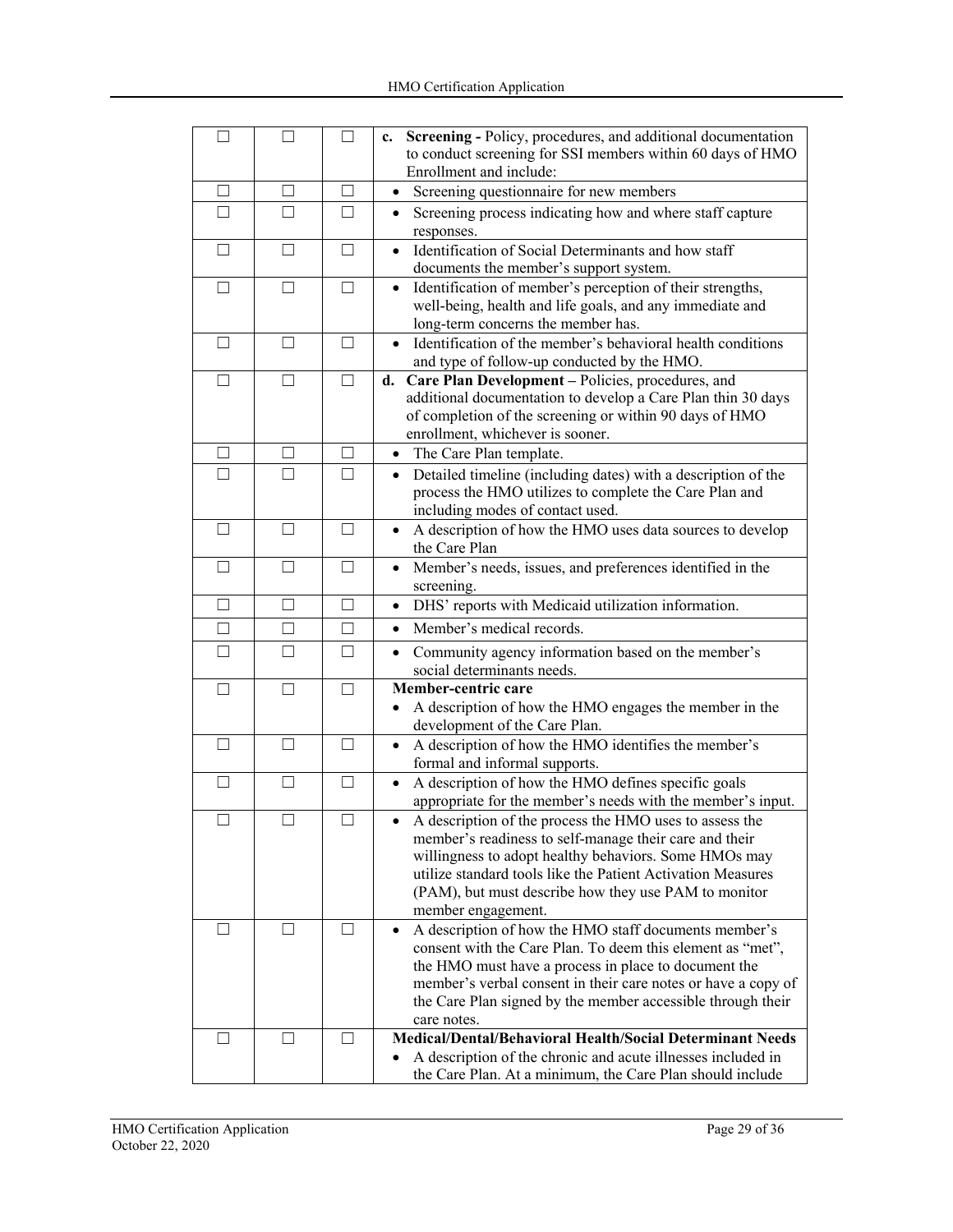|         |        |                   | chronic conditions like diabetes, heart disease, respiratory                                                                                                                                                                                                                                                                                                                                                                                                     |
|---------|--------|-------------------|------------------------------------------------------------------------------------------------------------------------------------------------------------------------------------------------------------------------------------------------------------------------------------------------------------------------------------------------------------------------------------------------------------------------------------------------------------------|
|         |        |                   | disease, obesity, etc.                                                                                                                                                                                                                                                                                                                                                                                                                                           |
| П       | П      | $\Box$            | A description of how the HMO captures member's needs for<br>$\bullet$<br>medication management in the Care Plan.                                                                                                                                                                                                                                                                                                                                                 |
| П       | П      | $\Box$            | A description of the behavioral health conditions included in<br>$\bullet$<br>the Care Plan.                                                                                                                                                                                                                                                                                                                                                                     |
| П       | П      | $\perp$           | A description of how the HMO integrates the member's<br>$\bullet$<br>dental needs into the Care Plan.                                                                                                                                                                                                                                                                                                                                                            |
| □       | П      | $\Box$            | A description of how the HMO captures the member's needs<br>for additional supports to conduct Activities of Daily Living<br>(including, but not limited to, bathing, dressing, and eating)                                                                                                                                                                                                                                                                      |
|         |        |                   | and Instrumental Activities of Daily Living (including, but<br>not limited to, money management, and transportation).                                                                                                                                                                                                                                                                                                                                            |
| $\perp$ | $\Box$ | П                 | A description of how the HMO captures the member's social<br>$\bullet$<br>determinant needs in the Care Plan. At a minimum, the HMO<br>must follow-up with members on the social determinant<br>needs identified in the screening. The HMO must also ask the<br>member about any changes since the screening was<br>conducted related to trauma events, stability of housing,<br>education, access to nutritional food, employment and<br>workforce development. |
| $\perp$ | П      | $\vert \ \ \vert$ | Treatment $Plan - A$ description of the process used by the<br>HMO to identify the interventions that will be implemented<br>to address the member's medical, behavioral health, dental,<br>and social determinant needs in the Care Plan and their<br>sequence.                                                                                                                                                                                                 |
| П       | П      | П                 | <b>Care Plan Sharing</b><br>A description of how the Care Plan information is shared                                                                                                                                                                                                                                                                                                                                                                             |
| П       | П      | П                 | with the member and/or legal guardian.<br>A description of how the HMO shares the Care Plan with the<br>$\bullet$<br>member's PCP and other specialists as appropriate. The<br>HMO must also describe the process for identifying other<br>specialists that receive the Care Plan.                                                                                                                                                                               |
| П       | П      | П                 | A description of how the HMO shares relevant portions of<br>$\bullet$<br>the Care Plan interventions with community agencies and<br>other partners, as appropriate and with the member's consent.                                                                                                                                                                                                                                                                |
| $\perp$ | $\Box$ | $\Box$            | Care Management Service Delivery - Policies, procedures,<br>e.<br>and additional documentation on how the HMO coordinates<br>delivery of services and implements the interventions defined<br>in the Care Plan including:                                                                                                                                                                                                                                        |
| $\perp$ | $\Box$ | $\mathsf{L}$      | A description of how the HMO ensures continuity of care for<br>new members who were receiving services under fee-for-<br>service.                                                                                                                                                                                                                                                                                                                                |
| $\Box$  | $\Box$ | $\Box$            | The HMO must honor FFS authorizations for therapies at<br>$\bullet$<br>the level authorized by FFS for 90 days.                                                                                                                                                                                                                                                                                                                                                  |
| П       | П      | П                 | The HMO must authorize coverage of services with the<br>$\bullet$<br>member's current providers for the first 90 days of<br>enrollment.                                                                                                                                                                                                                                                                                                                          |
| ⊔       | $\Box$ | $\Box$            | A description of how the HMO ensures that services<br>$\bullet$<br>delivered address the medical, dental, and behavioral health<br>needs identified in the Care Plan.                                                                                                                                                                                                                                                                                            |
| $\Box$  | П      | $\Box$            | A description of how the HMO will coordinate with<br>$\bullet$<br>community agencies and other resources to address the                                                                                                                                                                                                                                                                                                                                          |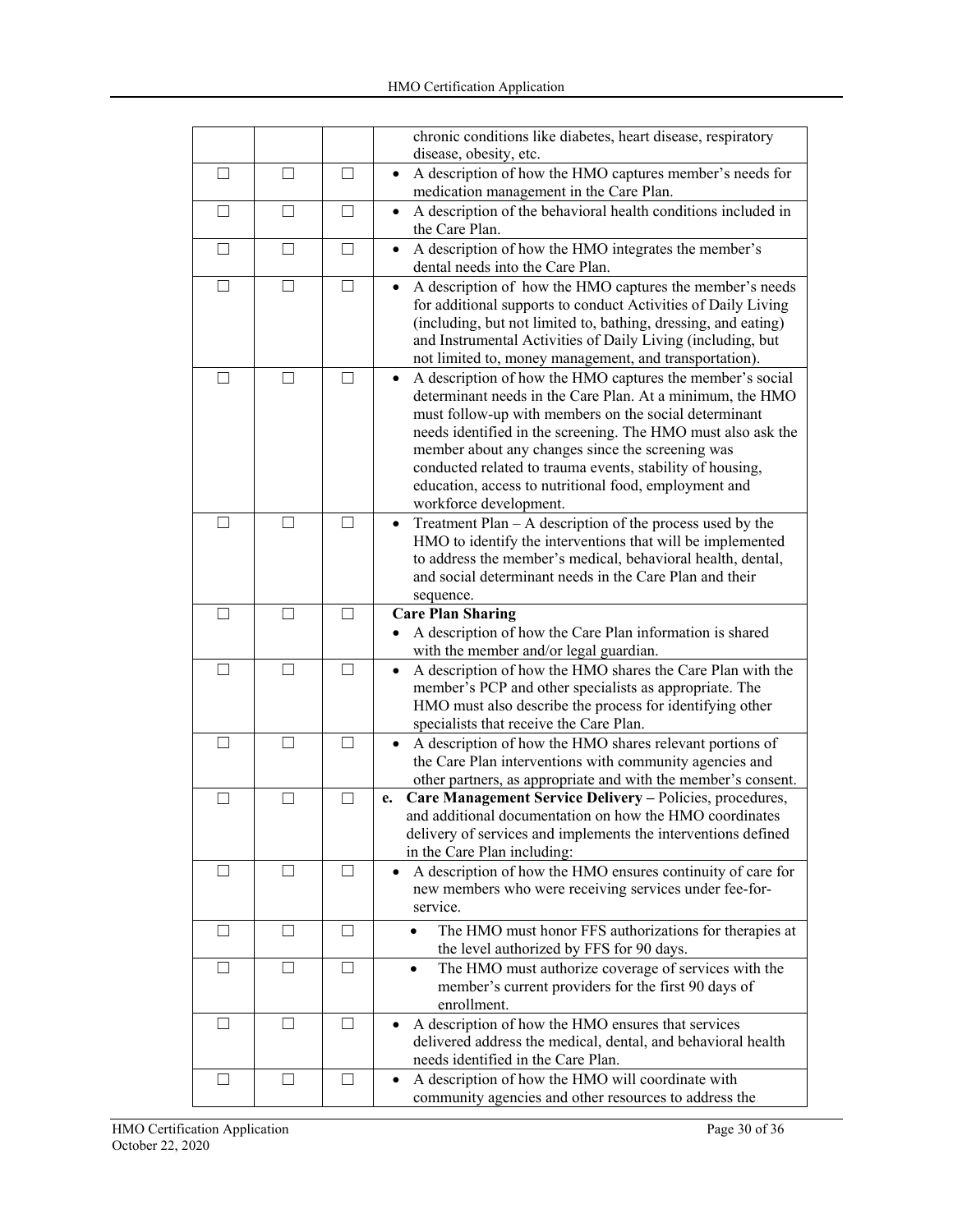|         |                   |         | member's social determinant needs identified in the Care<br>Plan, beyond referrals including a process to follow-up on all<br>social determinant needs.                                                                                                                                                                                                                    |
|---------|-------------------|---------|----------------------------------------------------------------------------------------------------------------------------------------------------------------------------------------------------------------------------------------------------------------------------------------------------------------------------------------------------------------------------|
| $\perp$ | $\vert \ \ \vert$ | $\perp$ | A description of how the HMO assesses the member's<br>readiness to change and their level of engagement in meeting<br>their Care Plan goals.                                                                                                                                                                                                                               |
| $\perp$ | $\vert \ \ \vert$ | $\Box$  | A description of how the HMO follows-up with the member<br>to determine if the services delivered addressed their needs.                                                                                                                                                                                                                                                   |
| $\perp$ | П                 | П       | f. Care Plan Review and Update: Policies, procedures, and<br>additional documentation on how the HMO reviews and<br>updates the member's Care Plan with the following<br>information:                                                                                                                                                                                      |
| $\perp$ | $\vert \ \ \vert$ | ſΙ      | Policies and procedures with the process and criteria for<br>reviewing an updating the Care Plan with members, at a<br>minimum, once a year including:<br>The timeline and events that trigger review and updates to<br>the Care Plan.                                                                                                                                     |
| $\perp$ | $\Box$            |         | Any differences in the process and timing of reviewing<br>$\bullet$<br>and updating the Care Plan for members in different strata<br>from the Needs-Stratification step. The HMO must<br>demonstrate how the Care Plan is reviewed and updated<br>more frequently for WICT members than non-WICT<br>members, as well as differences between the medium and<br>low stratas. |
| П       | П                 | П       | A description of the process for re-stratifying members after<br>their Care Plan is reviewed/updated.                                                                                                                                                                                                                                                                      |
| П       | П                 | $\Box$  | A description of the process for sharing the updated Care<br>$\bullet$<br>Plan with:<br>• The member and/or their legal guardian;<br>The member's primary care provider and relevant<br>$\bullet$<br>providers, as appropriate and with the member's consent,<br>and<br>Community agencies, as appropriate and with the<br>member's consent.                               |
| $\perp$ | $\Box$            | П       | g. Discharge Follow-up/Transitional Care: Policies,<br>procedures, and additional documentation on appropriate<br>discharge planning and transitional care to follow-up with<br>members after they experience transitions between settings of<br>care (e.g. ER visits, hospital stays or nursing home stays). The<br>documentation must include:                           |
| ш       | $\Box$            |         | Policies and procedures to follow-up with members within 5<br>$\bullet$<br>business days of discharge from an inpatient stay.                                                                                                                                                                                                                                              |
| ⊔       | $\Box$            | $\perp$ | A description of how the HMO is notified of a member's ER<br>visit, hospital stay or nursing home stay.                                                                                                                                                                                                                                                                    |
| $\Box$  | П                 |         | A description of how relevant information related to any of<br>these events is integrated with the HMO's needs-stratification<br>process.                                                                                                                                                                                                                                  |
| ⊔       | $\Box$            | $\Box$  | Wisconsin Interdisciplinary Care Team (WICT): Provide<br>h.<br>policies, procedures, and additional documentation to identify<br>and provide its highest needs members with an intensive,<br>interdisciplinary intervention (WICT) including:                                                                                                                              |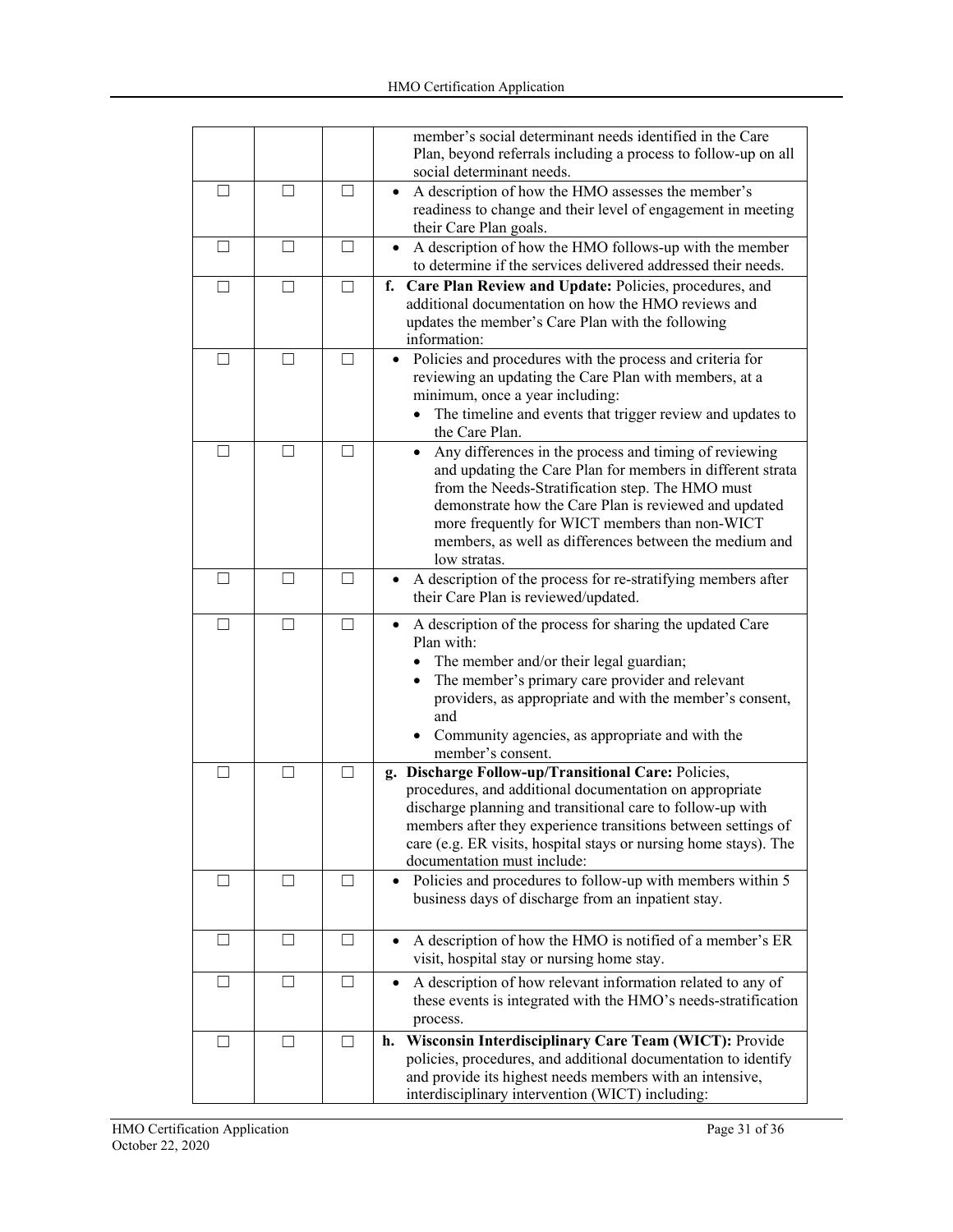|                          |                   | Policies or guidelines used to evaluate if a member, once<br>identified as highest needs, will benefit from the WICT<br>intervention.                                                                                                                                                                                                              |
|--------------------------|-------------------|----------------------------------------------------------------------------------------------------------------------------------------------------------------------------------------------------------------------------------------------------------------------------------------------------------------------------------------------------|
| $\overline{\phantom{0}}$ | П                 | Diagram of the WICT within the care management structure.<br>$\bullet$                                                                                                                                                                                                                                                                             |
|                          |                   | List of WICT staff positions with titles, credentials, number<br>of individuals, and FTE dedicated to the WICT for each<br>position type.<br>Ratio of WICT Core Team staff to WICT population at a<br>point in time.                                                                                                                               |
|                          | П                 | Description of the process for the WICT intervening rapidly<br>and intensively to a member's need when appropriate.<br>Processes must include capability to respond within 24 hours<br>of a trigger event or the element is 'not met'.                                                                                                             |
|                          |                   | Description of the process to ensure a WICT team staff meets<br>$\bullet$<br>at a minimum twice a month face-to-face with each member<br>of the WICT.                                                                                                                                                                                              |
|                          |                   | Policies and procedures to ensure there is a weekly meeting<br>$\bullet$<br>of the WICT that includes, at least, two licensed health care<br>professionals to discuss all WICT members.                                                                                                                                                            |
| П                        | П                 | Policies and procedures to ensure Core WICT staff has ready<br>$\bullet$<br>access to expertise, as needed in consultation, such as<br>physician, pharmacist, etc.                                                                                                                                                                                 |
| $\perp$                  | $\vert \ \ \vert$ | Description of how the Care Plan created by the WICT<br>$\bullet$<br>captures:<br>Attainable goals for the member,<br>Clear path for the member to achieve these goals,<br>Assessment of the member's readiness to change and to<br>partner with the WICT, and<br>A plan for the member to transition from the WICT to<br>regular care management. |

# **Fraud, Waste, and Abuse Policies and Procedures**

The Federal Medicaid Managed Care Rule requires HMOs to have administrative and management procedures to guard against fraud and abuse. Therefore, HMOs must submit the following documentation to the Department:

- a. The policies and procedures that describe the following:
	- 1. Designation and work responsibilities of all individuals associated to the compliance officer, Special Investigations Unit, and Regulatory Compliance Committee. *Include an organizational chart and a description of the role and duties of each position.*
	- 2. Communication between the compliance officer and the organization's senior management and employees. *Include examples of memos, reports, and/or meeting minutes*.
	- 3. Credentialing process for new and recertifying providers. *Include a description of all related process steps including the required database searches.*
	- 4. Pre-payment strategies. *Include a list of system edits, as well as procedures for manual pre-payment review of claims submitted by the network providers.*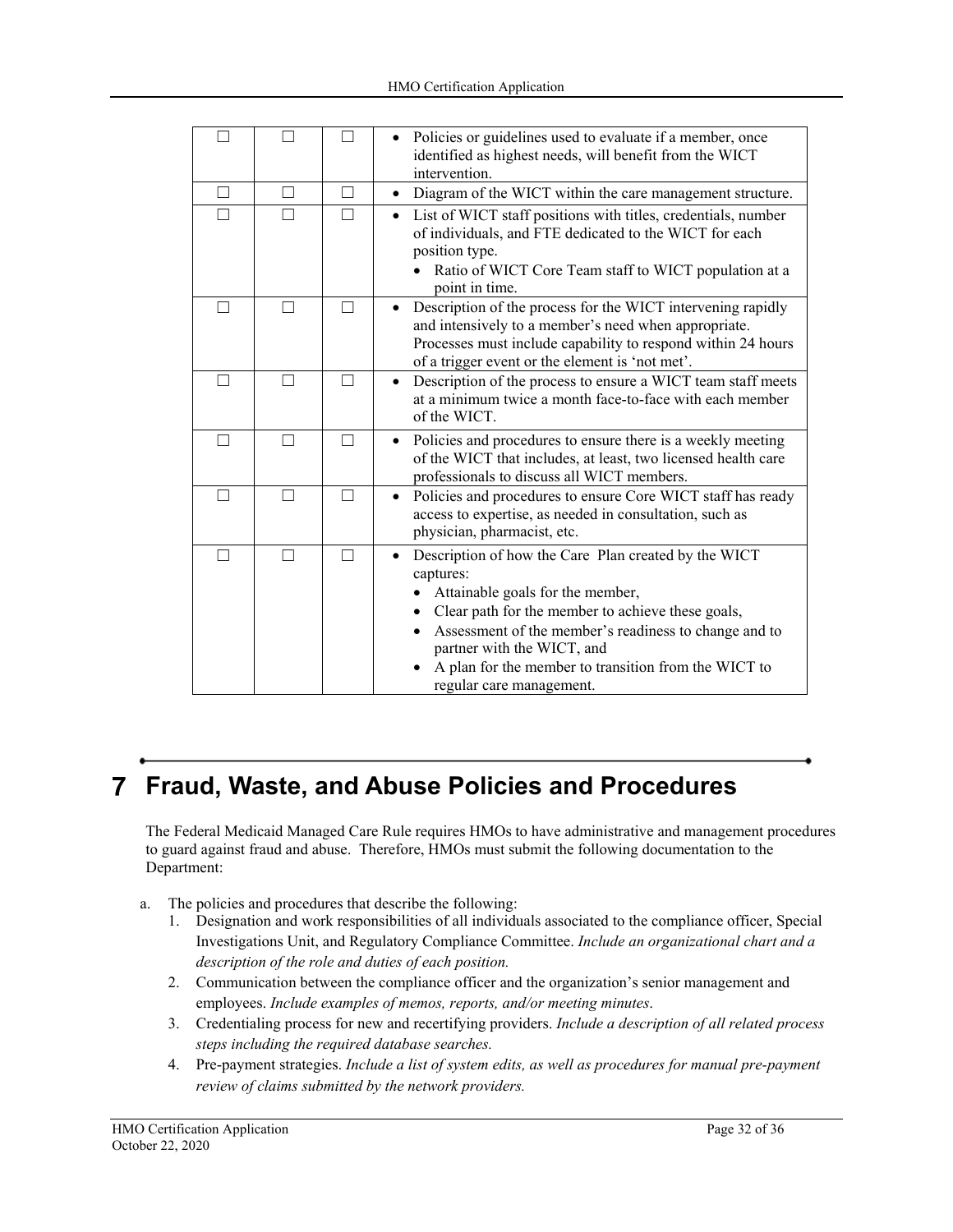- 5. Post-payment strategies. *Include a list of data mining strategies and procedures for auditing claims submitted by the network providers. HMOs should also describe in detail any appeal procedures available to providers once audit findings are issued or payments are recouped.*
- 6. Internal monitoring of the plan's employees. *Internal monitoring should include a risk assessment, as well as any other internal control policies in place.*
- 7. Prevention, identification, mitigation, and resolution issues pertaining to fraud, waste, and abuse. *Include tools used, procedures followed, and samples of related data reports.*
- 8. Reporting of fraud, waste, and abuse to the Department's Office of the Inspector General. *Clearly denote where in the process these reports are made and by what mechanism. Identify the activities that occur pre- and post-reporting to OIG. Identify the plan's internal criteria for when to make an external report.*
- 9. Recovery of overpayments. *Include the process by which overpayments are recovered and documented both when the plan identifies the overpayment, when the Department identifies the overpayment, and when OIG's contracted vendors identify the overpayment.*
- 10. Suspension of payments. *Include a clear description of how the plan complies with payment suspensions that stem from an OIG credible allegation of fraud. If the plan's contract with network providers has provisions for payment suspensions independent of a suspension notification from the OIG, include the criteria by which a provider is suspended and the criteria by which a suspension is lifted.*
- 11. Evaluation of Special Investigations Unit and compliance program. *Include required benchmarks, plans for correcting deficiencies, and any existing self-imposed plans of correction.*
- 12. Provision for a method to verify, by sampling or other methods, whether services that have been represented to have been delivered by network providers were received by enrollees and the application of such verification processes on a regular basis. *Include a sample explanation of benefits (EOB) or other method by which this information is collected.*
- 13. Reporting of providers terminated for cause. *Include the documentation of the reporting process and the responsible party.*
- 14. Assist as necessary with OIG's audits of the plan's network providers. *Include processes, roles, and responsibilities relative to coordinating the scope and sample to avoid duplication, providing claimslevel data, and returning overpayments associated with network provider audits to OIG.*
- 15. Subcontract must support network provider audits. *Include the excerpt of the subcontract related to participation in network provider audits and potential for the plan's recovery of overpayments.*
- b. The training requirements, schedule, and materials related to the following:
	- 1. Program integrity training for internal personnel including the compliance officer, senior management, and employees.
	- 2. Program integrity training for network providers.

| <b>DHS USE ONLY</b> |                   |     | <b>Fraud and Abuse Policies and Procedures</b>                                                                                                                                                                                                                          |
|---------------------|-------------------|-----|-------------------------------------------------------------------------------------------------------------------------------------------------------------------------------------------------------------------------------------------------------------------------|
| Met                 | <b>Not</b><br>Met | NA. | <b>Certification Application Review Criteria</b>                                                                                                                                                                                                                        |
|                     |                   |     | Designation and work responsibilities of all individuals<br>associated to the compliance officer, Special Investigations<br>Unit, and Regulatory Compliance Committee. Include an<br>organizational chart and a description of the role and duties<br>of each position. |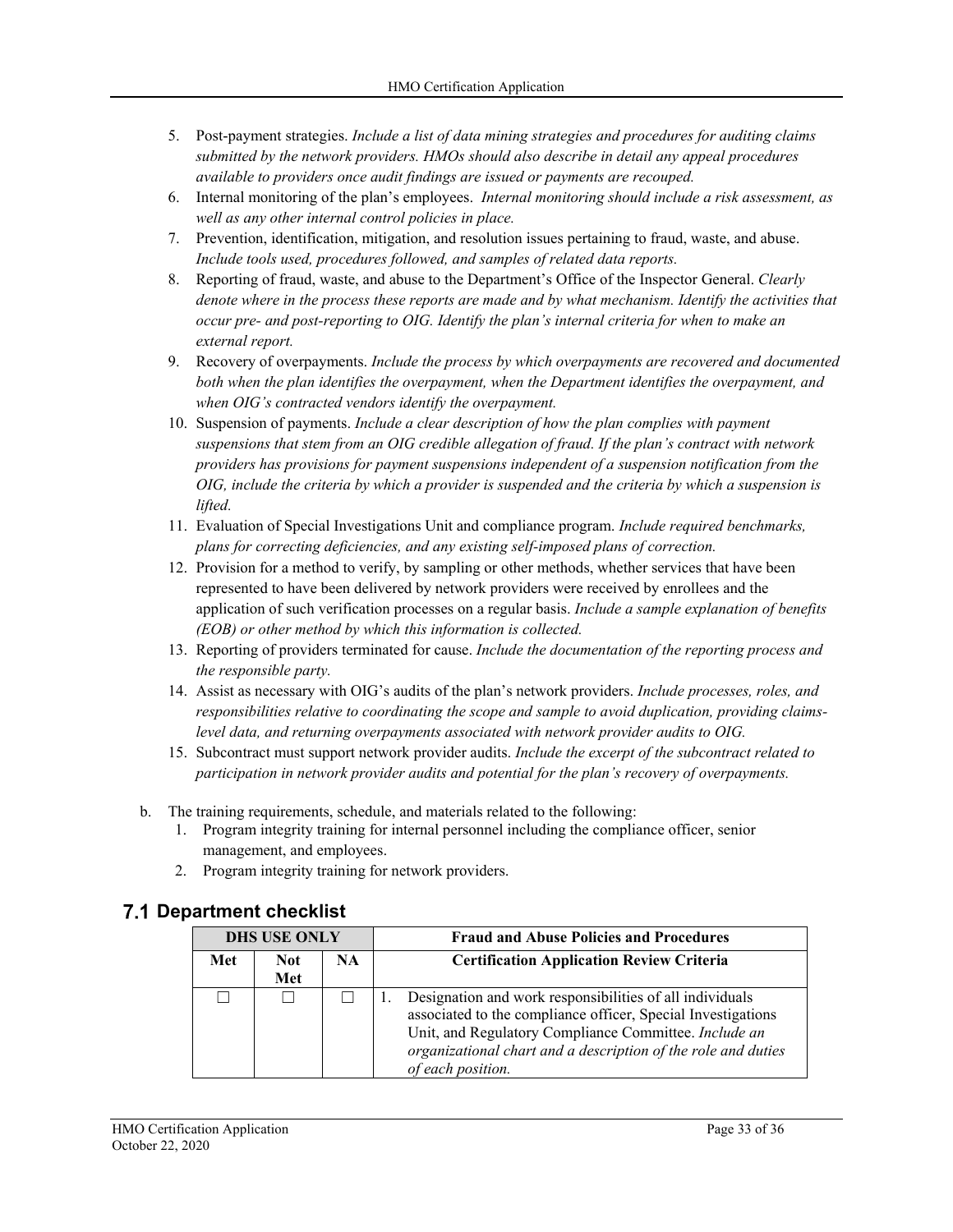| П      | П      |    | 2. | Communication between the compliance officer and the<br>organization's senior management and employees. Include           |
|--------|--------|----|----|---------------------------------------------------------------------------------------------------------------------------|
|        |        |    |    | examples of memos, reports, and/or meeting minutes.                                                                       |
| П      | П      | П  | 3. | Certification Application process for new and recertifying                                                                |
|        |        |    |    | providers. Include a description of all related process steps                                                             |
|        |        |    |    | including the required database searches.                                                                                 |
| $\Box$ | $\Box$ | П  | 4. | Pre-payment strategies. Include a list of system edits, as well                                                           |
|        |        |    |    | as procedures for manual pre-payment review of claims                                                                     |
|        |        |    |    | submitted by the network providers.                                                                                       |
| □      | П      | ΓI | 5. | Post-payment strategies. Include a list of data mining                                                                    |
|        |        |    |    | strategies and procedures for auditing claims submitted by the                                                            |
|        |        |    |    | network providers. HMOs should also describe in detail any                                                                |
|        |        |    |    | appeal procedures available to providers once audit findings                                                              |
|        |        |    |    | are issued or payments are recouped.                                                                                      |
| $\Box$ | П      | П  | 6. | Internal monitoring of the plan's employees. Internal                                                                     |
|        |        |    |    | monitoring should include a risk assessment, as well as any                                                               |
|        |        |    |    | other internal control policies in place. .                                                                               |
| $\Box$ | П      | П  | 7. | Prevention, identification, mitigation, and resolution issues                                                             |
|        |        |    |    | pertaining to fraud, waste, and abuse. Include tools used,                                                                |
|        |        |    |    | procedures followed, and samples of related data reports.                                                                 |
| П      | П      | П  | 8. | Reporting of fraud, waste, and abuse to the Department.                                                                   |
|        |        |    |    | Clearly denote where in the process these reports are made                                                                |
|        |        |    |    | and by what mechanism. Identify the activities that occur pre-                                                            |
|        |        |    |    | and post-reporting to OIG. Identify the plan's internal criteria                                                          |
|        |        |    |    | for when to make an external report.                                                                                      |
| . . I  |        |    | 9. | Recovery of overpayments. Include the process by which                                                                    |
|        |        |    |    | overpayments are recovered and documented both when the                                                                   |
|        |        |    |    | plan identifies the overpayment and when the Department                                                                   |
|        |        |    |    | (BBM or OIG) identifies the overpayment.                                                                                  |
| П      | П      | П  |    | 10. Suspension of payments. Include a clear description of how                                                            |
|        |        |    |    | the plan complies with payment suspensions that stem from an                                                              |
|        |        |    |    | OIG credible allegation of fraud. If the plan's contract with<br>network providers has provisions for payment suspensions |
|        |        |    |    | independent of a suspension notification from the OIG,                                                                    |
|        |        |    |    | include the criteria by which a provider is suspended and the                                                             |
|        |        |    |    | criteria by which a suspension is lifted.                                                                                 |
| $\Box$ | $\Box$ | □  |    | 11. Evaluation of Special Investigations Unit and compliance                                                              |
|        |        |    |    | program. Include required benchmarks, plans for correcting                                                                |
|        |        |    |    | deficiencies, and any existing self-imposed plans of                                                                      |
|        |        |    |    | correction.                                                                                                               |
| - 1    |        |    |    | 12. Provisions for a method of verifying, by sampling or other                                                            |
|        |        |    |    | methods, whether services that have been represented to have                                                              |
|        |        |    |    | been delivered by network providers were received by                                                                      |
|        |        |    |    | enrollees and the application of such verification processes on                                                           |
|        |        |    |    | a regular basis. Include a sample explanation of benefits                                                                 |
|        |        |    |    | (EOB) or other method by which this information is collected.                                                             |
| $\Box$ | П      | П  |    | 13. Reporting of providers terminated for cause Include the                                                               |
|        |        |    |    | documentation of the reporting process and the responsible                                                                |
|        |        |    |    | party                                                                                                                     |
| □      | $\Box$ | П  |    | 14. Assist as necessary with OIG's audits of the plan's network                                                           |
|        |        |    |    | providers. Include processes, roles, and responsibilities                                                                 |
|        |        |    |    | relative to coordinating the scope and sample to avoid                                                                    |
|        |        |    |    | duplication, providing claims-level data, and returning                                                                   |
|        |        |    |    | overpayments associated with network provider audits to OIG                                                               |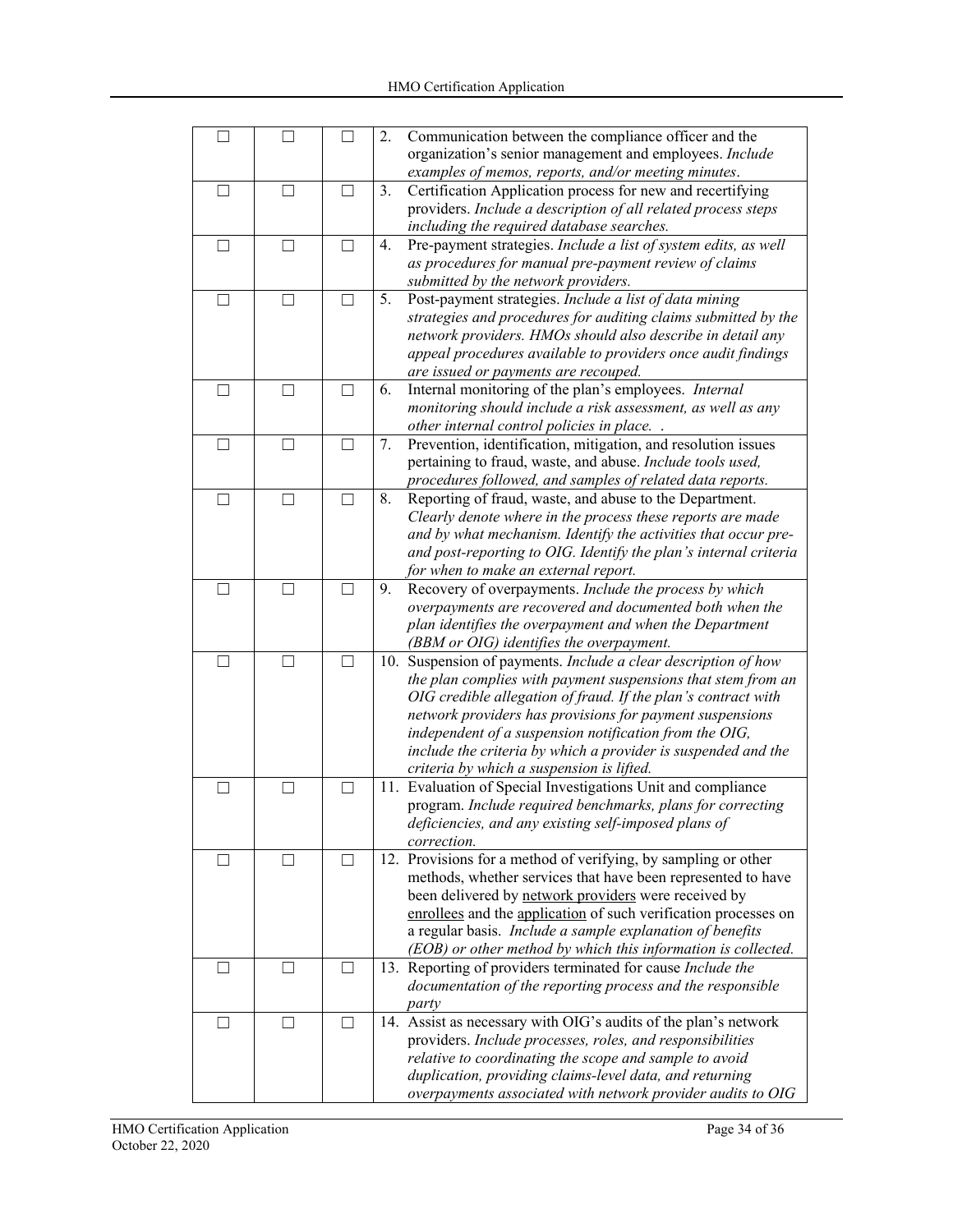|  | 15. Subcontract must support network provider audits. <i>Include the</i><br>excerpt of the subcontract related to participation in network<br>provider audits and potential for the plan's recovery of<br>overpayments. |
|--|-------------------------------------------------------------------------------------------------------------------------------------------------------------------------------------------------------------------------|
|  | b1. Program integrity training for internal personnel including the<br>compliance officer, senior management, and employees.                                                                                            |
|  | b2. Program integrity training for network providers.                                                                                                                                                                   |

#### **Behavioral Health Services**  8

Per the SUPPORT Act, behavioral health services, including mental health treatment, substance use disorder treatment, and interventions for developmental delays are to be made available to Children's Health Insurance Program (CHIP) populations, which are included in Wisconsin's BadgerCare Plus program. HMOs have the responsibility to ensure the use of age-appropriate validated behavioral health screening and assessment tools for individuals aged 0-18 in primary care settings.

In 2020, the American Academy of Pediatrics also recommended a "universal system of developmental surveillance and screening for the early identification of conditions that affect children's early and longterm development and achievement, including:

- Developmental surveillance is supported at every health supervision visit; standardized screening should be administered at the 9-, 18-, and 30-month visits.
- Special attention to surveillance is recommended at the 4- to 5-year well-child visit, prior to entry into elementary education, with screening completed if there are any concerns.
- Developmental surveillance includes bidirectional communication with early childhood professionals in child care, preschools, Head Start, and other programs, including home visitation and parenting, particularly around developmental screening."

Please describe the HMO's existing strategies for facilitating the use of these age-appropriate, validated tools.

 $\Box$  HMO requires the use of behavioral health screening tools to identify behavioral health needs within primary care settings. Specify tools required within the HMO's network for each of the following: Mental Health: Click here to enter text.

Substance Use: Click here to enter text.

Developmental Screening: Click here to enter text.

 $\Box$  HMO provides education, training, and technical resources regarding the use of the above-stated screening tools.

Please elaborate: Click here to enter text.

- $\Box$  HMO covers the costs of administering or purchasing the age-appropriate validated behavioral health screening tools.
- $\Box$  Other strategies

Please specify any additional strategies that support the use of age-appropriate validated behavioral health screening tools: Click here to enter text.

If you do not require the use of specific standardized screening tools in your network and instead provide flexibility to your providers on which tools they use, please describe your requirements or oversight about tool selection.